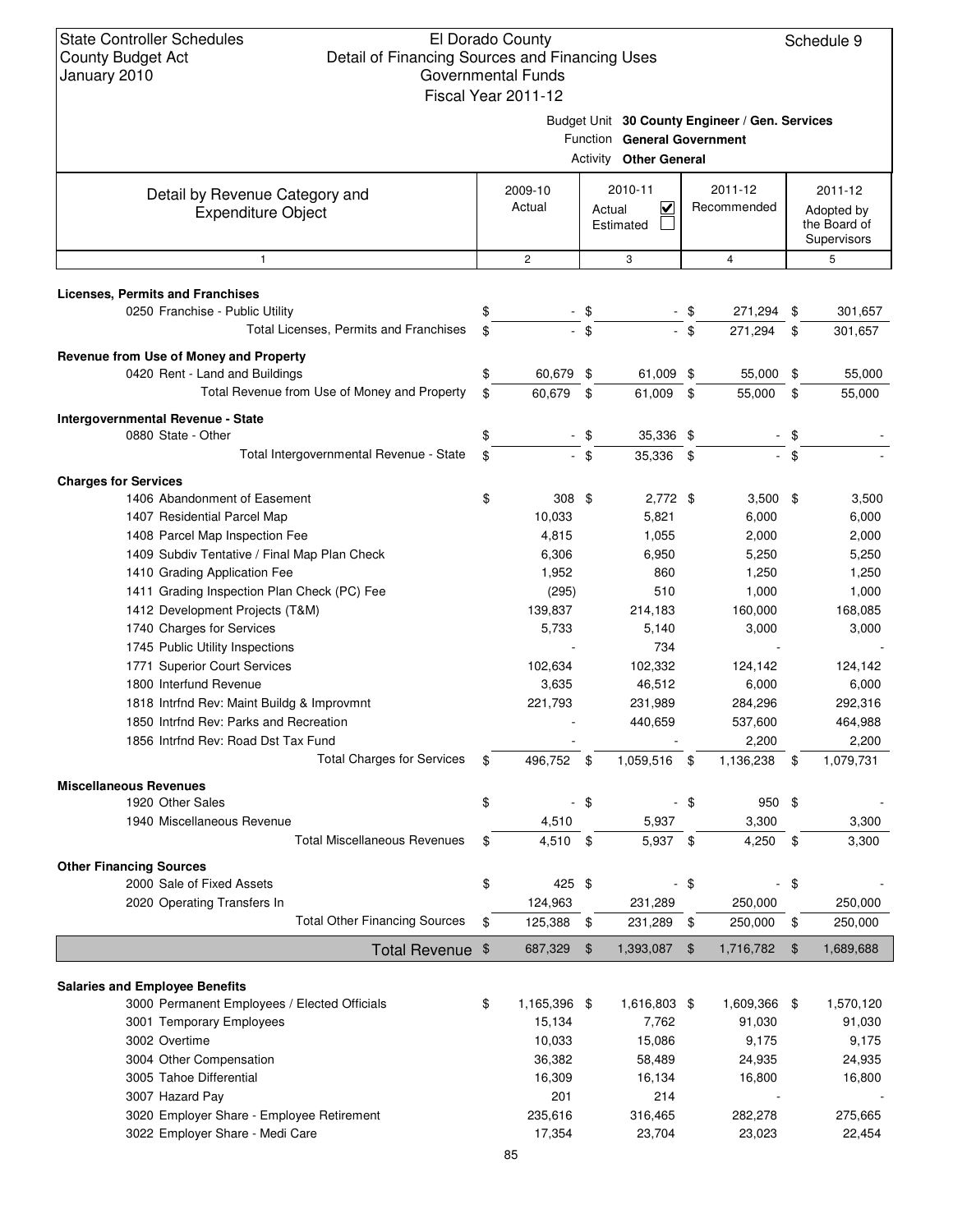Budget Unit **30 County Engineer / Gen. Services** Function **General Government**

|                                                             |                   | <b>Activity Other General</b>                             |                        |                                                      |
|-------------------------------------------------------------|-------------------|-----------------------------------------------------------|------------------------|------------------------------------------------------|
| Detail by Revenue Category and<br><b>Expenditure Object</b> | 2009-10<br>Actual | 2010-11<br>$\overline{\mathbf{v}}$<br>Actual<br>Estimated | 2011-12<br>Recommended | 2011-12<br>Adopted by<br>the Board of<br>Supervisors |
| 1                                                           | $\mathbf{2}$      | 3                                                         | $\overline{4}$         | 5                                                    |
| 3040 Employer Share - Health Insurance                      | 319,460           | 470,470                                                   | 515,240                | 506,877                                              |
| 3041 Employer Share - Unemployment Insurance                | 16,241            | 22,193                                                    | 28,175                 | 28,175                                               |
| 3042 Employer Share - Long Term Disab Insurance             | 4,901             | 5,760                                                     | 5,795                  | 5,654                                                |
| 3043 Employer Share - Deferred Compensation                 |                   | 400                                                       | 800                    | 800                                                  |
| 3046 Retiree Health - Defined Contributions                 | 41,644            | 41,202                                                    | 32,048                 | 32,048                                               |
| 3060 Employer Share - Workers' Compensation                 | 99,970            | 97,811                                                    | 47,073                 | 47,073                                               |
| 3080 Flexible Benefits                                      | 6,000             | (575)                                                     |                        |                                                      |
| <b>Total Salaries and Employee Benefits</b>                 | \$<br>1,984,641   | \$<br>2,691,918                                           | \$<br>2,685,738        | \$<br>2,630,806                                      |
| <b>Services and Supplies</b>                                |                   |                                                           |                        |                                                      |
| 4020 Clothing and Personal Supplies                         | \$<br>$2,737$ \$  | $2,962$ \$                                                | 2,300                  | \$<br>2,300                                          |
| 4040 Telephone Company Vendor Payments                      | 1,644             | 1,290                                                     | 1,600                  | 1,600                                                |
| 4041 Cnty Pass thru Telephone Chrges to Depts               |                   | 502                                                       | 600                    | 600                                                  |
| 4080 Household Expense                                      | 33,708            | 36,235                                                    | 40,100                 | 40,100                                               |
| 4083 Household Expense - Laundry                            | 31,619            | 29,743                                                    | 32,900                 | 32,900                                               |
| 4085 Household Expense - Refuse Disposal                    | 93,115            | 93,552                                                    | 96,600                 | 98,000                                               |
| 4086 Household Expense - Janitorial/Custodial               | 27,300            | 22,499                                                    | 19,874                 | 23,000                                               |
| 4087 Household Expense - Exterm/Fumigation Serv             | 7,300             | 7,615                                                     | 9,000                  | 11,000                                               |
| 4100 Insurance - Premium                                    | 170,267           | 109,295                                                   | 98,185                 | 98,185                                               |
| 4140 Maintenance - Equipment                                | 9,583             | 1,102                                                     | 4,600                  | 4,600                                                |
| 4143 Maintenance - Service Contracts                        | 4,879             | 27,138                                                    | 19,700                 | 27,700                                               |
| 4144 Maintenance - Computer System Supplies                 | 6,862             | 2,721                                                     | 3,500                  | 3,500                                                |
| 4145 Maintenance - Equipment Parts                          | 4,847             | 5,932                                                     | 5,400                  | 7,100                                                |
| 4164 Maintenance Vehicles - Tires and Tubes                 | 151               |                                                           |                        |                                                      |
| 4180 Maintenance - Building and Improvements                | 150,411           | 160,915                                                   | 257,000                | 257,000                                              |
| 4182 Maintenance - Rental Property                          | 3,333             |                                                           | 5,000                  |                                                      |
| 4183 Maintenance - Grounds                                  | 4,846             | 1,314                                                     | 3,000                  | 3,000                                                |
| 4184 Maintenance - Cemetery                                 | 4,432             | 290                                                       | 12,000                 | 5,000                                                |
| 4185 Maintenance - Park                                     | 15,325            | 8,706                                                     | 11,000                 | 5,000                                                |
| 4187 Maintenance - Trail                                    | 150               | 683                                                       | 13,100                 | 4,000                                                |
| 4189 Maintenance - Water System                             | 2,282             |                                                           | 2,500                  | 2,500                                                |
| 4190 Maintenance - Drainage                                 |                   |                                                           | 3,000                  | 3,000                                                |
| 4197 Maintenance - Building Supplies                        | 110,820           | 141,183                                                   | 139,700                | 139,700                                              |
| 4220 Memberships                                            | 135               | 230                                                       | 356                    | 459                                                  |
| 4260 Office Expense                                         | 117               | 1,678                                                     | 2,500                  | 2,500                                                |
| 4262 Software                                               |                   |                                                           | 12,000                 | 12,000                                               |
| 4263 Subscription / Newspaper / Journals                    |                   |                                                           | 100                    | 100                                                  |
| 4264 Books / Manuals                                        | 70                | 35                                                        | 500                    | 500                                                  |
| 4300 Professional and Specialized Services                  | 57,388            | 53,926                                                    | 83,000                 | 176,820                                              |
| 4322 Medical and Sobriety Examinations                      |                   |                                                           | 840                    | 840                                                  |
| 4324 Medical, Dental and Lab Services                       |                   | 872                                                       |                        |                                                      |
| 4333 Burial Services                                        | 6,675             | 2,420                                                     | 3,000                  | 3,000                                                |
| 4334 Fire Prevention and Inspection                         | 38,169            | 38,781                                                    | 39,200                 | 39,200                                               |
| 4337 Other Governmental Agencies                            | 8,459             | 4,822                                                     | 11,000                 | 11,000                                               |
| 4420 Rents and Leases - Equipment                           | 41,543            | 23,716                                                    | 25,470                 | 28,050                                               |
| 4421 Security System                                        | 6,862             | 4,147                                                     | 45,252                 | 45,252                                               |
| 4460 Small Tools and Instruments                            | 3,764             | 5,328                                                     | 7,223                  | 7,223                                                |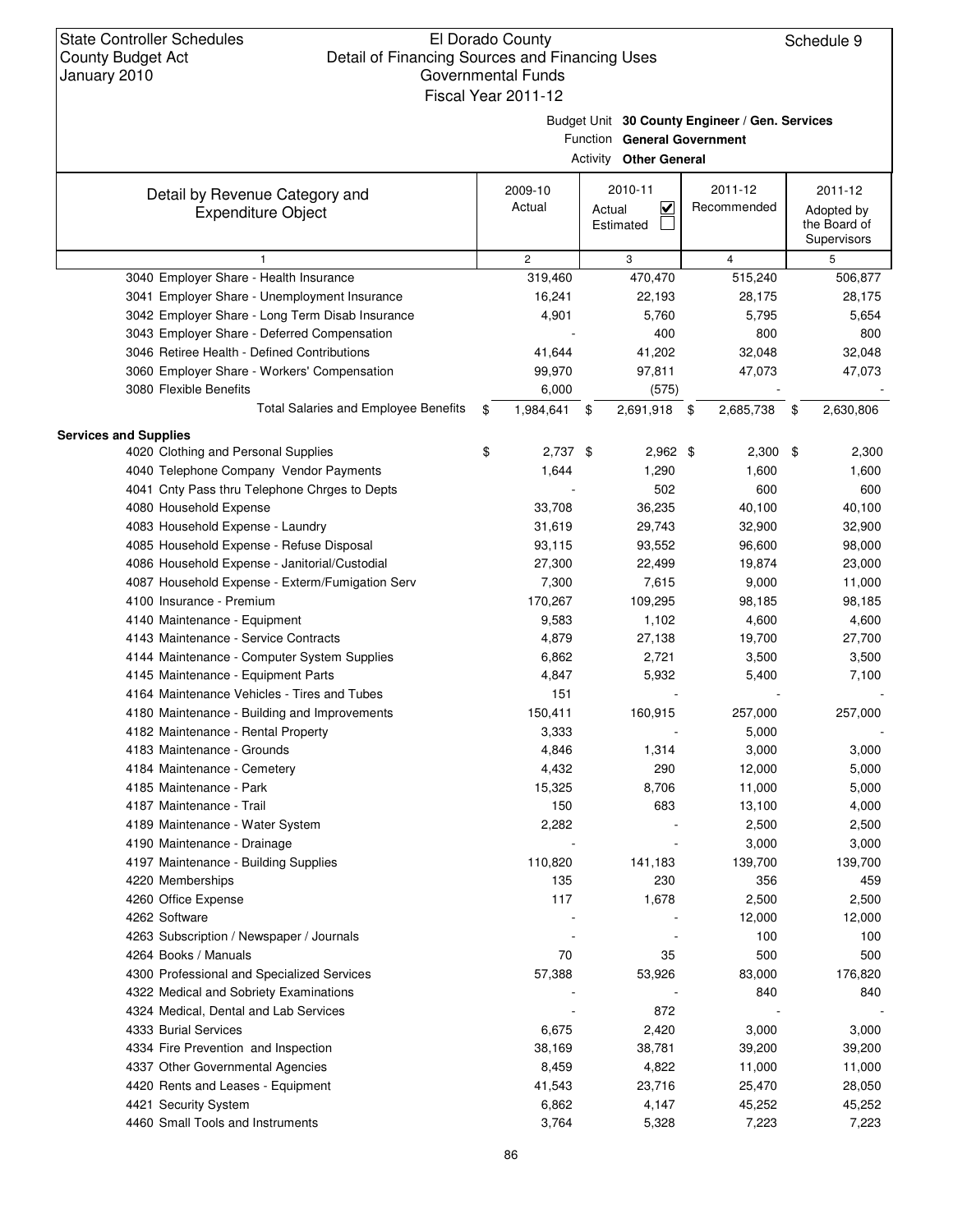Budget Unit **30 County Engineer / Gen. Services** Function Go

|                                                             |    |                   |          | Function General Government                |                        |                                                      |
|-------------------------------------------------------------|----|-------------------|----------|--------------------------------------------|------------------------|------------------------------------------------------|
|                                                             |    |                   | Activity | <b>Other General</b>                       |                        |                                                      |
| Detail by Revenue Category and<br><b>Expenditure Object</b> |    | 2009-10<br>Actual |          | 2010-11<br><u>V</u><br>Actual<br>Estimated | 2011-12<br>Recommended | 2011-12<br>Adopted by<br>the Board of<br>Supervisors |
| $\mathbf{1}$                                                |    | $\mathbf{2}$      |          | 3                                          | $\overline{4}$         | 5                                                    |
| 4461 Minor Equipment                                        |    | 8,338             |          | 10,033                                     | 11,753                 | 11,753                                               |
| 4500 Special Departmental Expense                           |    | 12,398            |          | 15,168                                     | 13,200                 | 15,000                                               |
| 4503 Staff Development                                      |    | 140               |          | 1,050                                      | 500                    | 500                                                  |
| 4507 Fire and Safety Supplies                               |    | 2,074             |          | 677                                        | 1,500                  | 1,500                                                |
| 4508 Snow Removal                                           |    | 3,908             |          |                                            |                        |                                                      |
| 4564 Road: Herbicide                                        |    | 5,762             |          | 1,100                                      | 2,000                  | 2,000                                                |
| 4571 Road: Signs                                            |    |                   |          |                                            | 10,000                 | 10,000                                               |
| 4600 Transportation and Travel                              |    |                   |          | 80                                         | 100                    | 100                                                  |
| 4602 Employee - Private Auto Mileage                        |    | 3,173             |          | 3,244                                      | 3,800                  | 3,800                                                |
| 4605 Vehicle - Rent or Lease                                |    | 31,233            |          | 29,384                                     | 33,174                 | 33,174                                               |
| 4606 Fuel Purchases                                         |    | 32,132            |          | 36,485                                     | 43,700                 | 43,700                                               |
| 4608 Hotel Accommodations                                   |    |                   |          | 289                                        |                        |                                                      |
| 4620 Utilities                                              |    | 875,784           |          | 943,103                                    | 1,100,000              | 1,008,000                                            |
| <b>Total Services and Supplies</b>                          | \$ | 1,823,734 \$      |          | 1,830,246 \$                               | 2,230,827              | \$<br>2,226,256                                      |
| <b>Other Charges</b>                                        |    |                   |          |                                            |                        |                                                      |
| 5060 Retirement of Other Long Term Debt                     | \$ | 110,397 \$        |          | 114,857 \$                                 | 115,000 \$             | 115,000                                              |
| 5100 Interest: Other Long Term Debt                         |    | 17,673            |          | 13,213                                     | 8,000                  | 8,000                                                |
| 5180 Taxes & Assessments                                    |    | 233               |          | 233                                        | 233                    | 233                                                  |
| 5240 Contribution To Non-county Governmental                |    | 25,000            |          | 50,000                                     | 25,000                 | 28,750                                               |
| 5300 Interfund Expenditures                                 |    | 571,600           |          | 715,997                                    | 767,569                | 727,679                                              |
| 5301 Intrfnd Exp: Telephone Equip & Support                 |    |                   |          | 40                                         |                        |                                                      |
| 5306 Intrfnd Exp: Central Duplicating                       |    |                   |          | $\overline{7}$                             |                        |                                                      |
| 5310 Intrfnd Exp: County Counsel                            |    |                   |          |                                            | 10,000                 |                                                      |
| 5350 Intrfnd Exp: IS Programming Support                    |    | 1,774             |          | 39,779                                     | 134,527                | 36,318                                               |
| 5351 Intrfnd Exp: County Engineer                           |    | 606,591           |          | 788,701                                    | 1,156,916              | 1,197,364                                            |
| 5353 Intrfnd Exp: Sac Pvlle Trns Corr (SP)                  |    | 8,030             |          | 741                                        | 41,640                 | 41,673                                               |
| <b>Total Other Charges</b>                                  | \$ | 1,341,299         | \$       | 1,723,567                                  | \$<br>2,258,885        | \$<br>2,155,017                                      |
| <b>Fixed Assets</b>                                         |    |                   |          |                                            |                        |                                                      |
| 6040 Fixed Assets - Equipment                               | \$ |                   | \$       | 16,353 \$                                  | 3,200                  | \$<br>3,200                                          |
| 6045 Fixed Assets - Vehicles                                |    | 425               |          |                                            |                        |                                                      |
| <b>Total Fixed Assets</b>                                   | \$ | 425               | \$       | 16,353                                     | \$<br>3,200            | \$<br>3,200                                          |
|                                                             |    |                   |          |                                            |                        |                                                      |
| <b>Intrafund Transfers</b>                                  |    |                   |          |                                            |                        |                                                      |
| 7200 Intrafund Transfers                                    | \$ | 44,946 \$         |          | 15,408 \$                                  | 227,698 \$             | 21,202                                               |
| 7220 Intrafnd: Telephone Equipment and Support              |    | 11,011            |          | 12,858                                     | 11,000                 | 13,000                                               |
| 7223 Intrafnd: Mail Service                                 |    | 4,354             |          | 2,253                                      |                        |                                                      |
| 7224 Intrafnd: Stores Support                               |    | 13,146            |          | 9,889                                      | 11,217                 | 11,217                                               |
| 7227 Intrafnd: Internal Data Processing                     |    | 31,728            |          | 28,941                                     | 29,455                 | 29,455                                               |
| 7231 Intrafnd: IS Programming Support                       |    |                   |          | 60                                         |                        |                                                      |
| 7234 Intrafnd: Network Support                              |    | 10,846            |          | 11,616                                     | 20,548                 | 20,548                                               |
| <b>Total Intrafund Transfers</b>                            | \$ | 116,032 \$        |          | 81,025 \$                                  | 299,918 \$             | 95,422                                               |
| <b>Intrafund Abatement</b>                                  |    |                   |          |                                            |                        |                                                      |
| 7350 Intrfnd Abatemnt: Only General Fund                    | \$ | $(126, 153)$ \$   |          | $(175,037)$ \$                             | $(400, 496)$ \$        |                                                      |
| 7366 Intrfnd Abatemnt: Maint Bldg & Improvmnts              |    | (17, 887)         |          | (17, 761)                                  | (40,000)               | (41,980)                                             |
| <b>Total Intrafund Abatement</b>                            | S  | (144, 040)        | \$       | (192, 798)                                 | \$<br>(440, 496)       | \$<br>(41,980)                                       |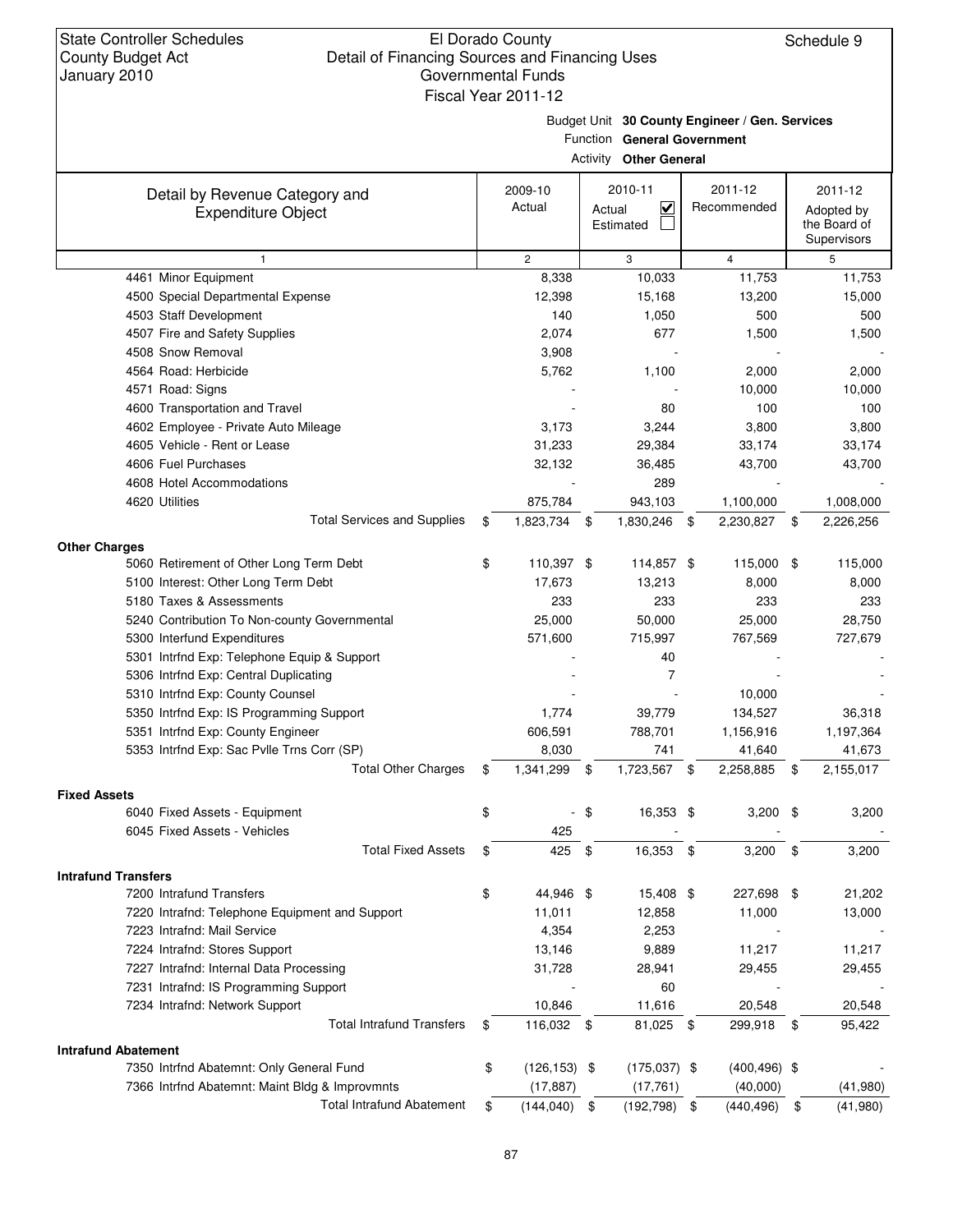| <b>State Controller Schedules</b><br><b>County Budget Act</b><br>January 2010 | Detail of Financing Sources and Financing Uses | El Dorado County<br>Governmental Funds<br>Fiscal Year 2011-12 |          |                                                     |    |                                                |    | Schedule 9                                           |
|-------------------------------------------------------------------------------|------------------------------------------------|---------------------------------------------------------------|----------|-----------------------------------------------------|----|------------------------------------------------|----|------------------------------------------------------|
|                                                                               |                                                |                                                               | Activity | Function General Government<br><b>Other General</b> |    | Budget Unit 30 County Engineer / Gen. Services |    |                                                      |
| Detail by Revenue Category and<br><b>Expenditure Object</b>                   |                                                | 2009-10<br>Actual                                             |          | 2010-11<br>V<br>Actual<br>Estimated                 |    | 2011-12<br>Recommended                         |    | 2011-12<br>Adopted by<br>the Board of<br>Supervisors |
|                                                                               |                                                | 2                                                             |          | 3                                                   |    | 4                                              |    | 5                                                    |
|                                                                               | Total Expenditures/Appropriations \$           | 5,122,090                                                     | - SS     | $6,150,310$ \$                                      |    | 7,038,072                                      | \$ | 7,068,721                                            |
|                                                                               | Net Cost \$                                    | (4,434,761)                                                   | S.       | (4,757,223)                                         | S. | (5,321,290)                                    | S. | (5,379,033)                                          |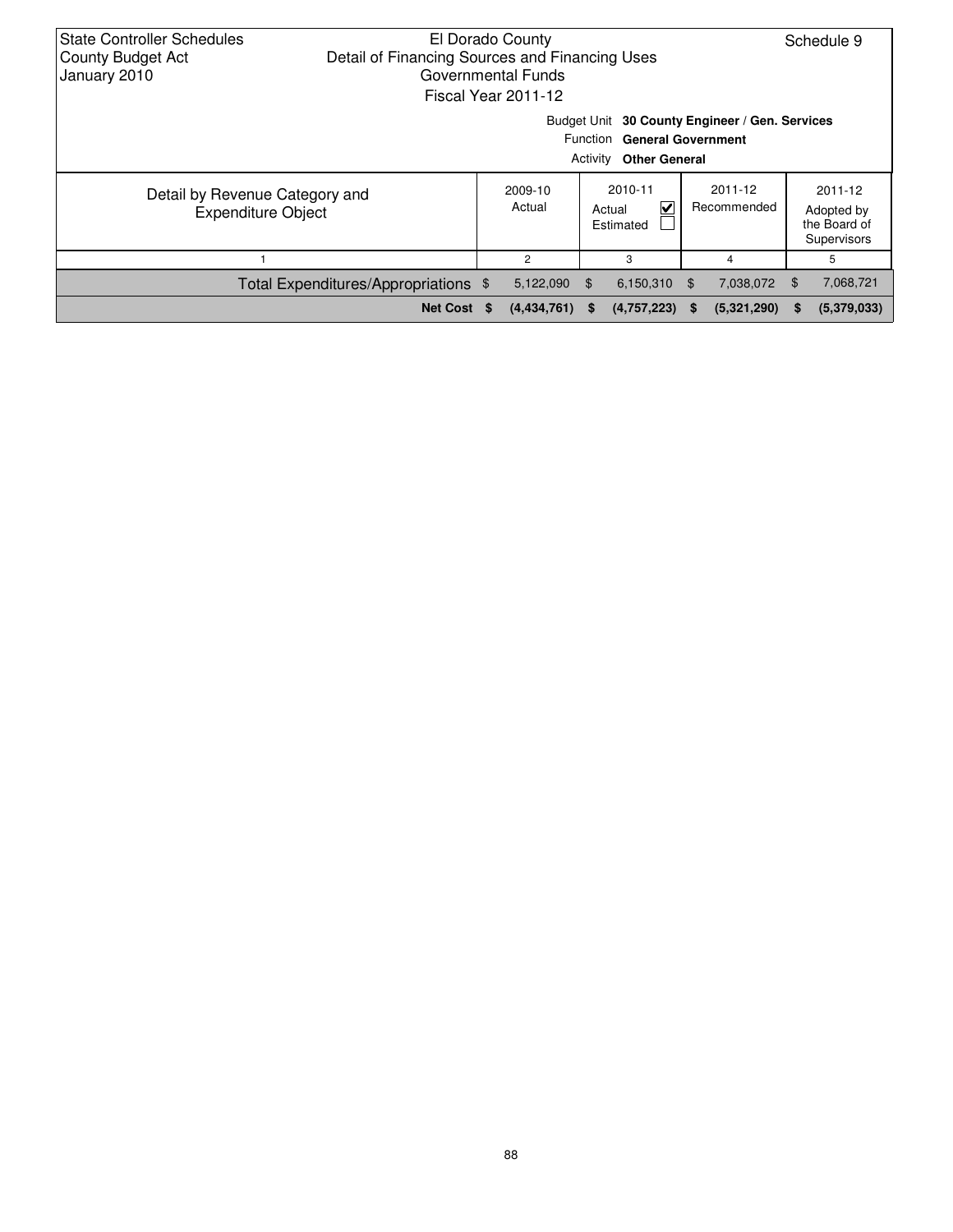#### El Dorado County Detail of Financing Sources and Financing Uses Governmental Funds Fiscal Year 2011-12

Schedule 9

Budget Unit **30 Erosion Control**

|                                                                |                    |                | Function Public Protection          |               |                                             |               |                                           |
|----------------------------------------------------------------|--------------------|----------------|-------------------------------------|---------------|---------------------------------------------|---------------|-------------------------------------------|
|                                                                |                    |                |                                     |               | Activity Flood Contr. & Soil/Water Conserv. |               |                                           |
| Detail by Revenue Category and                                 | 2009-10            |                | 2010-11                             |               | 2011-12                                     |               | 2011-12                                   |
| <b>Expenditure Object</b>                                      | Actual             |                | $\checkmark$<br>Actual<br>Estimated |               | Recommended                                 |               | Adopted by<br>the Board of<br>Supervisors |
| $\mathbf{1}$                                                   | $\mathbf{2}$       |                | 3                                   |               | 4                                           |               | 5                                         |
| Revenue from Use of Money and Property                         |                    |                |                                     |               |                                             |               |                                           |
| 0400 Interest                                                  | \$<br>$(927)$ \$   |                | $(811)$ \$                          |               |                                             | \$            |                                           |
| Total Revenue from Use of Money and Property                   | \$<br>(927)        | - \$           | $(811)$ \$                          |               |                                             | $-$ \$        |                                           |
| Intergovernmental Revenue - State                              |                    |                |                                     |               |                                             |               |                                           |
| 0742 State - California Tahoe Conservancy                      | \$<br>720,534 \$   |                | 936,069 \$                          |               | 650,000 \$                                  |               | 535,600                                   |
| Total Intergovernmental Revenue - State                        | \$<br>720,534 \$   |                | 936,069 \$                          |               | 650,000                                     | \$            | 535,600                                   |
| Intergovernmental Revenue - Federal                            |                    |                |                                     |               |                                             |               |                                           |
| 1054 Federal - U.S. Forest Serv - B. Santini                   | \$<br>1,750,028 \$ |                | 1,526,103 \$                        |               | 2,954,000 \$                                |               | 1,933,724                                 |
| 1056 Federal - Congestion Mitig/Air Quality                    | 85,164             |                | 52,664                              |               | 716,000                                     |               | 304,600                                   |
| 1100 Federal - Other                                           |                    |                | 305,080                             |               |                                             |               |                                           |
| Total Intergovernmental Revenue - Federal                      | \$<br>1,835,191 \$ |                | 1,883,847 \$                        |               | 3,670,000                                   | \$            | 2,238,324                                 |
| <b>Charges for Services</b>                                    |                    |                |                                     |               |                                             |               |                                           |
| 1768 Tahoe Regional Planning Agency (TRPA)                     | \$<br>534,671 \$   |                | 241,818 \$                          |               | 492,000 \$                                  |               | 150,500                                   |
| <b>Total Charges for Services</b>                              | \$<br>534,671      | -\$            | 241,818 \$                          |               | 492,000                                     | \$            | 150,500                                   |
| <b>Miscellaneous Revenues</b>                                  |                    |                |                                     |               |                                             |               |                                           |
| 1920 Other Sales                                               | \$<br>$3,120$ \$   |                | 430 \$                              |               |                                             | - \$          |                                           |
| 1942 Miscellaneous Reimbursement                               | 4,459              |                | 9,840                               |               |                                             |               |                                           |
| <b>Total Miscellaneous Revenues</b>                            | \$<br>7,579 \$     |                | $10,270$ \$                         |               |                                             | - \$          |                                           |
| Total Revenue \$                                               | 3,097,049          | $\mathfrak{F}$ | 3,071,191                           | $\sqrt[6]{3}$ | 4,812,000                                   | $\frac{1}{2}$ | 2,924,424                                 |
| <b>Services and Supplies</b>                                   |                    |                |                                     |               |                                             |               |                                           |
| 4085 Household Expense - Refuse Disposal                       | \$<br>516 \$       |                | $12 \text{ }$ \$                    |               |                                             | \$            |                                           |
| 4145 Maintenance - Equipment Parts                             | 203                |                |                                     |               |                                             |               |                                           |
| 4266 Printing / Duplicating                                    | 7,188              |                | 1,294                               |               |                                             |               | 10,000                                    |
| 4300 Professional and Specialized Services                     | 31,161             |                | 57,097                              |               | 380,155                                     |               | 331,266                                   |
| 4302 Construction and Engineering Contracts                    | 1,039,922          |                | 1,461,774                           |               | 2,780,000                                   |               | 725,000                                   |
| 4337 Other Governmental Agencies                               | 16,885             |                | 14,735                              |               |                                             |               | 61,700                                    |
| 4400 Publication and Legal Notices                             | 5,214              |                | 2,069                               |               |                                             |               | 10,000                                    |
| 4420 Rents and Leases - Equipment                              | 666                |                |                                     |               |                                             |               |                                           |
| 4460 Small Tools and Instruments                               | 119                |                | 217                                 |               |                                             |               |                                           |
| 4461 Minor Equipment                                           | 2,120              |                | 2,930                               |               |                                             |               |                                           |
| 4500 Special Departmental Expense                              | 29,189             |                | 23,900                              |               |                                             |               | 68,500                                    |
| 4501 Special Projects                                          | 1,666              |                |                                     |               |                                             |               |                                           |
| 4508 Snow Removal                                              | 1,975              |                |                                     |               |                                             |               |                                           |
| 4569 Road: Culverts                                            |                    |                | 3,221                               |               |                                             |               |                                           |
| 4571 Road: Signs                                               | 522                |                | 1,188                               |               |                                             |               | 2,400                                     |
| <b>Total Services and Supplies</b>                             | \$<br>1,137,346    | \$             | 1,568,437 \$                        |               | 3,160,155                                   | \$            | 1,208,866                                 |
| <b>Other Charges</b>                                           |                    |                |                                     |               |                                             |               |                                           |
| 5160 Rights of Way                                             | \$<br>282,816 \$   |                | 40,479 \$                           |               | 35,000 \$                                   |               | 281,700                                   |
| 5300 Interfund Expenditures                                    | 110                |                | 325                                 |               |                                             |               |                                           |
| 5306 Intrfnd Exp: Central Duplicating                          | 2,847              |                | 336                                 |               |                                             |               |                                           |
| 5310 Intrfnd Exp: County Counsel<br><b>Total Other Charges</b> | 38,043             |                | 36,027<br>77,168 \$                 |               | 35,000                                      |               | 35,000                                    |
|                                                                | \$<br>323,816 \$   |                |                                     |               | 70,000 \$                                   |               | 316,700                                   |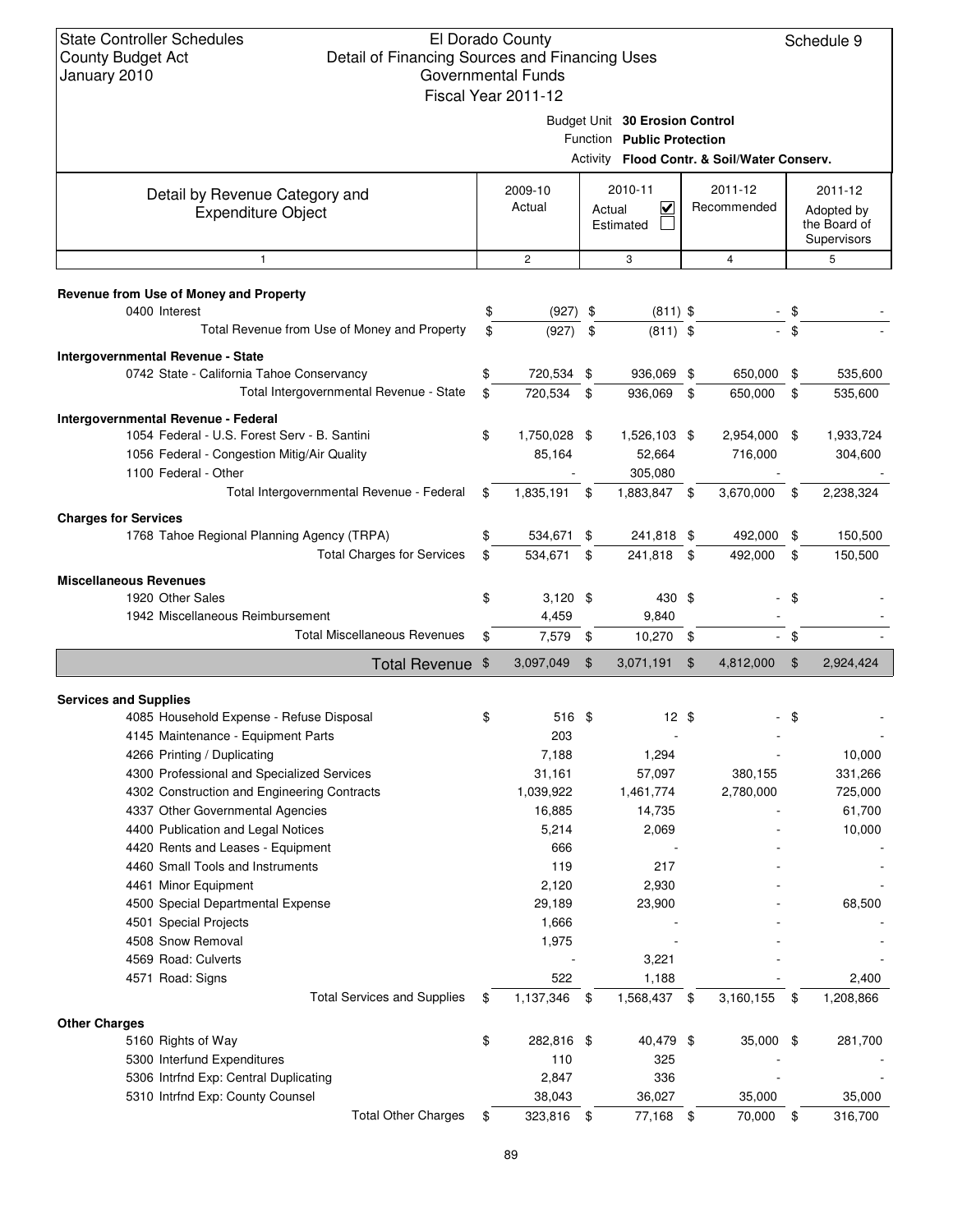| <b>State Controller Schedules</b><br>Detail of Financing Sources and Financing Uses<br><b>County Budget Act</b><br>January 2010                                                                                                                                                                                                                                                                                                                                                                                     |             |    | El Dorado County<br>Governmental Funds<br>Fiscal Year 2011-12 |     | Budget Unit 30 Erosion Control |     |           |      | Schedule 9 |
|---------------------------------------------------------------------------------------------------------------------------------------------------------------------------------------------------------------------------------------------------------------------------------------------------------------------------------------------------------------------------------------------------------------------------------------------------------------------------------------------------------------------|-------------|----|---------------------------------------------------------------|-----|--------------------------------|-----|-----------|------|------------|
|                                                                                                                                                                                                                                                                                                                                                                                                                                                                                                                     |             |    |                                                               |     | Function Public Protection     |     |           |      |            |
| Activity Flood Contr. & Soil/Water Conserv.<br>2010-11<br>2011-12<br>2009-10<br>2011-12<br>Detail by Revenue Category and<br>Actual<br>V<br>Recommended<br>Actual<br>Adopted by<br><b>Expenditure Object</b><br>the Board of<br>Estimated<br>Supervisors<br>3<br>5<br>$\overline{c}$<br>4<br>\$<br>1,698,242 \$<br>1,542,924 \$<br>1,526,058<br>7253 Intrafnd: Erosion Control<br>1,681,845<br>\$<br><b>Total Intrafund Transfers</b><br>\$<br>1,698,242<br>1,542,924<br>\$<br>-\$<br>-\$<br>1,681,845<br>1,526,058 |             |    |                                                               |     |                                |     |           |      |            |
|                                                                                                                                                                                                                                                                                                                                                                                                                                                                                                                     |             |    |                                                               |     |                                |     |           |      |            |
|                                                                                                                                                                                                                                                                                                                                                                                                                                                                                                                     |             |    |                                                               |     |                                |     |           |      |            |
| <b>Intrafund Transfers</b>                                                                                                                                                                                                                                                                                                                                                                                                                                                                                          |             |    |                                                               |     |                                |     |           |      |            |
|                                                                                                                                                                                                                                                                                                                                                                                                                                                                                                                     |             |    |                                                               |     |                                |     |           |      |            |
|                                                                                                                                                                                                                                                                                                                                                                                                                                                                                                                     |             |    |                                                               |     |                                |     |           |      |            |
| <b>Intrafund Abatement</b>                                                                                                                                                                                                                                                                                                                                                                                                                                                                                          |             |    |                                                               |     |                                |     |           |      |            |
| 7383 Intrind Abatemnt: Erosion Control                                                                                                                                                                                                                                                                                                                                                                                                                                                                              |             |    | $(35,013)$ \$                                                 |     | (63,982)                       | -\$ | (100,000) | \$   | (127, 200) |
| <b>Total Intrafund Abatement</b>                                                                                                                                                                                                                                                                                                                                                                                                                                                                                    |             | \$ | (35,013)                                                      | -\$ | (63, 982)                      | \$  | (100,000) | \$   | (127, 200) |
| Total Expenditures/Appropriations \$                                                                                                                                                                                                                                                                                                                                                                                                                                                                                |             |    | 3,124,392                                                     | \$  | 3,124,547                      | \$  | 4,812,000 | \$   | 2,924,424  |
|                                                                                                                                                                                                                                                                                                                                                                                                                                                                                                                     | Net Cost \$ |    | $(27, 343)$ \$                                                |     | $(53,355)$ \$                  |     |           | - \$ |            |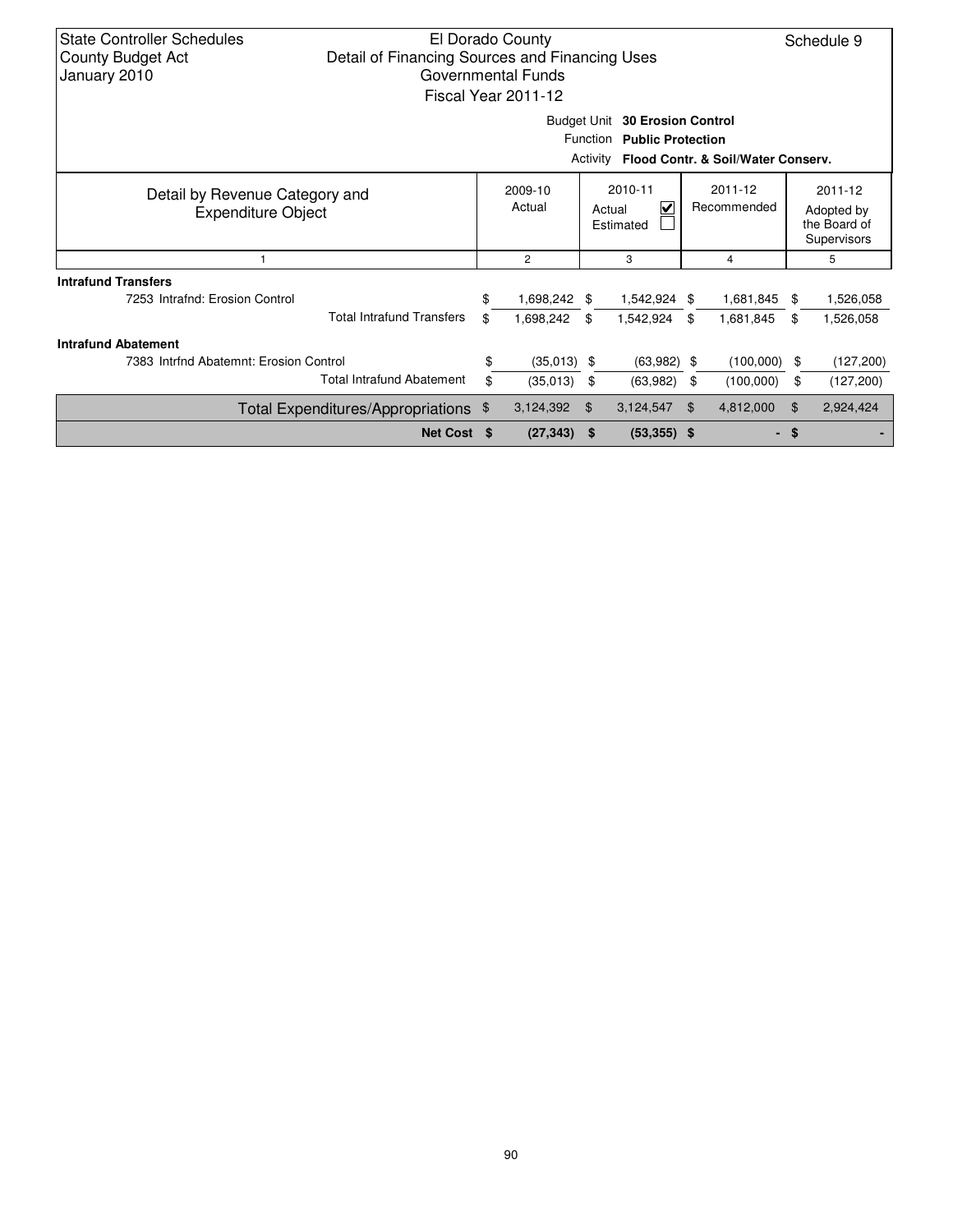| COST CENTER 303100                                       |         |                             | EI               |                 | Work Program - Budgeted Costs<br>2011-2012 Fiscal Year |          |                         | Dorado County Department of Transportation |                  |                                                                                         |                   |
|----------------------------------------------------------|---------|-----------------------------|------------------|-----------------|--------------------------------------------------------|----------|-------------------------|--------------------------------------------|------------------|-----------------------------------------------------------------------------------------|-------------------|
| <b>Project Number/Description</b>                        | Labor   | Supplies<br>Services<br>and | Charges<br>Other | Assets<br>Fixed | Vehicle<br>Use                                         | Indirect | Intra-Fund<br>Transfers | Operating<br>Transfers Out                 | Expense<br>Total | Revenue<br>Source                                                                       | Revenue<br>Amount |
| <b>Support to Other County Departments</b>               |         |                             |                  |                 |                                                        |          |                         |                                            |                  |                                                                                         |                   |
| Erosion Control Roll Up<br>95000                         | $\circ$ | 80,766                      | 0                | 0               | O                                                      | $\circ$  | (80, 766)               | $\circ$                                    | $\circ$          |                                                                                         |                   |
| Angora Creek Stream<br>Environment Zone<br>95147         | $\circ$ | 5,500                       | 9,000            | O               | O                                                      | 0        | 16,000                  | $\circ$                                    | 40,500           | TRPA - Tahoe Regional<br>Planning Agency                                                | 40,500            |
| Erosion Control Project<br>Boulder Mountain<br>95153     | $\circ$ | 2,000                       | 1,000            | $\circ$         | $\circ$                                                | $\circ$  | 120,000                 | $\circ$                                    | 123,000          | Fed: United States Forest<br>Service (USFS)                                             | 123,000           |
| Erosion Control Project<br>Montgomery Estates<br>95155   | O       | 312,100                     | 1,200            | 0               | O                                                      | 0        | 105,000                 | $\circ$                                    | 418,300          | Fed: United States Forest<br>Service (USFS)<br>TRPA - Tahoe Regional<br>Planning Agency | 394,100<br>24,200 |
| CSA #5 Erosion Control<br>Project<br>95157               | $\circ$ | 1,000                       | $\circ$          | $\circ$         | $\circ$                                                | $\circ$  | 7,000                   | O                                          | 8,000            | Fed: United States Forest<br>Service (USFS)                                             | 8,000             |
| EC/Christmas Valley<br>Phase II<br>95159                 | $\circ$ | $\circ$                     | $\circ$          | O               | $\circ$                                                | $\circ$  | 13,000                  | $\circ$                                    |                  | 13,000 Fed: United States Forest<br>Service (USFS)                                      | 13,000            |
| Angora 3 Erosion Control<br>Project<br>95160             | $\circ$ | 8,000                       | 0                | O               | $\circ$                                                | $\circ$  | 27,500                  | $\circ$                                    | 35,500           | ST: Ca Tahoe Conservancy                                                                | 35,500            |
| Angora Creek Fisheries<br>Enhancement Project<br>95161   | $\circ$ | 10,500                      | $\circ$          | O               | O                                                      | O        | 50,000                  | $\circ$                                    |                  | 60,500 ST: Ca Tahoe Conservancy                                                         | 60,500            |
| Erosion Control Project<br>Lake Tahoe Boulevard<br>95163 | $\circ$ | 2,500                       | 500              | O               | O                                                      | $\circ$  | 38,500                  | O                                          | 41,500           | Fed: United States Forest<br>Service (USFS)                                             | 41,500            |
| Angora Phase 3B<br>95164                                 | $\circ$ | 4,500                       | $\circ$          | $\circ$         | $\circ$                                                | $\circ$  | 12,500                  | $\circ$                                    |                  | 17,000 ST: Ca Tahoe Conservancy                                                         | 17,000            |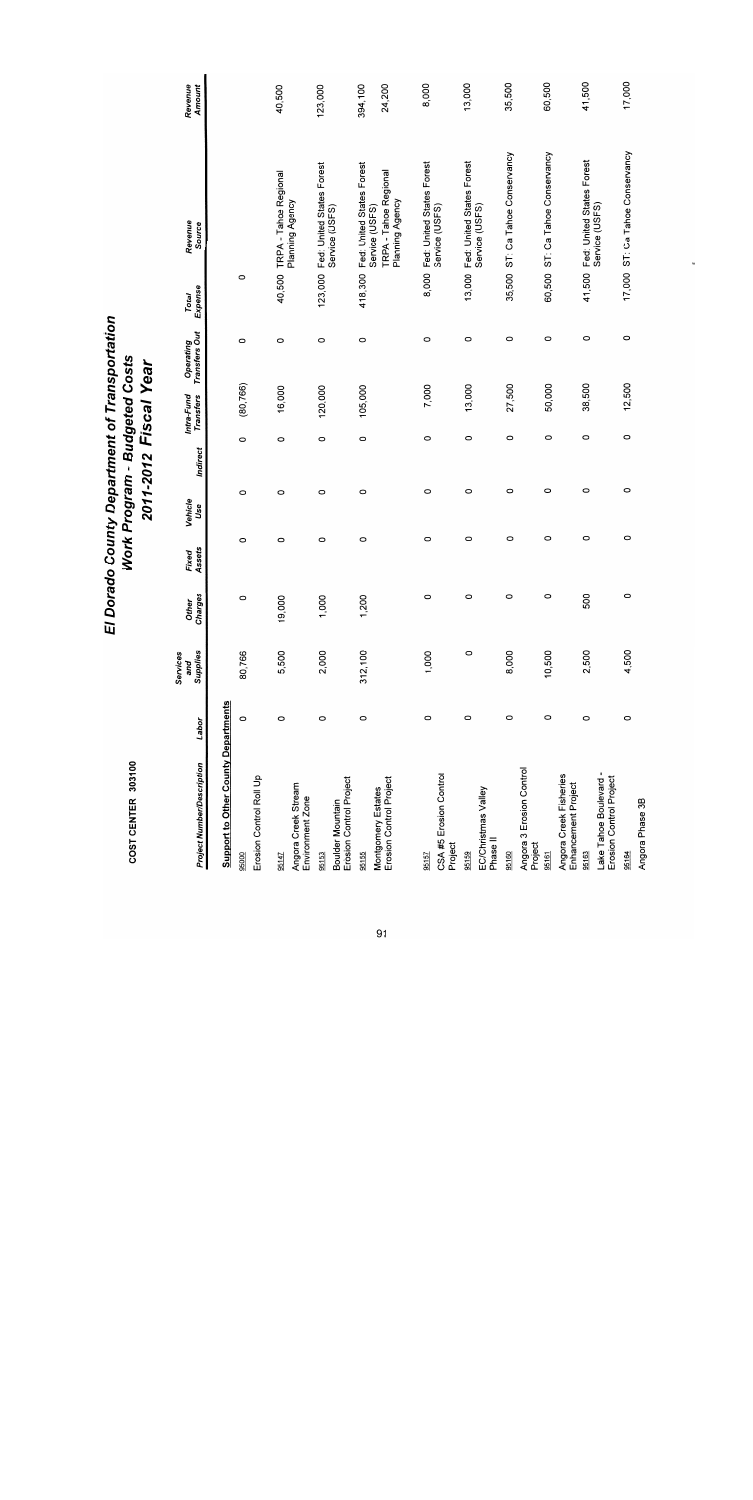| ٠<br>f |  |
|--------|--|
| г<br>τ |  |
|        |  |

| <b>Project Number/Description</b>              | Labor   | Supplies<br>Services<br>and | Charges<br>Other | Assets<br>Fixed | Vehicle<br>Use | Indirect | Intra-Fund<br>Transfers | Transfers Out<br>Operating | Expense<br>Total | Revenue<br>Source                                          | Revenue<br>Amount |
|------------------------------------------------|---------|-----------------------------|------------------|-----------------|----------------|----------|-------------------------|----------------------------|------------------|------------------------------------------------------------|-------------------|
| <b>Support to Other County Departments</b>     |         |                             |                  |                 |                |          |                         |                            |                  |                                                            |                   |
| 95165                                          | $\circ$ | 210,100                     | 32,500           | $\circ$         | $\circ$        | $\circ$  | 133,124                 | $\circ$                    | 375,724          | Fed: United States Forest                                  | 221,124           |
| Sawmill 2 Bike Path<br>Erosion Control Project |         |                             |                  |                 |                |          |                         |                            |                  | Service (USFS)                                             |                   |
|                                                |         |                             |                  |                 |                |          |                         |                            |                  | FED: Cmaq - Congest<br>Mitigatn Air Qualty                 | 153,600           |
|                                                |         |                             |                  |                 |                |          |                         |                            |                  | <b>TRPA - Tahoe Regional</b>                               | 1,000             |
|                                                |         |                             |                  |                 |                |          |                         |                            |                  | Planning Agency                                            |                   |
| 95168                                          | $\circ$ | 4,500                       | $\circ$          | $\circ$         | $\circ$        | $\circ$  | 10,000                  | 0                          |                  | 14,500 TRPA - Tahoe Regional                               | 14,500            |
| Erosion Control Project<br>South Upper Truckee |         |                             |                  |                 |                |          |                         |                            |                  | Planning Agency                                            |                   |
| 95169                                          | $\circ$ | 31,500                      | 3,000            | 0               | $\circ$        | $\circ$  | 87,000                  | 0                          |                  | 121,500 Fed: United States Forest                          | 121,500           |
| Echo View 2 Erosion<br><b>Control Project</b>  |         |                             |                  |                 |                |          |                         |                            |                  | Service (USFS)                                             |                   |
| 95170                                          | $\circ$ | 44,000                      | 2,000            | $\circ$         | $\circ$        | $\circ$  | 80,000                  | $\circ$                    | 126,000          | Fed: United States Forest                                  | 116,000           |
| Area 2 Erosion Control<br>Montgomery Estates   |         |                             |                  |                 |                |          |                         |                            |                  | TRPA - Tahoe Regional<br>Planning Agency<br>Service (USFS) | 10,000            |
|                                                |         |                             |                  |                 |                |          |                         |                            |                  |                                                            |                   |
| 95171                                          | $\circ$ | 42,500                      | 1,550            | $\circ$         | $\circ$        | $\circ$  | 80,000                  | $\circ$                    | 124,050          | Fed: United States Forest                                  | 114,550           |
| Tahoe Hills Erosion<br>Control Project         |         |                             |                  |                 |                |          |                         |                            |                  | TRPA - Tahoe Regional<br>Service (USFS)                    | 9.500             |
|                                                |         |                             |                  |                 |                |          |                         |                            |                  | Planning Agency                                            |                   |
| 95172                                          | 0       | 42,500                      | 1,350            | $\circ$         | 0              | $\circ$  | 61,800                  | $\circ$                    | 105,650          | Fed: United States Forest                                  | 100,850           |
| Area 3 Erosion Control<br>Montgomery Estates   |         |                             |                  |                 |                |          |                         |                            |                  | TRPA - Tahoe Regional<br>Service (USFS)                    | 4,800             |
|                                                |         |                             |                  |                 |                |          |                         |                            |                  | Planning Agency                                            |                   |
| 95175                                          | $\circ$ | 2,000                       | 1,000            | $\circ$         | $\circ$        | $\circ$  | 27,000                  | 0                          | 30,000           | Fed: United States Forest                                  | 30,000            |
| Lake Tahoe Boulevard -<br>SEZ Project          |         |                             |                  |                 |                |          |                         |                            |                  | Service (USFS)                                             |                   |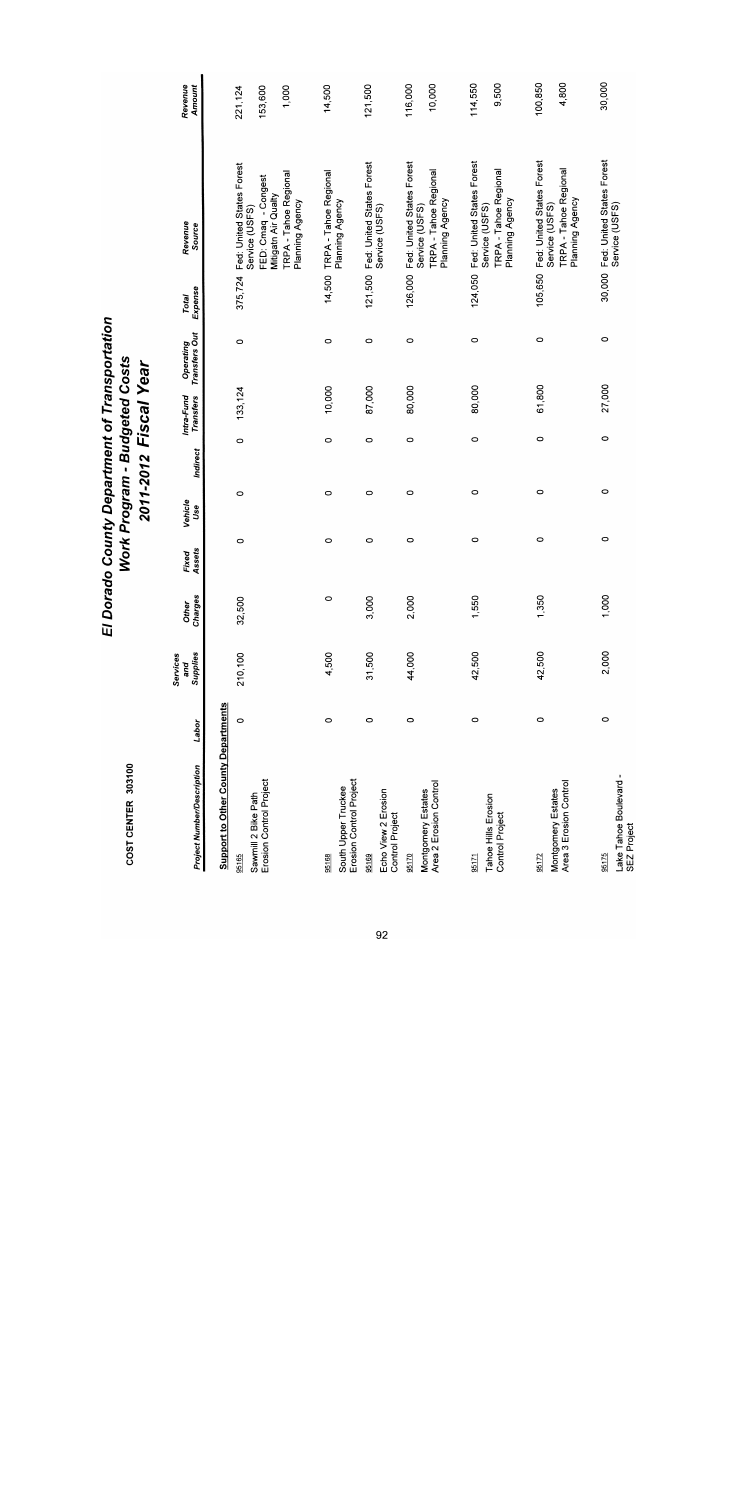| <b>Project Number/Description</b>                      | Labor   | Supplies<br>Services<br>and | Charges<br><b>Other</b> | Assets<br>Fixed | Vehicle<br>Jse | Indirect | Intra-Fund<br>Transfers | Transfers Out<br>Operating | Expense<br>Total | Revenue<br>Source                                               | Amount<br>Revenue |
|--------------------------------------------------------|---------|-----------------------------|-------------------------|-----------------|----------------|----------|-------------------------|----------------------------|------------------|-----------------------------------------------------------------|-------------------|
| <b>Support to Other County Departments</b>             |         |                             |                         |                 |                |          |                         |                            |                  |                                                                 |                   |
| Golden Bear Erosion<br><b>Control Project</b><br>95176 | 0       | 1,000                       | 0                       | 0               | 0              | 0        | 25,000                  | 0                          |                  | 26,000 Fed: United States Forest<br>Service (USFS)              | 26,000            |
| 95178                                                  | 0       | 2,500                       | $\circ$                 | 0               | $\circ$        |          | 30,000<br>$\circ$       | $\circ$                    |                  | 32,500 ST: Ca Tahoe Conservancy                                 | 27,500            |
| Rubicon 5                                              |         |                             |                         |                 |                |          |                         |                            |                  | Fed: United States Forest<br>Service (USFS)                     | 5,000             |
| 95179                                                  | $\circ$ | 42,500                      | 1,000                   | $\circ$         | $\circ$        |          | 80,000<br>$\circ$       | $\circ$                    |                  | 123,500 Fed: United States Forest                               | 118,500           |
| Meyers Erosion Control<br>Project                      |         |                             |                         |                 |                |          |                         |                            |                  | TRPA - Tahoe Regional<br>Planning Agency<br>Service (USFS)      | 5,000             |
| 95186                                                  | $\circ$ | 29,200                      | 1,000                   | $\circ$         | $\circ$        |          | 77,800<br>0             | 0                          | 108,000          | FED: Cmaq - Congest                                             | 107,000           |
| Lake Tahoe Boulevard -<br>Bike Trail Project           |         |                             |                         |                 |                |          |                         |                            |                  | TRPA - Tahoe Regional<br>Planning Agency<br>Mitigatn Air Qualty | 1,000             |
| 95189                                                  | 0       | 2,000                       | 0                       | $\circ$         | $\circ$        |          | 14,000<br>0             | 0                          |                  | 16,000 Fed: United States Forest                                | 16,000            |
| Christmas Valley Phase<br>2B Erosion Control           |         |                             |                         |                 |                |          |                         |                            |                  | Service (USFS)                                                  |                   |
| 95190                                                  | $\circ$ | 127,600                     | 33,500                  | 0               | 0              |          | 134,000<br>$\circ$      | $\circ$                    |                  | 295,100 ST: Ca Tahoe Conservancy                                | 295,100           |
| Christmas Valley Phase<br>2C Erosion Control           |         |                             |                         |                 |                |          |                         |                            |                  |                                                                 |                   |
| 95191                                                  | $\circ$ | 1,500                       | $\circ$                 | 0               | $\circ$        |          | 20,000<br>0             | 0                          |                  | 21,500 Fed: United States Forest                                | 21,500            |
| Area 1 Erosion Control<br>Country Club Heights         |         |                             |                         |                 |                |          |                         |                            |                  | Service (USFS)                                                  |                   |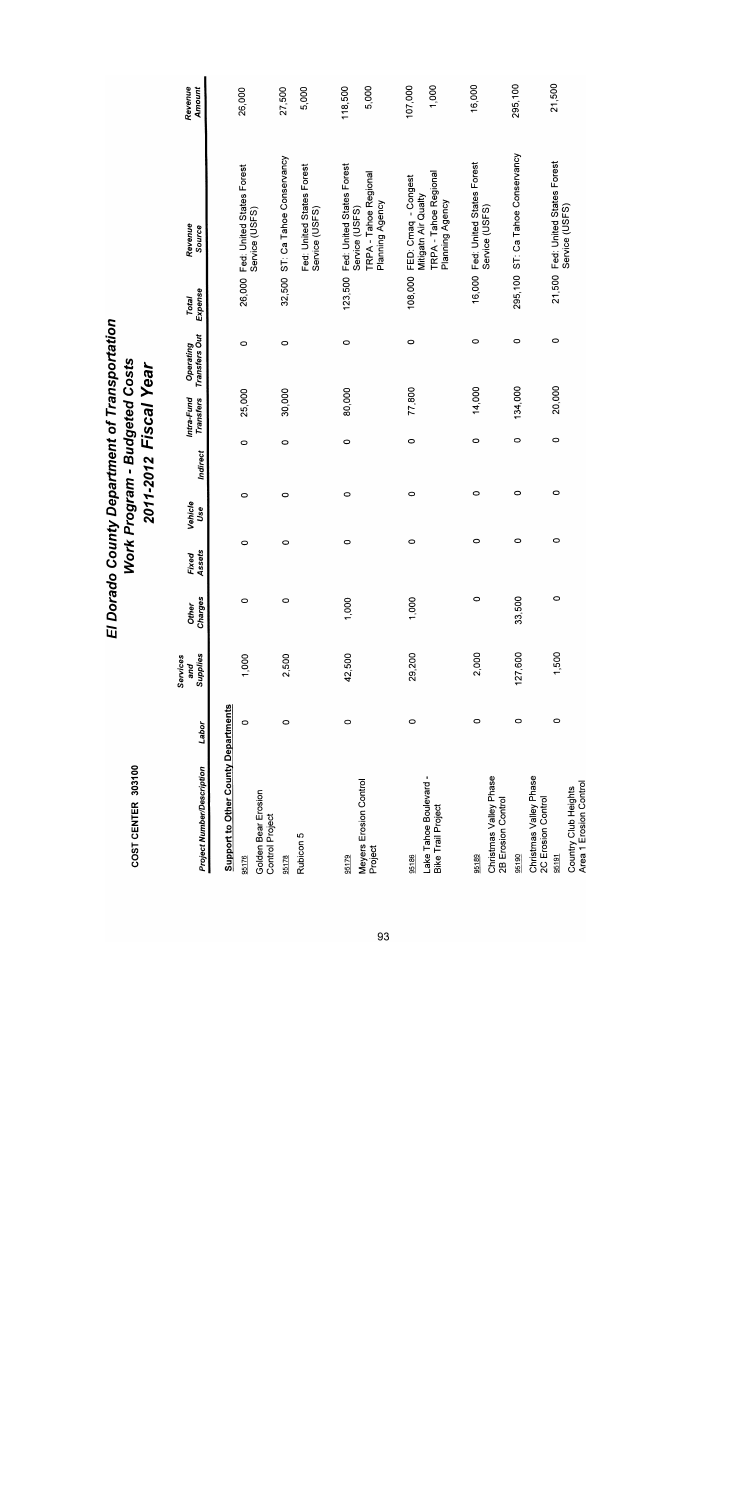| <b>Project Number/Description</b>                   | Labor   | Supplies<br>Services<br>and | Charges<br>Other | Assets<br>Fixed | Vehicle<br>Use | Indirect | Intra-Fund<br><b>Transfers</b> | Transfers Out<br>Operating | Expense<br>Total | Revenue<br><b>Source</b>                            | Revenue<br>Amount |
|-----------------------------------------------------|---------|-----------------------------|------------------|-----------------|----------------|----------|--------------------------------|----------------------------|------------------|-----------------------------------------------------|-------------------|
| <b>Support to Other County Departments</b><br>95192 | o       | 56,000                      | 214,000          | 0               | 0              | O        | 45,000                         | $\circ$                    |                  | 315,000 ST: Ca Tahoe Conservancy                    | 100,000           |
| Sawmill 2B Bike Path<br>and Erosion Control         |         |                             |                  |                 |                |          |                                |                            |                  | Fed: United States Forest<br>Service (USFS)         | 150,000           |
|                                                     |         |                             |                  |                 |                |          |                                |                            |                  | FED: Cmaq - Congest<br>Mitigatn Air Qualty          | 44,000            |
|                                                     |         |                             |                  |                 |                |          |                                |                            |                  | TRPA - Tahoe Regional<br>Planning Agency            | 21,000            |
| 95193                                               | 0       | 140,100                     | 4,100            | 0               | 0              |          | 140,000<br>$\circ$             | $\circ$                    |                  | 284,200 Fed: United States Forest<br>Service (USFS) | 265,200           |
| Montgomery Estates<br>Area 1B                       |         |                             |                  |                 |                |          |                                |                            |                  | TRPA - Tahoe Regional<br>Planning Agency            | 19,000            |
| Tahoe Science Program -<br>95960                    | 0       | 2,500                       | 0                | 0               | 0              | O        | 45,400                         | 0                          |                  | 47,900 Fed: United States Forest<br>Service (USFS)  | 47,900            |
| Total Support to Other County<br>Perlite Study      | $\circ$ | 1,208,866                   | 16,700<br>5      | 0               | 0              |          | 0, 1,398,858                   | $\circ$                    | 2,924,424        |                                                     | 2,924,424         |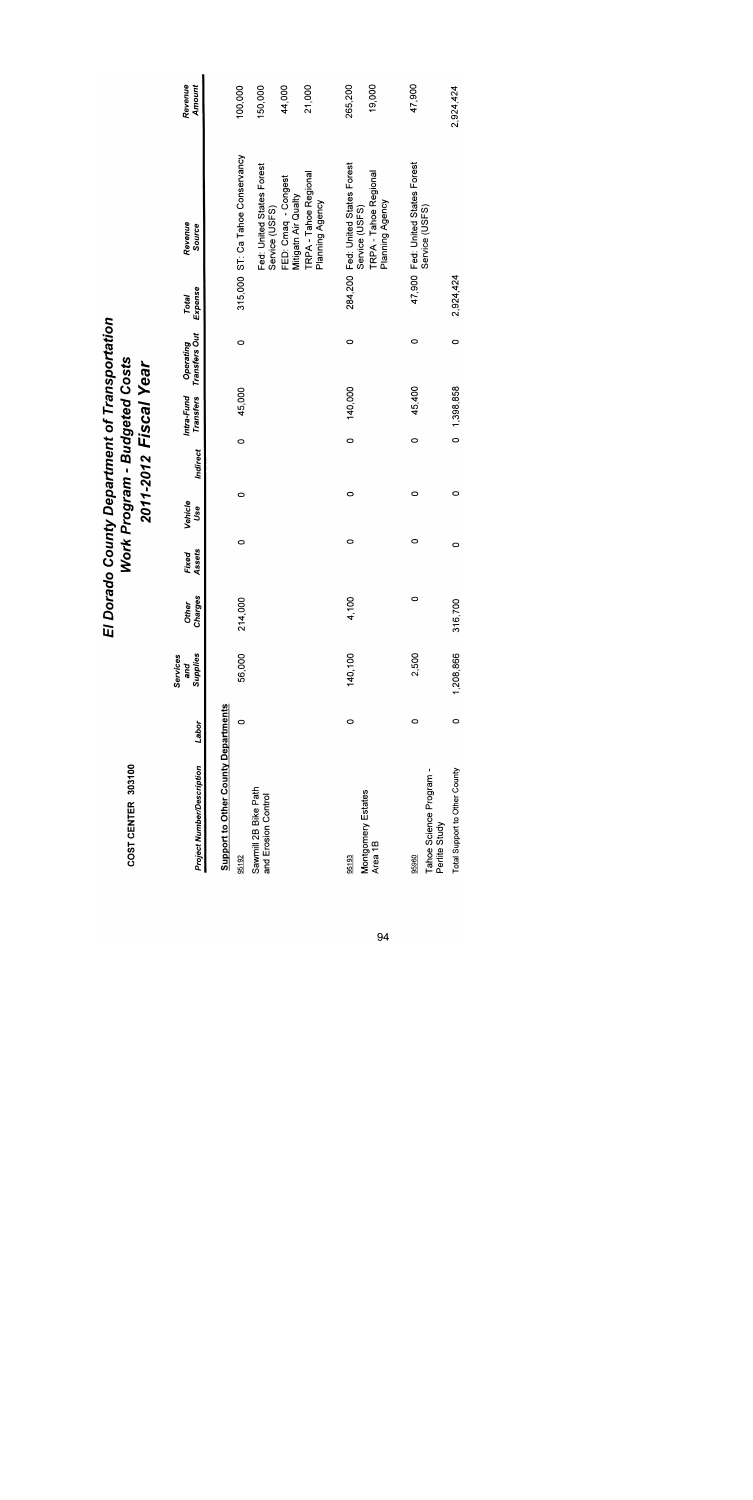Schedule 9

| January 2010 |                                                                           |    | <b>Governmental Funds</b> |      |                                                |      |                                                                                    |      |                                                      |
|--------------|---------------------------------------------------------------------------|----|---------------------------|------|------------------------------------------------|------|------------------------------------------------------------------------------------|------|------------------------------------------------------|
|              |                                                                           |    | Fiscal Year 2011-12       |      | <b>Activity Public Ways</b>                    |      | Budget Unit 30 Department of Transportation<br>Function Public Ways and Facilities |      |                                                      |
|              |                                                                           |    |                           |      | 2010-11                                        |      | 2011-12                                                                            |      |                                                      |
|              | Detail by Revenue Category and<br><b>Expenditure Object</b>               |    | 2009-10<br>Actual         |      | $\overline{\mathbf{v}}$<br>Actual<br>Estimated |      | Recommended                                                                        |      | 2011-12<br>Adopted by<br>the Board of<br>Supervisors |
|              | 1                                                                         |    | $\overline{c}$            |      | 3                                              |      | 4                                                                                  |      | 5                                                    |
|              |                                                                           |    |                           |      |                                                |      |                                                                                    |      |                                                      |
| <b>Taxes</b> |                                                                           |    |                           |      |                                                |      |                                                                                    |      |                                                      |
|              | 0161 Trans Tax - Transportation Dev Act (TDA)<br>0174 Timber Yield Tax    | \$ | 195,603                   | - \$ | 31,402 \$<br>952                               |      | 500                                                                                | - \$ | 500                                                  |
|              | <b>Total Taxes</b>                                                        | \$ | 195,603                   | \$   | 32,354 \$                                      |      | 500                                                                                | -\$  | 500                                                  |
|              |                                                                           |    |                           |      |                                                |      |                                                                                    |      |                                                      |
|              | <b>Licenses, Permits and Franchises</b>                                   |    |                           |      |                                                |      |                                                                                    |      |                                                      |
|              | 0230 Road Privileges and Permits                                          | \$ | 51,375 \$                 |      | 54,625 \$                                      |      | 55,000 \$                                                                          |      | 55,000                                               |
|              | 0250 Franchise - Public Utility<br>Total Licenses, Permits and Franchises |    |                           |      |                                                |      | 728,706                                                                            |      | 698,343                                              |
|              |                                                                           | \$ | 51,375 \$                 |      | 54,625 \$                                      |      | 783,706 \$                                                                         |      | 753,343                                              |
|              | Revenue from Use of Money and Property                                    |    |                           |      |                                                |      |                                                                                    |      |                                                      |
|              | 0400 Interest                                                             | \$ | 14,995 \$                 |      | 24,186 \$                                      |      | 15,000 \$                                                                          |      | 15,000                                               |
|              | 0420 Rent - Land and Buildings                                            |    | 24,732                    |      | 22,483                                         |      | 24,742                                                                             |      | 24,742                                               |
|              | Total Revenue from Use of Money and Property                              | \$ | 39,727 \$                 |      | 46,669 \$                                      |      | 39,742 \$                                                                          |      | 39,742                                               |
|              | Intergovernmental Revenue - State                                         |    |                           |      |                                                |      |                                                                                    |      |                                                      |
|              | 0520 State - Hwy Tax - 2104a Adm / Eng                                    | \$ | 20,004 \$                 |      | 20,004 \$                                      |      | 20,000 \$                                                                          |      | 20,000                                               |
|              | 0521 State - Hwy Tax - 2104b Snow Removal                                 |    | 865,224                   |      | 813,302                                        |      | 813,000                                                                            |      | 813,000                                              |
|              | 0522 State - Hwy Tax - 2104d, e, f, Unrestric                             |    | 2,287,472                 |      | 2,095,407                                      |      | 2,100,000                                                                          |      | 2,100,000                                            |
|              | 0523 State - Hwy Tax - 2105 Prop 111                                      |    | 1,788,897                 |      | 1,670,968                                      |      | 1,680,000                                                                          |      | 1,680,000                                            |
|              | 0524 State - Hwy Tax - 2106 Unrestricted                                  |    | 784,371                   |      | 727,083                                        |      | 731,000                                                                            |      | 731,000                                              |
|              | 0526 State - Hwy Tax - 2103 Unrestricted                                  |    |                           |      | 2,831,466                                      |      | 3,000,000                                                                          |      | 3,670,225                                            |
|              | 0742 State - California Tahoe Conservancy                                 |    | 47,321                    |      | 32,517                                         |      | 24,683                                                                             |      | 36,136                                               |
|              | 0744 State - Regional Surface Trans 182.6d1                               |    | 79,381                    |      | 908,513                                        |      | 100,000                                                                            |      | 1,158,566                                            |
|              | 0745 State - Regional Surface Trans 182.6g                                |    | 300,000                   |      |                                                |      |                                                                                    |      |                                                      |
|              | 0746 State - Regional Surface Trans 185.6h                                |    | 359,164                   |      | 359,164                                        |      | 359,164                                                                            |      | 359,164                                              |
|              | 0747 State - Regional Surface Trans 182.9                                 |    | 100,000                   |      | 100,000                                        |      | 100,000                                                                            |      | 100,000                                              |
|              | 0880 State - Other                                                        |    | 456,806                   |      | 956,492                                        |      | 1,383,005                                                                          |      | 760,339                                              |
|              | 0898 State - Office of Emergency Serv (OES)                               |    | 1                         |      |                                                |      |                                                                                    |      |                                                      |
|              | 0904 State - Cal Trans                                                    |    |                           |      | 296,836                                        |      |                                                                                    |      |                                                      |
|              | 0910 State - Traffic Congestion Relief                                    |    | 2,693,125                 |      |                                                |      |                                                                                    |      |                                                      |
|              | 0914 State - Prop IB                                                      |    | 15,466,912                |      | 15,211,774                                     |      | 11,416,450                                                                         |      | 12,490,212                                           |
|              | Total Intergovernmental Revenue - State                                   | S  | 25,248,677 \$             |      | 26,023,526                                     | \$   | 21,727,302                                                                         | - \$ | 23,918,642                                           |
|              | <b>Intergovernmental Revenue - Federal</b>                                |    |                           |      |                                                |      |                                                                                    |      |                                                      |
|              | 1052 Federal - Highway Bridges (HBRD)                                     | \$ | 1,007,572 \$              |      | 879,094 \$                                     |      | 7,972,121 \$                                                                       |      | 5,209,362                                            |
|              | 1055 Federal - Hazard Elimination                                         |    | 597,224                   |      | 363,125                                        |      | 3,630,468                                                                          |      | 2,689,160                                            |
|              | 1057 Federal - Trans Enhancement Activ (TEA)                              |    | 449,684                   |      |                                                |      |                                                                                    |      |                                                      |
|              | 1058 Federal - Surface Trans Program (STP)                                |    | 11,476,734                |      | 3,325,587                                      |      |                                                                                    |      |                                                      |
|              | 1070 Federal - Forest Reserve Revenue                                     |    | 1,437,501                 |      | 1,295,526                                      |      | 321,901                                                                            |      | 321,901                                              |
|              | Total Intergovernmental Revenue - Federal                                 | \$ | 14,968,716 \$             |      | 5,863,332 \$                                   |      | 11,924,490                                                                         | \$   | 8,220,423                                            |
|              | <b>Revenue Other Governmental Agencies</b>                                |    |                           |      |                                                |      |                                                                                    |      |                                                      |
|              | 1200 Other - Governmental Agencies                                        | \$ | 50,358 \$                 |      |                                                | - \$ |                                                                                    | \$   |                                                      |
|              | Total Revenue Other Governmental Agencies                                 | \$ | 50,358 \$                 |      |                                                | - \$ |                                                                                    | - \$ |                                                      |
|              |                                                                           |    |                           |      |                                                |      |                                                                                    |      |                                                      |
|              | <b>Charges for Services</b><br>1406 Abandonment of Easement               |    |                           |      | 924 \$                                         |      |                                                                                    |      |                                                      |
|              |                                                                           | \$ | 1,752 \$<br>552,238       |      |                                                |      | $2,000$ \$<br>2,256,000                                                            |      | 2,000                                                |
|              | 1740 Charges for Services                                                 |    |                           |      | 389,908                                        |      |                                                                                    |      | 1,686,000                                            |
|              | 1744 Miscellaneous Inspections or Services                                |    | (30)                      |      |                                                |      |                                                                                    |      |                                                      |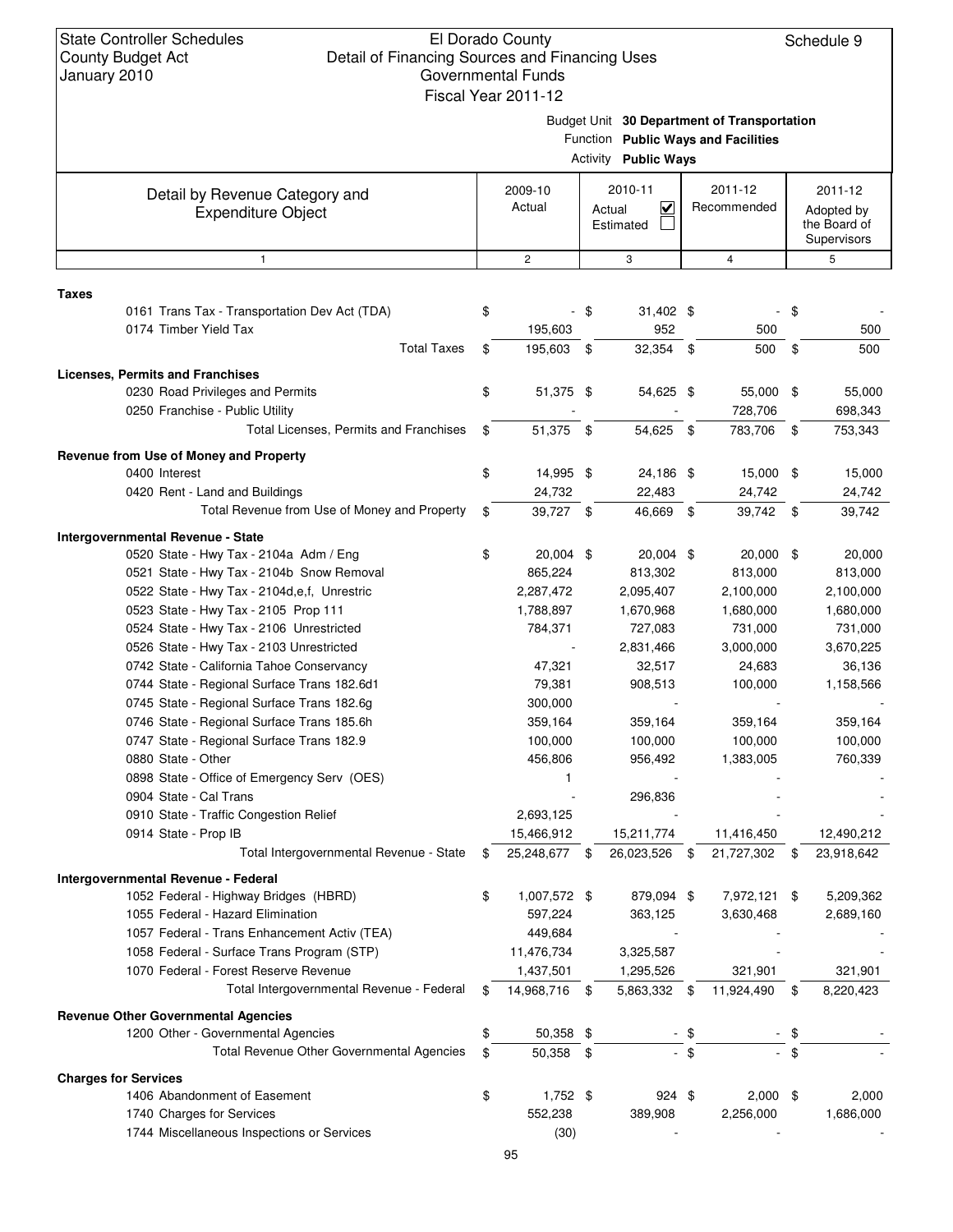#### El Dorado County Detail of Financing Sources and Financing Uses Governmental Funds Fiscal Year 2011-12

Budget Unit **30 Department of Transportation**

|                                                                                                 |                         |               | Function Public Ways and Facilities<br><b>Activity Public Ways</b> |                |                        |     |                                                      |
|-------------------------------------------------------------------------------------------------|-------------------------|---------------|--------------------------------------------------------------------|----------------|------------------------|-----|------------------------------------------------------|
| Detail by Revenue Category and<br><b>Expenditure Object</b>                                     | 2009-10<br>Actual       |               | 2010-11<br>$\checkmark$<br>Actual<br>Estimated                     |                | 2011-12<br>Recommended |     | 2011-12<br>Adopted by<br>the Board of<br>Supervisors |
| 1                                                                                               | $\overline{2}$          |               | 3                                                                  |                | $\overline{4}$         |     | 5                                                    |
| 1745 Public Utility Inspections                                                                 | 77,098                  |               | 83,254                                                             |                | 48,000                 |     | 45,000                                               |
| 1763 Capital Improvement Project                                                                | 13,539                  |               | 77,389                                                             |                | 345,000                |     | 518,000                                              |
| 1765 El Dorado Irrigation District (EID)                                                        | 69,909                  |               |                                                                    |                | 240,000                |     | 240,000                                              |
| 1766 Local Transportation Commission                                                            | 10,456                  |               |                                                                    |                |                        |     |                                                      |
| 1768 Tahoe Regional Planning Agency (TRPA)                                                      |                         |               | 10,864                                                             |                | 150,000                |     | 150,000                                              |
| 1800 Interfund Revenue                                                                          | 970,402                 |               | 1,145,134                                                          |                | 913,572                |     | 1,467,477                                            |
| 1850 Intrfnd Rev: Parks and Recreation                                                          | 843,735                 |               | 355,645                                                            |                | 134,526                |     | 199,589                                              |
| 1851 Intrfnd Rev: County Engineer                                                               | 606,591                 |               | 788,701                                                            |                | 1,156,915              |     | 1,197,363                                            |
| 1853 Intrfnd Rev: Sac Placvile (SPTC)                                                           | 8,030                   |               | 741                                                                |                | 41,640                 |     | 41,673                                               |
| 1856 Intrfnd Rev: Road Dst Tax Fund                                                             | 257,906                 |               | 198,350                                                            |                | 254,986                |     | 254,986                                              |
| <b>Total Charges for Services</b>                                                               | \$<br>3,411,626         | - \$          | 3,050,910                                                          | \$             | 5,542,639              | \$  | 5,802,088                                            |
| <b>Miscellaneous Revenues</b>                                                                   |                         |               |                                                                    |                |                        |     |                                                      |
| 1920 Other Sales                                                                                | \$<br>12,943 \$         |               | 19,324 \$                                                          |                | 25,000 \$              |     | 25,000                                               |
| 1940 Miscellaneous Revenue                                                                      | 9,553                   |               | 10,732                                                             |                | 3,651,377              |     | 1,341,301                                            |
| 1941 Miscellaneous Refund                                                                       |                         |               | 6,667                                                              |                |                        |     |                                                      |
| 1942 Miscellaneous Reimbursement                                                                | 488,042                 |               | 398,503                                                            |                | 376,847                |     | 149,105                                              |
| <b>Total Miscellaneous Revenues</b>                                                             | 510,538 \$              |               | 435,226                                                            | \$             | 4,053,224              | \$  | 1,515,406                                            |
|                                                                                                 |                         |               |                                                                    |                |                        |     |                                                      |
| <b>Other Financing Sources</b><br>2001 Sale of Fixed Assets - Roads                             | \$                      |               |                                                                    |                |                        | \$  |                                                      |
|                                                                                                 | $(4,613)$ \$<br>352,683 |               | 27,080 \$<br>380,261                                               |                | 4,256,107              |     |                                                      |
| 2010 Operating Transfers In: Silva Valley Interchange                                           |                         |               |                                                                    |                |                        |     | 4,488,658<br>2,686,266                               |
| 2012 Operating Transfers In: County TIM                                                         | 1,927,671               |               | 1,308,366                                                          |                | 3,068,016<br>1,647,483 |     |                                                      |
| 2014 Operating Transfers In: Interim HWY 50 TIM                                                 | 3,470,269               |               | 3,296,576                                                          |                | 12,600                 |     | 2,477,976                                            |
| 2015 Operating Transfers In: Utility Inspections                                                | 13,294                  |               | 2,008                                                              |                | 81,474                 |     | 12,600                                               |
| 2016 Operating Transfers In: TDA                                                                |                         |               | 1,899,607                                                          |                | 1,277,092              |     | 112,348                                              |
| 2020 Operating Transfers In<br>2023 Operating Transfers In: RIF Advances                        | 4,462,513<br>4,220,162  |               | 2,816,666                                                          |                | 1,698,150              |     | 1,475,052<br>1,842,303                               |
|                                                                                                 | 5,210,000               |               |                                                                    |                | 4,656,241              |     | 4,810,318                                            |
| 2024 Operating Transfers In: RDT                                                                |                         |               |                                                                    |                |                        |     |                                                      |
| 2035 Operating Transfers In: Public Utilitiy Franchise Fee<br>2036 Operating Transfers In: FEMA | 1,004,317               |               | 1,015,687                                                          |                |                        |     |                                                      |
| <b>Total Other Financing Sources</b>                                                            |                         |               |                                                                    |                |                        |     | 47,000                                               |
|                                                                                                 | 20,656,296              |               | 10,746,251                                                         |                | 16,697,163             |     | 17,952,521                                           |
| Total Revenue \$                                                                                | 65,132,917              | $\mathbf{\$}$ | 46,252,893                                                         | $\mathfrak{F}$ | 60,768,766             | \$  | 58,202,665                                           |
|                                                                                                 |                         |               |                                                                    |                |                        |     |                                                      |
| <b>Salaries and Employee Benefits</b><br>3000 Permanent Employees / Elected Officials           | \$<br>13,722,058 \$     |               | 12,364,229 \$                                                      |                | 12,190,650             | -\$ | 12,239,296                                           |
| 3001 Temporary Employees                                                                        | 291,442                 |               | 615,300                                                            |                | 448,526                |     | 420,579                                              |
| 3002 Overtime                                                                                   | 372,450                 |               | 582,666                                                            |                |                        |     |                                                      |
| 3003 Standby Pay                                                                                |                         |               | 8,726                                                              |                | 413,063                |     | 466,753                                              |
| 3004 Other Compensation                                                                         | 6,546<br>307,160        |               |                                                                    |                | 133,368                |     |                                                      |
| 3005 Tahoe Differential                                                                         | 84,215                  |               | 451,559<br>79,950                                                  |                |                        |     | 188,868<br>81,600                                    |
|                                                                                                 |                         |               |                                                                    |                | 81,600                 |     |                                                      |
| 3007 Hazard Pay                                                                                 | 1,845                   |               | 1,065                                                              |                |                        |     |                                                      |
| 3020 Employer Share - Employee Retirement                                                       | 2,704,443               |               | 2,456,819                                                          |                | 2,200,854              |     | 2,207,824                                            |
| 3022 Employer Share - Medi Care                                                                 | 192,957                 |               | 187,980                                                            |                | 172,850                |     | 173,556                                              |
| 3040 Employer Share - Health Insurance                                                          | 2,755,647               |               | 2,730,978                                                          |                | 2,994,073              |     | 2,994,073                                            |
| 3041 Employer Share - Unemployment Insurance                                                    | 107,640                 |               | 137,352                                                            |                | 156,170                |     | 156,573                                              |
| 3042 Employer Share - Long Term Disab Insurance                                                 | 54,281                  |               | 43,322                                                             |                | 43,887                 |     | 44,062                                               |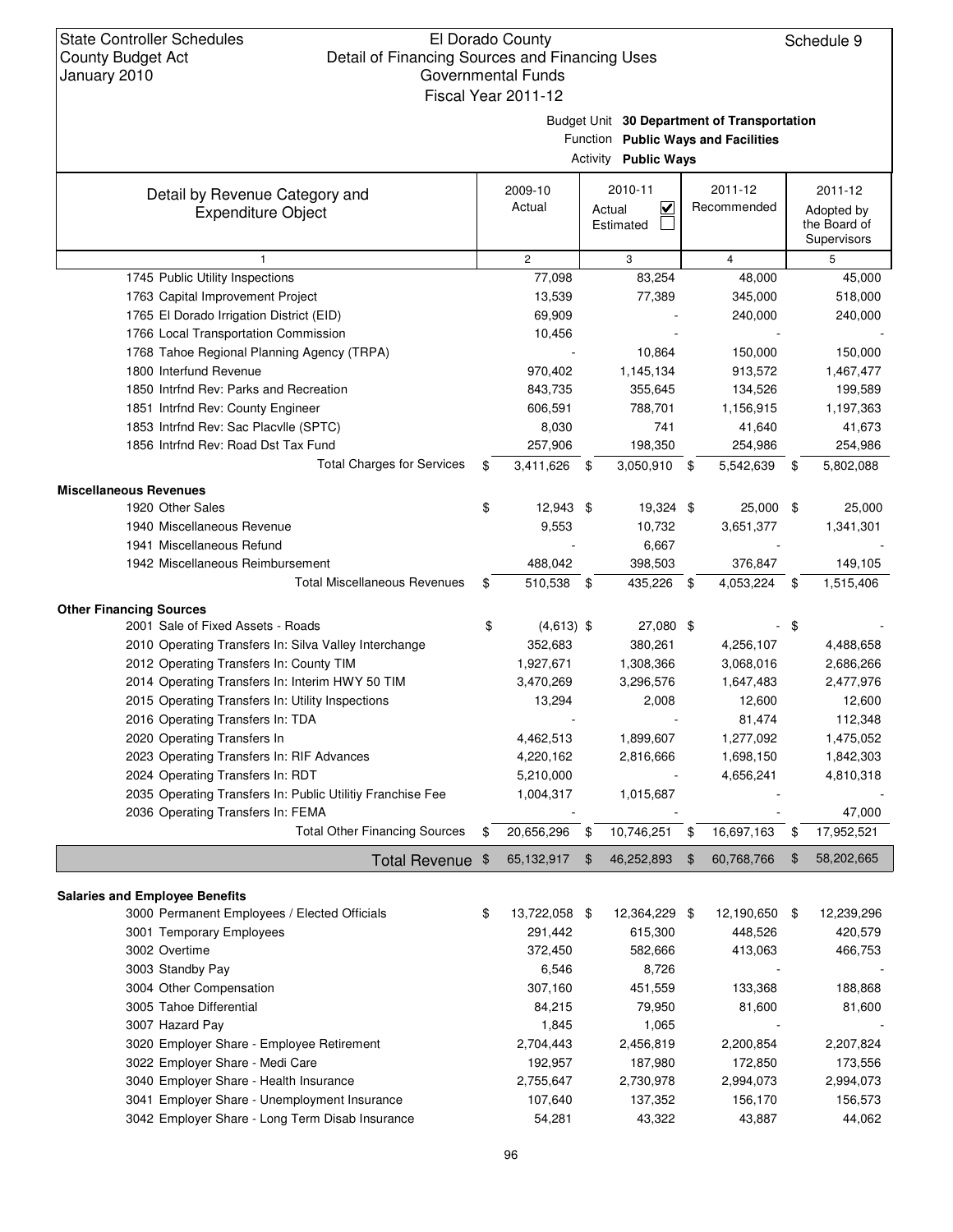Budget Unit **30 Department of Transportation**

|                                                             |                   | Function Public Ways and Facilities<br><b>Activity Public Ways</b> |                        |                                                      |
|-------------------------------------------------------------|-------------------|--------------------------------------------------------------------|------------------------|------------------------------------------------------|
| Detail by Revenue Category and<br><b>Expenditure Object</b> | 2009-10<br>Actual | 2010-11<br>$\overline{\mathbf{v}}$<br>Actual<br>Estimated          | 2011-12<br>Recommended | 2011-12<br>Adopted by<br>the Board of<br>Supervisors |
| $\mathbf{1}$                                                | $\overline{2}$    | 3                                                                  | $\overline{4}$         | 5                                                    |
| 3043 Employer Share - Deferred Compensation                 | 41,166            | 43,716                                                             | 38,043                 | 38,243                                               |
| 3046 Retiree Health - Defined Contributions                 | 177,830           | 222,191                                                            | 231,344                | 231,344                                              |
| 3060 Employer Share - Workers' Compensation                 | 328,628           | 307,659                                                            | 231,489                | 231,489                                              |
| 3080 Flexible Benefits                                      | 30,252            | 17,002                                                             | 14,808                 | 17,808                                               |
| <b>Total Salaries and Employee Benefits</b>                 | \$<br>21,178,558  | \$<br>20,250,514                                                   | \$<br>19,350,725       | \$<br>19,492,068                                     |
| <b>Services and Supplies</b>                                |                   |                                                                    |                        |                                                      |
| 4020 Clothing and Personal Supplies                         | \$<br>18,575 \$   | 13,486 \$                                                          | 25,365 \$              | 25,365                                               |
| 4040 Telephone Company Vendor Payments                      | 2,550             | 1,847                                                              | 2,500                  | 2,500                                                |
| 4041 Cnty Pass thru Telephone Chrges to Depts               | 18,702            | 2,373                                                              | 3,600                  | 3,600                                                |
| 4060 Food and Food Products                                 |                   | 5,287                                                              |                        |                                                      |
| 4080 Household Expense                                      | 8,057             | 6,115                                                              | 6,200                  | 6,200                                                |
| 4083 Household Expense - Laundry                            | 9,120             | 9,116                                                              | 7,600                  | 7,600                                                |
| 4085 Household Expense - Refuse Disposal                    | 47,577            | 50,854                                                             | 57,100                 | 57,100                                               |
| 4086 Household Expense - Janitorial/Custodial               | 37,083            | 30,034                                                             | 27,944                 | 27,944                                               |
| 4087 Household Expense - Exterm/Fumigation Serv             |                   | 360                                                                |                        |                                                      |
| 4100 Insurance - Premium                                    | 887,745           | 656,056                                                            | 619,281                | 619,281                                              |
| 4140 Maintenance - Equipment                                | 7,660             | 6,324                                                              | 19,730                 | 19,730                                               |
| 4141 Maintenance - Office Equipment                         | 7,475             | 7,483                                                              | 12,200                 | 12,200                                               |
| 4143 Maintenance - Service Contracts                        | 73,886            | 92,439                                                             | 141,000                | 141,000                                              |
| 4144 Maintenance - Computer System Supplies                 | 59,686            | 35,754                                                             | 66,750                 | 66,750                                               |
| 4145 Maintenance - Equipment Parts                          | 5,230             | 30,626                                                             | 6,500                  | 6,500                                                |
| 4160 Maintenance Vehicles - Service Contract                | 86,168            | 122,775                                                            | 145,400                | 145,400                                              |
| 4161 Maintenance Vehicles - Parts/Direct Chrg               | 166,473           | 19,868                                                             | 34,000                 | 84,972                                               |
| 4162 Maintenance Vehicles - Supplies                        | 58,500            | 66,302                                                             | 98,000                 | 98,000                                               |
| 4163 Maintenance Vehicles - Inventory                       | 259,084           | 311,750                                                            | 262,000                | 262,000                                              |
| 4164 Maintenance Vehicles - Tires and Tubes                 | 65,314            | 122,293                                                            | 145,000                | 145,000                                              |
| 4165 Maintenance Vehicles - Oil and Grease                  | 1,214             | 1,241                                                              | 1,000                  | 1,000                                                |
| 4180 Maintenance - Building and Improvements                | 21,102            | 6,687                                                              | 21,500                 | 21,500                                               |
| 4197 Maintenance - Building Supplies                        | 6,862             | 2,369                                                              | 3,500                  | 3,500                                                |
| 4200 Medical, Dental and Laboratory Supplies                | 685               | 197                                                                |                        |                                                      |
| 4220 Memberships                                            | 4,232             | 3,731                                                              | 8,222                  | 8,982                                                |
| 4221 Memberships - Legislative Advocacy                     | 20,164            | 20,164                                                             | 22,926                 | 22,926                                               |
| 4240 Miscellaneous Expense                                  | 7                 | 10                                                                 |                        |                                                      |
| 4260 Office Expense                                         | 51,104            | 39,225                                                             | 40,000                 | 40,000                                               |
| 4261 Postage                                                | 7,322             | 6,319                                                              | 6,800                  | 6,300                                                |
| 4262 Software                                               | 6,490             | 1,380                                                              | 24,000                 | 24,000                                               |
| 4263 Subscription / Newspaper / Journals                    | 646               | 479                                                                | 1,125                  | 1,125                                                |
| 4264 Books / Manuals                                        | 2,374             | 1,214                                                              | 5,126                  | 5,126                                                |
| 4266 Printing / Duplicating                                 | 22,530            | 16,793                                                             | 4,300                  | 4,800                                                |
| 4300 Professional and Specialized Services                  | 2,549,710         | 2,847,658                                                          | 3,931,425              | 4,923,421                                            |
| 4302 Construction and Engineering Contracts                 | 23,215,969        | 19,364,468                                                         | 27,515,270             | 24,530,706                                           |
| 4303 Road Maintenance and Construction                      | 16,900            | 225,894                                                            | 307,000                | 307,000                                              |
| 4324 Medical, Dental and Lab Services                       | 16,645            | 21,222                                                             | 15,650                 | 15,650                                               |
| 4334 Fire Prevention and Inspection                         | 2,092             | 3,216                                                              | 5,200                  | 5,200                                                |
| 4337 Other Governmental Agencies                            | 3,284,141         | 427,924                                                            | 41,200                 | 525,500                                              |
| 4341 Service Connect Expense                                | 8,902             | 10,248                                                             |                        |                                                      |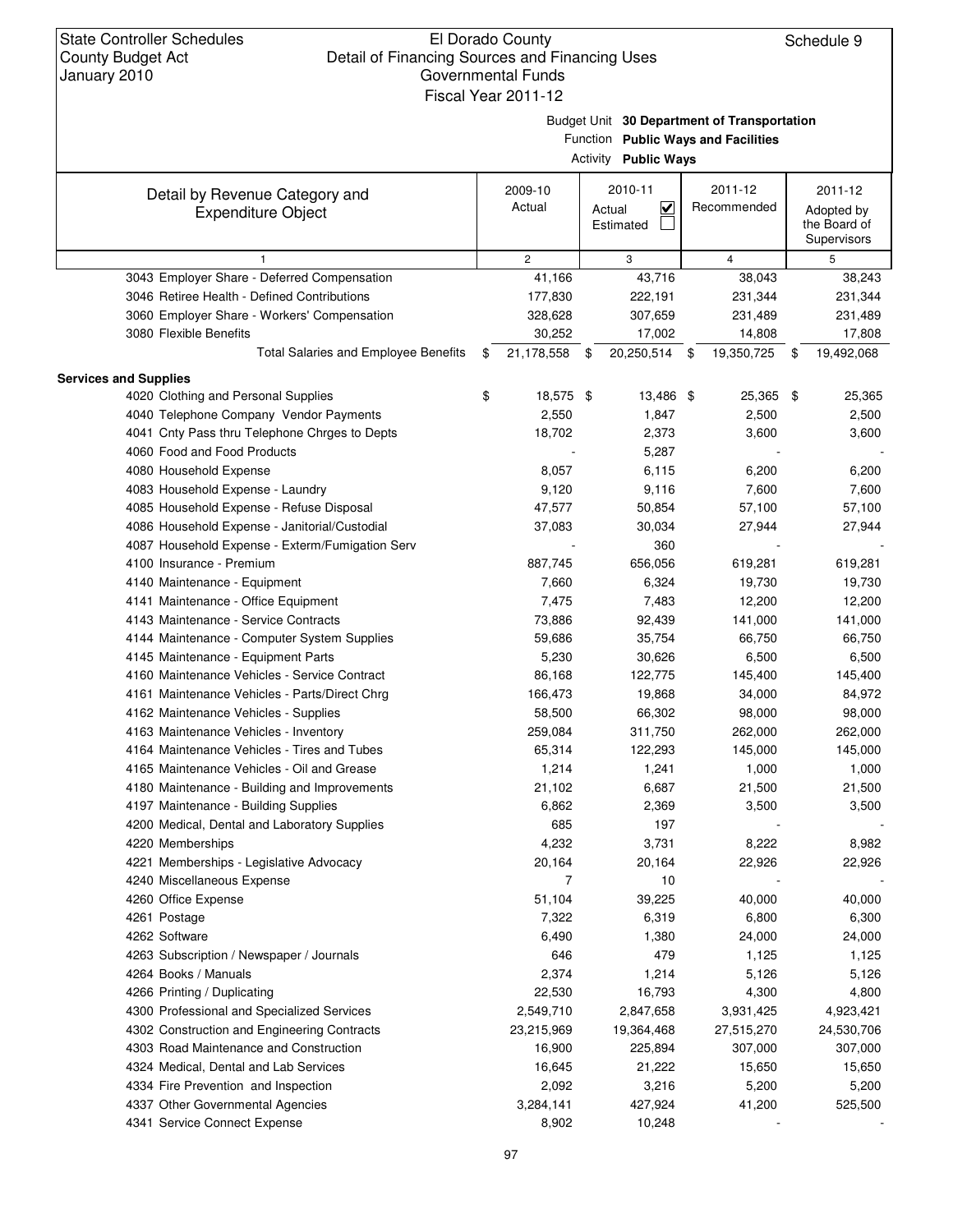Budget Unit **30 Department of Transportation**

Function **Public Ways and Facilities**

| Activity | <b>Public Ways</b> |  |
|----------|--------------------|--|
|----------|--------------------|--|

| Detail by Revenue Category and                       | 2009-10               |      | 2010-11                           | 2011-12          | 2011-12          |
|------------------------------------------------------|-----------------------|------|-----------------------------------|------------------|------------------|
| <b>Expenditure Object</b>                            | Actual                |      | $\overline{\mathbf{v}}$<br>Actual | Recommended      | Adopted by       |
|                                                      |                       |      | Estimated                         |                  | the Board of     |
|                                                      |                       |      |                                   |                  | Supervisors      |
| 1                                                    | $\overline{c}$        |      | 3                                 | $\overline{4}$   | 5                |
| 4400 Publication and Legal Notices                   | 6,401                 |      | 7,086                             | 10,000           | 12,000           |
| 4420 Rents and Leases - Equipment                    | 147,071               |      | 299,342                           | 122,700          | 149,200          |
| 4421 Security System                                 | 1,528                 |      | 1,488                             | 1,488            | 1,488            |
| 4440 Rent & Lease - Building/Improvements            | 368,929               |      | 213,163                           | 175,044          | 175,044          |
| 4460 Small Tools and Instruments                     | 6,217                 |      | 9,075                             | 20,360           | 20,360           |
| 4461 Minor Equipment                                 | 21,785                |      | 32,400                            | 21,990           | 22,590           |
| 4462 Minor Computer Equipment                        | 4,162                 |      | 994                               | 23,600           | 23,600           |
| 4463 Minor Telephone and Radio Equipment             | 764                   |      | 706                               |                  |                  |
| 4500 Special Departmental Expense                    | 140,524               |      | 106,347                           | 122,624          | 122,624          |
| 4502 Educational Materials                           |                       |      | 1,242                             | 1,480            | 1,480            |
| 4503 Staff Development                               | 3,780                 |      | 7,782                             | 19,155           | 19,155           |
| 4507 Fire and Safety Supplies                        | 4,980                 |      | 8,336                             | 9,900            | 9,900            |
| 4508 Snow Removal                                    | 107,028               |      | 110,253                           | 140,000          | 140,000          |
| 4529 Software License                                | 39,340                |      | 4,728                             | 37,850           | 37,850           |
| 4540 Staff Development                               |                       |      | 308                               |                  |                  |
| 4560 Road: Bridge Material Inventory                 | 3,782                 |      | 34,307                            | 30,000           | 30,000           |
| 4561 Road: Guardrail Inventory                       | 18,237                |      | 7,127                             | 25,000           | 25,000           |
| 4562 Road: Marking Supplies                          | 12,679                |      | 4,908                             | 20,000           | 20,000           |
| 4564 Road: Herbicide                                 | 45,729                |      | 50,798                            | 90,000           | 90,000           |
| 4565 Road: Chips                                     | 277,044               |      | 69,039                            | 405,000          | 405,000          |
| 4566 Road: Plant Mix                                 | 510,996               |      | 1,094,306                         | 880,000          | 880,000          |
| 4567 Road: AB Rock                                   | 52,817                |      | 5,624                             | 20,000           | 20,000           |
| 4568 Road: Crack Filler                              | 16,310                |      | 17,430                            | 40,000           | 40,000           |
| 4569 Road: Culverts                                  | 11,061                |      | 10,330                            | 18,000           | 18,000           |
| 4570 Road: Emulsion                                  | 595,415               |      | 157,339                           | 830,000          | 830,000          |
| 4571 Road: Signs                                     | 33,115                |      | 21,736                            | 40,000           | 40,000           |
| 4572 Road: Beads                                     | 23,456                |      | 16,093                            | 33,000           | 33,000           |
| 4573 Road: Paint                                     | 120,711               |      | 94,322                            | 138,000          | 138,000          |
| 4574 Road: Salt and Sand - Snow Removal              | 43,552                |      | 42,269                            | 45,000           | 45,000           |
| 4575 Road: Signal Materials                          | 33,633                |      | 7,749                             | 25,000           | 52,000           |
| 4576 Road: Striping                                  | 3,672                 |      |                                   |                  |                  |
| 4590 Road: Hauling - Plant Mix                       | 9,739                 |      | 195,947                           | 138,000          | 138,000          |
| 4591 Road: Hauling - Ab Rock                         | 62,837                |      | 5,060                             |                  |                  |
| 4600 Transportation and Travel                       | 2,704                 |      | 5,898                             | 3,300            | 3,300            |
| 4602 Employee - Private Auto Mileage                 | 49                    |      | 11                                |                  |                  |
| 4605 Vehicle - Rent or Lease                         | 211,719               |      | 201,119                           | 222,735          | 222,735          |
| 4606 Fuel Purchases                                  | 515,477               |      | 817,591                           | 675,000          | 675,000          |
| 4608 Hotel Accommodations                            |                       |      |                                   |                  |                  |
|                                                      |                       |      | 1,004                             |                  |                  |
| 4620 Utilities<br><b>Total Services and Supplies</b> | 254,993<br>34,770,212 |      | 256,756                           | 255,067          | 255,067          |
|                                                      | \$                    | - \$ | 28,511,591                        | \$<br>38,273,707 | \$<br>36,873,271 |
| <b>Other Charges</b>                                 |                       |      |                                   |                  |                  |
| 5060 Retirement of Other Long Term Debt              | \$<br>135,771 \$      |      | 141,582 \$                        |                  | \$               |
| 5100 Interest: Other Long Term Debt                  | 11,871                |      | 6,060                             |                  |                  |
| 5140 Judgments & Damages                             | 600,000               |      |                                   |                  |                  |
| 5160 Rights of Way                                   | 85,769                |      | 33,516                            | 5,730,000        | 4,881,600        |
| 5180 Taxes & Assessments                             | 624                   |      | 609                               | 675              | 675              |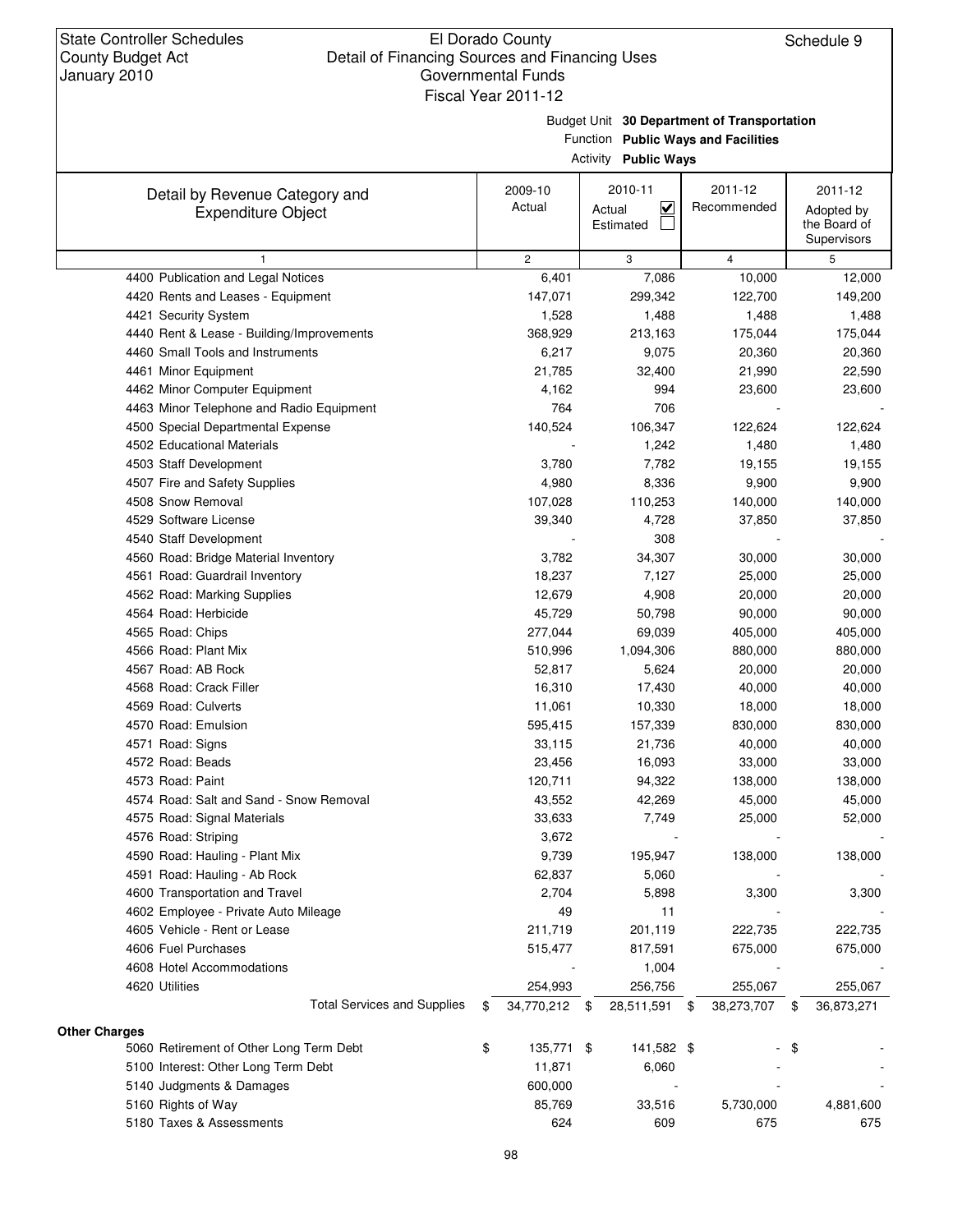Budget Unit **30 Department of Transportation**

|                                                             |     |                   | Activity | Function Public Ways and Facilities<br><b>Public Ways</b> |      |                        |     |                                                      |
|-------------------------------------------------------------|-----|-------------------|----------|-----------------------------------------------------------|------|------------------------|-----|------------------------------------------------------|
| Detail by Revenue Category and<br><b>Expenditure Object</b> |     | 2009-10<br>Actual |          | 2010-11<br>$\overline{\mathbf{v}}$<br>Actual<br>Estimated |      | 2011-12<br>Recommended |     | 2011-12<br>Adopted by<br>the Board of<br>Supervisors |
| $\mathbf{1}$                                                |     | $\overline{c}$    |          | 3                                                         |      | $\overline{4}$         |     | 5                                                    |
| 5240 Contribution To Non-county Governmental                |     | 10,000            |          | 10,000                                                    |      | 10,000                 |     | 10,000                                               |
| 5300 Interfund Expenditures                                 |     | 1,295,769         |          | 1,349,358                                                 |      | 1,542,157              |     | 1,328,381                                            |
| 5301 Intrfnd Exp: Telephone Equip & Support                 |     | 105,309           |          | 99,193                                                    |      | 96,000                 |     | 96,000                                               |
| 5302 Intrfnd Exp: Radio Equipment and Support               |     | 1,024             |          | 1,948                                                     |      | 3,000                  |     | 3,000                                                |
| 5304 Intrfnd Exp: Mail Service                              |     | 3,777             |          | 1,939                                                     |      | 3,447                  |     | 3,447                                                |
| 5305 Intrfnd Exp: Stores Support                            |     | 10,498            |          | 12,528                                                    |      | 14,039                 |     | 14,039                                               |
| 5306 Intrfnd Exp: Central Duplicating                       |     | 14,690            |          | 12,763                                                    |      | 9,500                  |     | 9,500                                                |
| 5308 Intrfnd Exp: Internal Data Processing                  |     | 120,459           |          | 130,421                                                   |      | 91,933                 |     | 91,933                                               |
| 5310 Intrfnd Exp: County Counsel                            |     | 248,986           |          | 159,895                                                   |      | 155,000                |     | 155,000                                              |
| 5314 Intrfnd Exp: PC Support                                |     | 2,805             |          | 2,830                                                     |      | 6,000                  |     | 6,000                                                |
| 5316 Intrfnd Exp: IS Programming Support                    |     | 5,040             |          | 1,455                                                     |      | 5,000                  |     | 5,000                                                |
| 5318 Intrfnd Exp: Maint Buildg & Imprvmnts                  |     | 119,379           |          | 148,249                                                   |      | 165,443                |     | 175,443                                              |
| 5320 Intrfnd Exp: Network Support                           |     | 217,527           |          | 245,104                                                   |      | 157,490                |     | 157,490                                              |
| 5321 Intrfnd Exp: Collections                               |     | 389               |          | 7,111                                                     |      | 3,000                  |     | 3,000                                                |
| 5350 Intrfnd Exp: IS Programming Support                    |     |                   |          | 37,459                                                    |      |                        |     |                                                      |
| <b>Total Other Charges</b>                                  | \$  | 2,989,686         | - \$     | 2,402,019 \$                                              |      | 7,992,684              | \$  | 6,940,508                                            |
| <b>Fixed Assets</b>                                         |     |                   |          |                                                           |      |                        |     |                                                      |
| 6000 Fixed Assets - Land                                    | \$  | 676,325 \$        |          |                                                           | -\$  |                        | -\$ |                                                      |
| 6020 Fixed Assets - Building and Improvement                |     | 6,233             |          | 40,697                                                    |      | 550,000                |     | 592,600                                              |
| 6027 Fixed Assets - Infrastructure Acquisition              |     | 1,709,566         |          | 2,388,614                                                 |      | 2,192,150              |     | 2,192,150                                            |
| 6040 Fixed Assets - Equipment                               |     | 232,466           |          | 841,407                                                   |      | 1,298,850              |     | 1,298,850                                            |
| 6042 Fixed Assets - Computer Sys Equipment                  |     |                   |          | 5,480                                                     |      | 90,000                 |     | 90,000                                               |
| 6045 Fixed Assets - Vehicles                                |     |                   |          | 96,000                                                    |      |                        |     |                                                      |
| <b>Total Fixed Assets</b>                                   | \$  | 2,624,590         | \$       | 3,372,197 \$                                              |      | 4,131,000              | \$  | 4,173,600                                            |
| <b>Intrafund Transfers</b>                                  |     |                   |          |                                                           |      |                        |     |                                                      |
| 7250 Intrafnd Transfers: Non General Fund                   | \$  |                   | \$       |                                                           | - \$ | 4,893,877 \$           |     | 1,000                                                |
| 7252 Intrafnd: Capital Improvement                          |     | 7,395,636         |          | 6,027,005                                                 |      |                        |     | 5,063,367                                            |
| 7253 Intrafnd: Erosion Control                              |     | 35,013            |          | 63,982                                                    |      | 100,000                |     | 127,200                                              |
| <b>Total Intrafund Transfers</b>                            | \$  | 7,430,648         | \$       | 6,090,987 \$                                              |      | 4,993,877 \$           |     | 5,191,567                                            |
| <b>Intrafund Abatement</b>                                  |     |                   |          |                                                           |      |                        |     |                                                      |
| 7380 Intrfnd Abatemnt: Not General Fund                     | \$  | $(10, 421)$ \$    |          | $(31,392)$ \$                                             |      | $(24, 811)$ \$         |     | (24, 811)                                            |
| 7382 Intrfnd Abatemnt: Capital Improvement                  |     | (7, 395, 636)     |          | (6,027,005)                                               |      | (4,892,878)            |     | (5,063,369)                                          |
| 7383 Intrfnd Abatemnt: Erosion Control                      |     | (1,698,242)       |          | (1,542,924)                                               |      | (1,681,846)            |     | (1,526,057)                                          |
| <b>Total Intrafund Abatement</b>                            | \$  | (9, 104, 299)     | \$       | (7,601,322)                                               | \$   | (6,599,535)            | \$  | (6,614,237)                                          |
| <b>Total Expenditures/Appropriations</b>                    | -\$ | 59,889,395        | \$       | 53,025,986                                                | \$   | 68,142,458             | \$  | 66,056,777                                           |
| Net Cost \$                                                 |     | 5,243,522         | \$       | (6,773,094)                                               | \$   | (7, 373, 692)          | \$  | (7,854,112)                                          |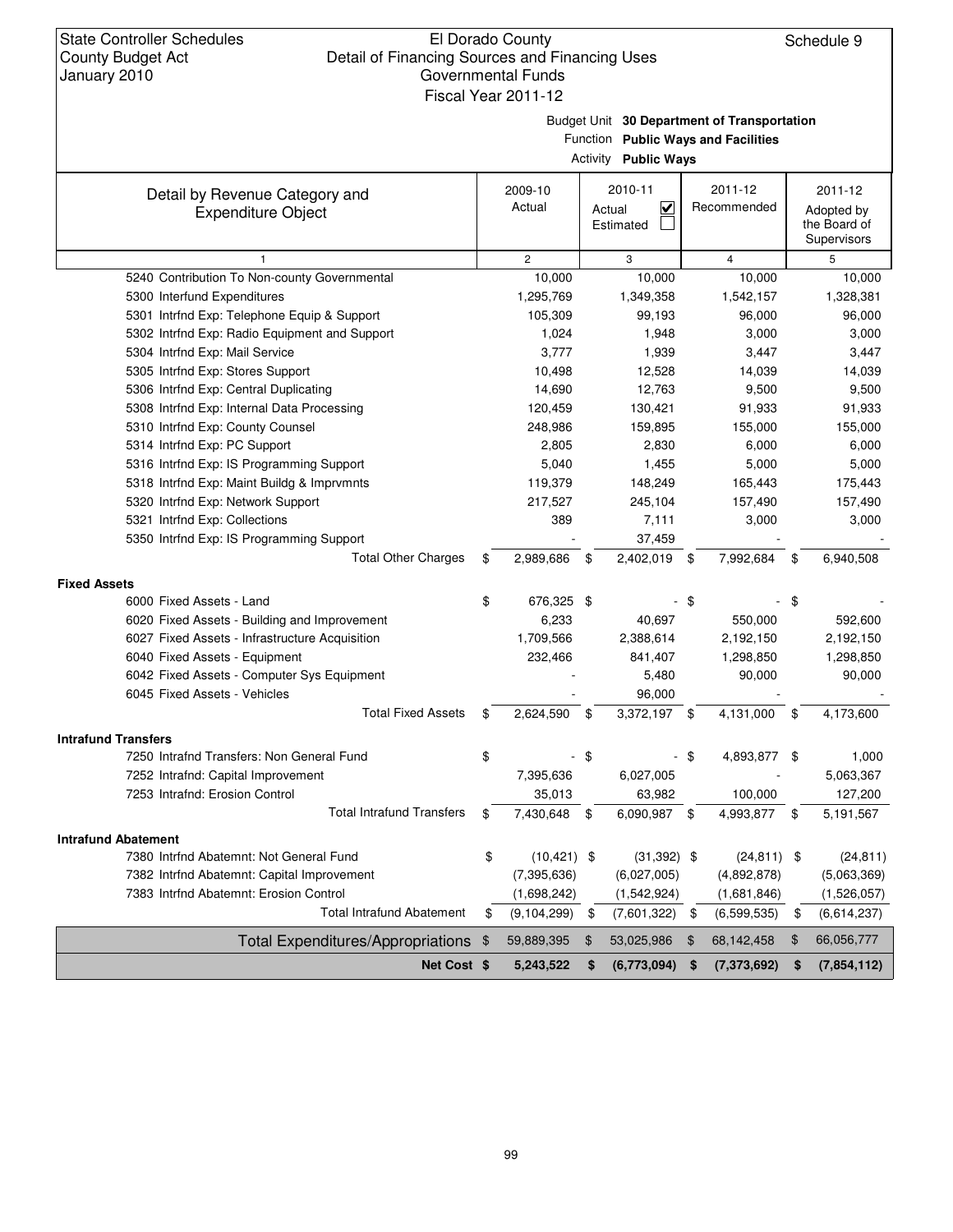| <b>Project Number/Description</b>                  | Labor   | Supplies<br>Services<br>and | Charges<br>Other | Assets<br>Fixed | Vehicle<br>Use | Indirect | Intra-Fund<br>Transfers | Transfers Out<br>Operating | Expense<br><b>Total</b> | Revenue<br>Source                            | Revenue<br>Amount |
|----------------------------------------------------|---------|-----------------------------|------------------|-----------------|----------------|----------|-------------------------|----------------------------|-------------------------|----------------------------------------------|-------------------|
| Support to Other Government Agencies               |         |                             |                  |                 |                |          |                         |                            |                         |                                              |                   |
| US 50 El Dorado Hills<br>53110                     | $\circ$ | 5,470,500                   | $\circ$          | $\circ$         | $\circ$        | $\circ$  | 150,000                 | $\circ$                    |                         | 5,620,500 ST: PROP 1B                        | 2,647,910         |
| Blvd to Bass Lake                                  |         |                             |                  |                 |                |          |                         |                            |                         | Operating Transfer In: Interim<br>MIL 05 AMH | 2,210,590         |
|                                                    |         |                             |                  |                 |                |          |                         |                            |                         | Operating Transfers In                       | 762,000           |
| 53113                                              | $\circ$ | 200,000                     | 0                | $\circ$         | $\circ$        | $\circ$  |                         | $\circ$<br>0               |                         | 200,000 Operating Transfers In               | 200,000           |
| US 50 HOV Lanes Ph 2A<br>Bass Lake Grade to        |         |                             |                  |                 |                |          |                         |                            |                         |                                              |                   |
| <b>Total Support to Other</b>                      | $\circ$ | 5,670,500                   | 0                | $\circ$         | 0              | $\circ$  | 150,000                 | 0                          | 5,820,500               |                                              | 5,820,500         |
|                                                    |         |                             |                  |                 |                |          |                         |                            |                         |                                              |                   |
| Reimbursables                                      |         |                             |                  |                 |                |          |                         |                            |                         |                                              |                   |
| 66115                                              | $\circ$ | $\circ$                     | 0                | 0               | $\circ$        | 0        | 10,000                  | 0                          |                         | 10,000 Operating Transfer In:                | 10,000            |
| Frontage Impr-Silver Spgs<br>Existing Bass Lake Rd |         |                             |                  |                 |                |          |                         |                            |                         | Inspection                                   |                   |
| 66116                                              | $\circ$ | $\circ$                     | 0                | $\circ$         | $\circ$        | $\circ$  | 10,000                  | $\circ$                    |                         | 10,000 Operating Transfers In: RIF           | 10,000            |
| Latrobe Road Connector<br>to White Rock Road-      |         |                             |                  |                 |                |          |                         |                            |                         |                                              |                   |
| <b>Total Reimbursables</b>                         | 0       | $\circ$                     | 0                | 0               | $\circ$        | $\circ$  | 20,000                  | $\circ$                    | 20,000                  |                                              | 20,000            |
|                                                    |         |                             |                  |                 |                |          |                         |                            |                         |                                              |                   |
| <b>Capital Improvement Projects</b>                |         |                             |                  |                 |                |          |                         |                            |                         |                                              |                   |
| 71319                                              | $\circ$ | 70,000                      | $\circ$          | $\circ$         | $\circ$        | 0        |                         | $\circ$<br>0               |                         | 70,000 Operating Transfer In: Interim        | 70,000            |
| U.S. 50 through Camino-<br>Interchange             |         |                             |                  |                 |                |          |                         |                            |                         | HWY 50 TIM                                   |                   |
| 71328                                              | 0       | 250,000                     | 4,010,000        | $\circ$         | $\circ$        | $\circ$  | 200,000                 | 0                          |                         | 4,460,000 Operating Transfer In: Silva       | 4,460,000         |
| U.S. 50/Silva Valley<br>Road Interchange           |         |                             |                  |                 |                |          |                         |                            |                         | Valley Interchange                           |                   |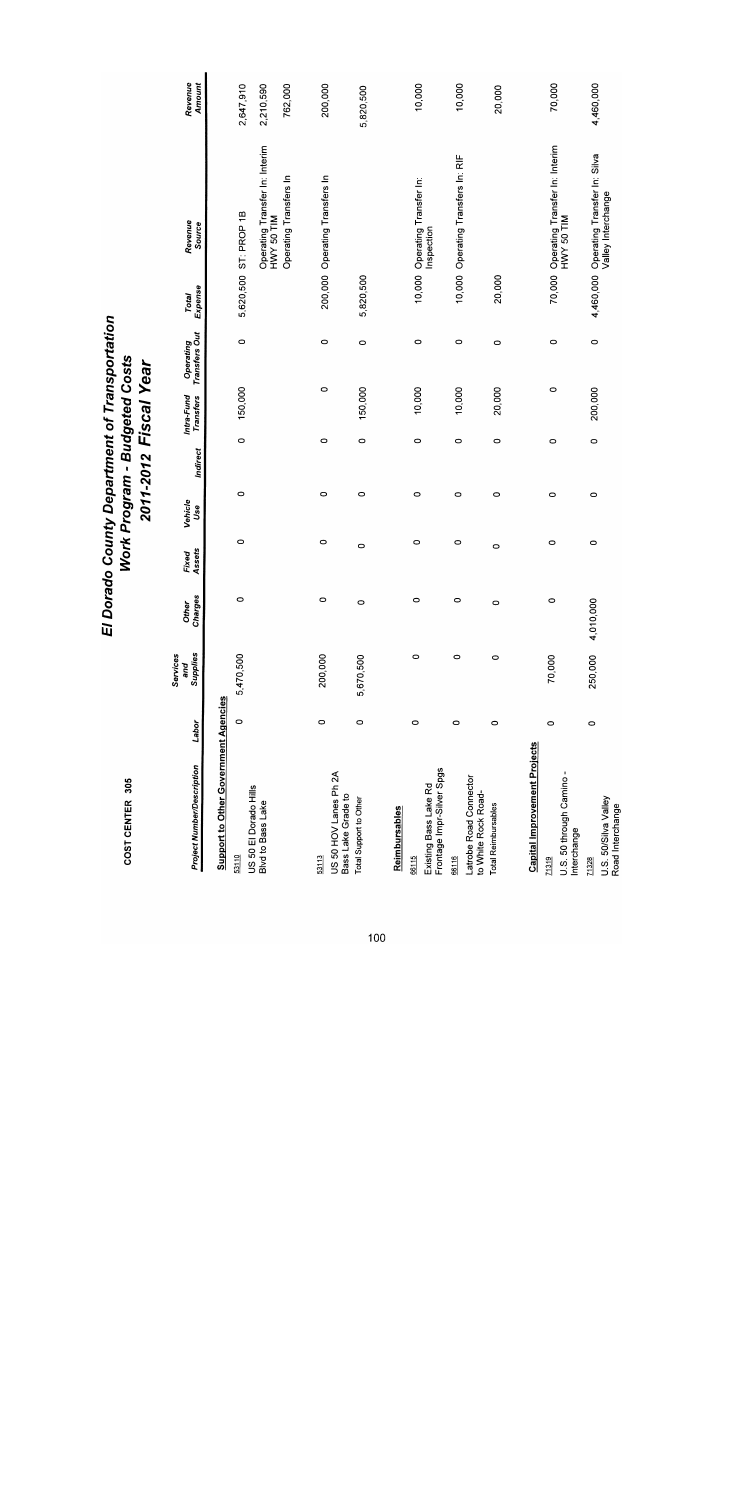| COST CENTER 305                                  |         |                             |                  |                 |                |          | <b>Work Program - Budgeted Costs</b><br>2011-2012 Fiscal Year |                            |                         |                                                         |                   |
|--------------------------------------------------|---------|-----------------------------|------------------|-----------------|----------------|----------|---------------------------------------------------------------|----------------------------|-------------------------|---------------------------------------------------------|-------------------|
| <b>Project Number/Description</b>                | Labor   | Supplies<br>Services<br>and | Charges<br>Other | Assets<br>Fixed | Vehicle<br>Use | Indirect | Intra-Fund<br><b>Transfers</b>                                | Operating<br>Transfers Out | Expense<br><b>Total</b> | Revenue<br>Source                                       | Revenue<br>Amount |
| <b>Capital Improvement Projects</b>              |         |                             |                  |                 |                |          |                                                               |                            |                         |                                                         |                   |
| 71333                                            | O       | 122,500                     | O                | 0               | O              | $\circ$  | 60,000                                                        | O                          | 182,500                 | Operating Transfer In: County                           | 91,250            |
| U.S. 50/Ponderosa/S.<br>Shingle Interchange      |         |                             |                  |                 |                |          |                                                               |                            |                         | Operating Transfer In: Interim<br>HWY 50 TIM<br>MI<br>F | 91,250            |
| 71336                                            | $\circ$ | 9,800,000                   | 0                | O               | $\circ$        | $\circ$  | 700,000                                                       | $\circ$                    |                         | 10,500,000 ST: PROP 1B                                  | 9,369,000         |
| Interchange Phase 1B<br>U.S. 50/Missouri Flat    |         |                             |                  |                 |                |          |                                                               |                            |                         | Charges For Services                                    | 1,131,000         |
| 71346                                            | 0       | 250,000                     | $\circ$          | $\circ$         | O              | $\circ$  | 50,000                                                        | $\circ$                    |                         | 300,000 Charges For Services                            | 300,000           |
| Missouri Flat Interchange<br>Phase 1C - Riparian |         |                             |                  |                 |                |          |                                                               |                            |                         |                                                         |                   |
| 71355                                            | O       | $\circ$                     | O                | 181,150         | O              | $\circ$  | O                                                             | $\circ$                    |                         | 181,150 Operating Transfers In: RIF                     | 181,150           |
| Connection to Serrano<br>Bass Lake Road          |         |                             |                  |                 |                |          |                                                               |                            |                         |                                                         |                   |
| 71357                                            | 0       | $\circ$                     | O                | 600,000         | $\circ$        | O        | $\circ$                                                       | $\circ$                    |                         | 600,000 Operating Transfers In: RIF                     | 600,000           |
| Sophia Parkway<br>Reimbursement                  |         |                             |                  |                 |                |          |                                                               |                            |                         |                                                         |                   |
| 71375                                            | $\circ$ | 85,000                      | 0                | O               | O              | O        | 50,000                                                        | 0                          | 135,000                 | Operating Transfer In: County                           | 135,000           |
| Missouri Flat Rd to El<br>Headington Road        |         |                             |                  |                 |                |          |                                                               |                            |                         | ΣĒ                                                      |                   |
| 72178                                            | $\circ$ | 820,062                     | O                | O               | $\circ$        | O        | 43,600                                                        | $\circ$                    |                         | 863,662 Prop 1B Fund Balance                            | 835,662           |
| Upper Truckee Road (2.0<br>Contract Overlay-N.   |         |                             |                  |                 |                |          |                                                               |                            |                         | Misc: Reimbursement                                     | 28,000            |
|                                                  |         |                             |                  |                 |                |          |                                                               |                            |                         |                                                         |                   |
| 72179                                            | 0       | 1,014,044                   | O                | O               | $\circ$        | $\circ$  | 48,600                                                        | 0                          |                         | 1,062,644 Prop 1B Fund Balance                          | 879,692           |
| Shingle Road (4 Mi)<br>Contract Overlay-N.       |         |                             |                  |                 |                |          |                                                               |                            |                         | ST: Other                                               | 182,952           |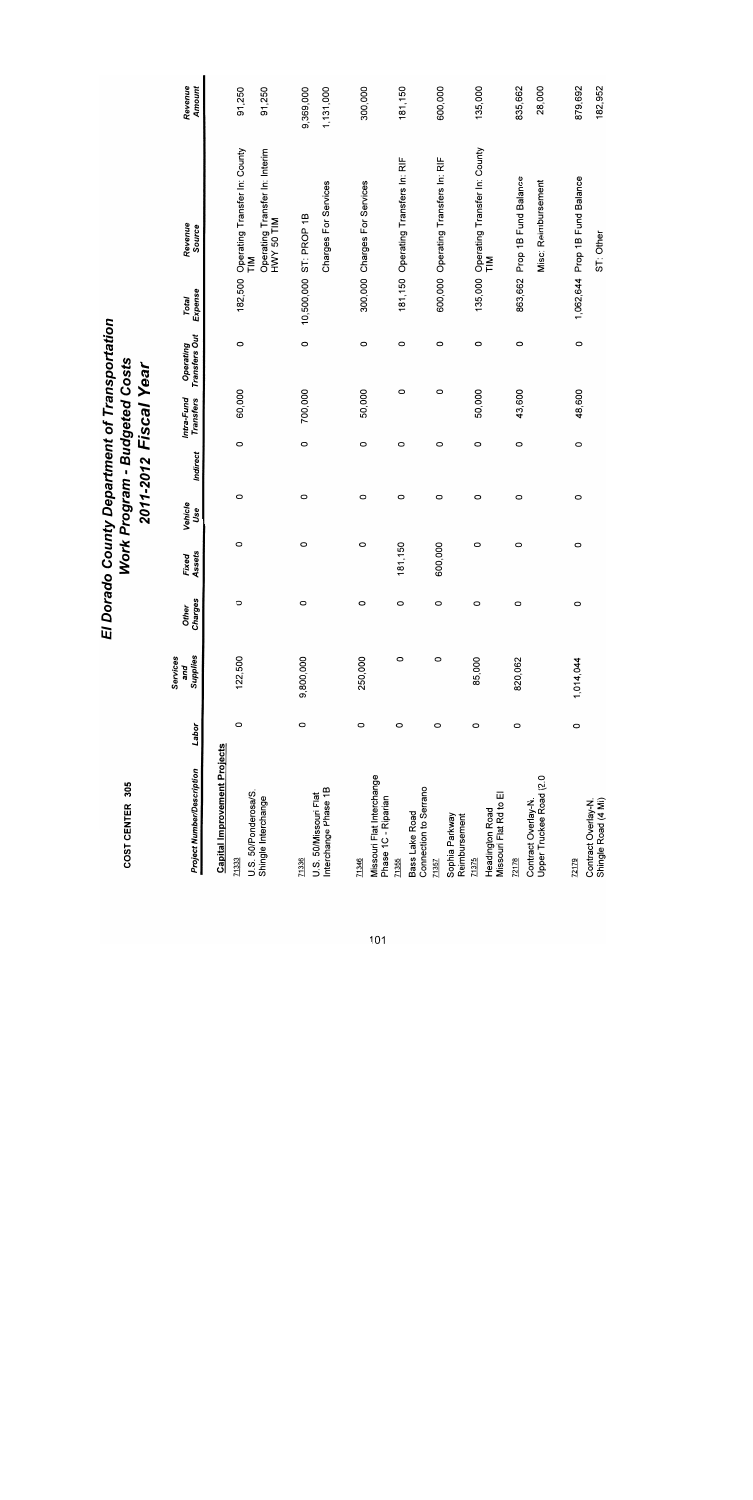| El Dorado County Department of Transportation | <b>Work Program - Budgeted Costs</b><br>2011-2012 Fiscal Year |
|-----------------------------------------------|---------------------------------------------------------------|
|-----------------------------------------------|---------------------------------------------------------------|

| <b>Project Number/Description</b>                       | Labor   | Supplies<br>Services<br>and | Other<br>Charges   | Assets<br>Fixed | Vehicle<br>Use | Indirect | Transfers<br>Intra-Fund | Operating<br>Transfers Out | Expense<br>Total | Revenue<br>Source                                                                                                   | Revenue<br>Amount                       |
|---------------------------------------------------------|---------|-----------------------------|--------------------|-----------------|----------------|----------|-------------------------|----------------------------|------------------|---------------------------------------------------------------------------------------------------------------------|-----------------------------------------|
| Capital Improvement Projects<br>72184                   |         |                             |                    |                 |                |          |                         |                            |                  |                                                                                                                     |                                         |
| Newtown Road (5 miles)<br>Contract Overlay -            | $\circ$ | 941,324                     | $\circ$            | $\circ$         | 0              | $\circ$  | 196,738                 | $\circ$                    |                  | ST: Rstp 182.6d1 Rgnl<br>1,138,062 Prop 1B Fund Balance<br>Surface Tran Plan                                        | 49,391<br>1,088,671                     |
| Prep Work Ryan Ranch<br>Latrobe Road Overlay<br>72185   | $\circ$ | 200,000                     | $\circ$            | 0               | $\circ$        | $\circ$  | 55,000                  | $\circ$                    |                  | 255,000 Prop 1B Fund Balance                                                                                        | 255,000                                 |
| Northside School Class 1<br>Bike Path - SR 193<br>72304 | $\circ$ | 351,000                     | $\frac{8}{2}$<br>7 | 0               | 0              | $\circ$  | 129,900                 | $\circ$                    |                  | FED: Hazard Elimination<br>551,900 Use of Fund Balance                                                              | 404,400<br>147,500                      |
| Northside School Class 1<br>Bike Path - SR 49<br>72306  | $\circ$ | 628,548                     | 22,000             | 0               | $\circ$        | $\circ$  | 158,500                 | $\circ$                    |                  | Operating Transfer In: TDA<br>ST: Rstp 182.6h Rgnl<br>809,048 Use of Fund Balance<br>Surface Tran Plan<br>ST: Other | 112,348<br>100,000<br>73,400<br>523,300 |
| Diamond Springs<br>Parkway<br>72334                     | $\circ$ | 155,000                     | ,600<br>Ψ          | $\circ$         | $\circ$        | $\circ$  | 100,000                 | $\circ$                    |                  | Operating Transfer In: County<br>261,600 Charges For Services<br>$\sum_{i=1}^{n}$                                   | 255,000<br>6,600                        |
| Widening - County Line<br>Green Valley Road<br>72355    | $\circ$ | 13,000                      | $\circ$            | $\circ$         | 0              | 0        | 2,000                   | $\circ$                    | 15,000           | Operating Transfer In: County<br>Operating Transfers In: RIF<br>$\sum_{i=1}^{n}$                                    | 6,000<br>9,000                          |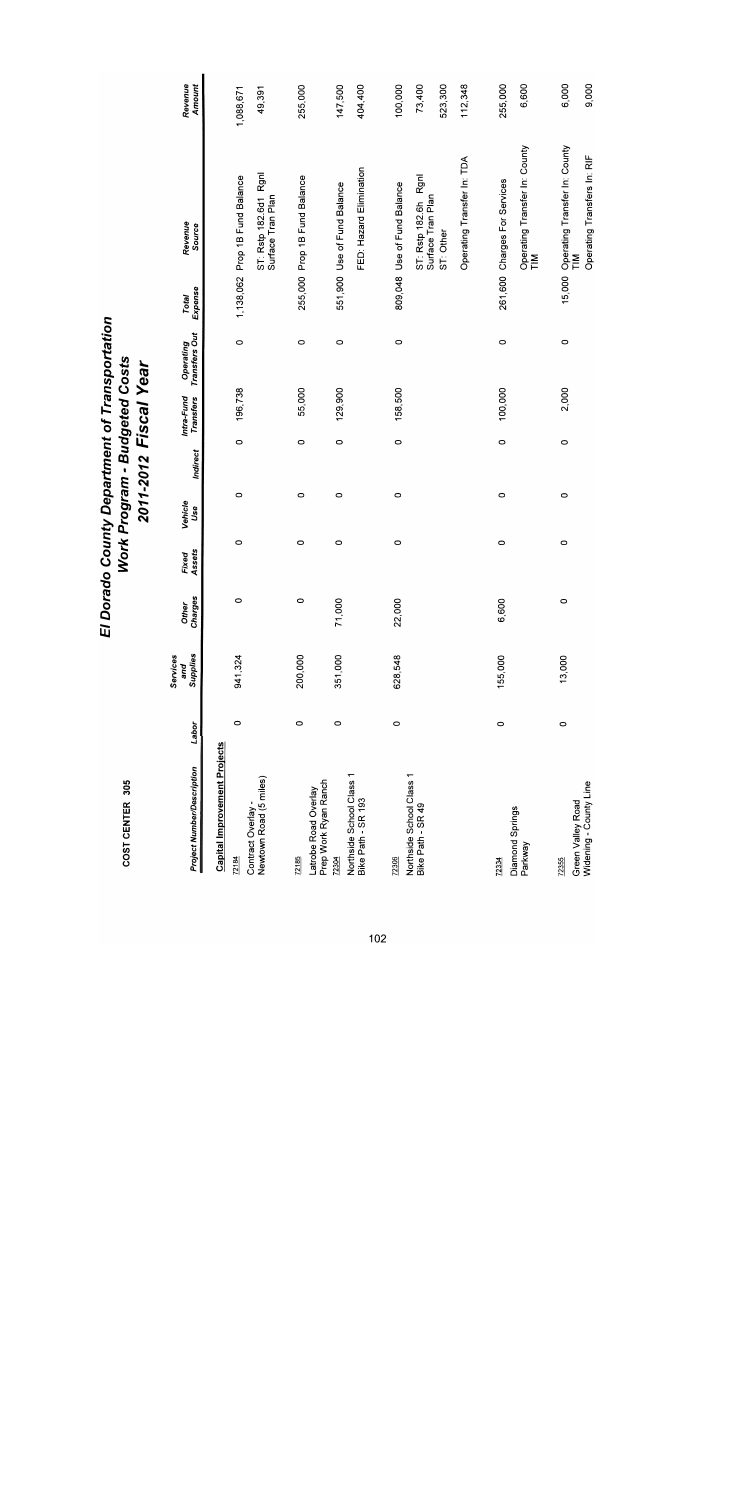| <b>Project Number/Description</b>                   | Labor   | Supplies<br>Services<br>and | Charges<br><b>Other</b> | Assets<br>Fixed | Vehicle<br>Use | Indirect | Intra-Fund<br><b>Transfers</b> | Operating<br>Transfers Out | Expense<br>Total | Revenue<br>Source                                                  | <b>Amount</b><br>Revenue |
|-----------------------------------------------------|---------|-----------------------------|-------------------------|-----------------|----------------|----------|--------------------------------|----------------------------|------------------|--------------------------------------------------------------------|--------------------------|
| <b>Capital Improvement Projects</b>                 |         |                             |                         |                 |                |          |                                |                            |                  |                                                                    |                          |
| 72360                                               | $\circ$ | 0                           | $\circ$                 | 505,000         | $\circ$        | $\circ$  | $\circ$                        | $\circ$                    |                  | 505,000 Operating Transfers In: RIF                                | 505,000                  |
| White Rock Road West<br>County Line to              |         |                             |                         |                 |                |          |                                |                            |                  |                                                                    |                          |
| 72361                                               | $\circ$ | $\circ$                     | 0                       | $\circ$         | $\circ$        | $\circ$  | 100,000                        | $\circ$                    | 100,000          | Operating Transfer In: County                                      | 50,000                   |
| U.S. 50/Cameron Park<br>Drive Interchange           |         |                             |                         |                 |                |          |                                |                            |                  | Operating Transfer In: Interim<br>HWY 50 TIM<br>$rac{2}{\sqrt{2}}$ | 50,000                   |
| 72369                                               | $\circ$ | 413,000                     | 0                       | $\circ$         | 0              | $\circ$  | 105,000                        | $\circ$                    |                  | 518,000 Capital Improvement Project                                | 518,000                  |
| Bass Lake Hills Specific<br>Hollow Oak Drainage     |         |                             |                         |                 |                |          |                                |                            |                  |                                                                    |                          |
| 72370                                               | $\circ$ | 471,000                     | $\circ$                 | $\circ$         | 0              | $\circ$  | 60,000                         | $\circ$                    |                  | 531,000 ST: PROP 1B                                                | 265,500                  |
| Widening (2 to 4 Lanes)<br>Silva Valley Parkway     |         |                             |                         |                 |                |          |                                |                            |                  | Operating Transfers In: RIF                                        | 265,500                  |
| 72372                                               | $\circ$ | 461,455                     | 0                       | 0               | $\circ$        | $\circ$  | 50,000                         | $\circ$                    | 511,455          | ST: PROP 1B                                                        | 252,802                  |
| White Rock Rd - Latrobe<br>Road to Monte Verde (4   |         |                             |                         |                 |                |          |                                |                            |                  | Operating Transfers In: RIF                                        | 258,653                  |
| 73320                                               | $\circ$ | 112,000                     | 600,000                 | 0               | $\circ$        | $\circ$  | 200,000                        | 0                          |                  | 912,000 Operating Transfer In: County                              | 912,000                  |
| Rd/Patterson Dr<br>Pleasant Valley                  |         |                             |                         |                 |                |          |                                |                            |                  | ML<br>Fi                                                           |                          |
| 73354                                               | 0       | 70,000                      | $\circ$                 | $\circ$         | $\circ$        | $\circ$  | 10,000                         | $\circ$                    |                  | 80,000 ST: PROP 1B                                                 | 40,000                   |
| Durock Road/Business<br>Drive Signalization         |         |                             |                         |                 |                |          |                                |                            |                  | Operating Transfer In: County<br>TIM                               | 40,000                   |
| 73358                                               | $\circ$ | 224,000                     | 5,000                   | $\circ$         | $\circ$        | $\circ$  | 68,700                         | 0                          |                  | 307,700 FED: Hazard Elimination                                    | 282,000                  |
| Hill Rd Intersection Impr<br>Pleasant Valley Rd/Oak |         |                             |                         |                 |                |          |                                |                            |                  | Operating Transfer In: County<br>TIM                               | 25,700                   |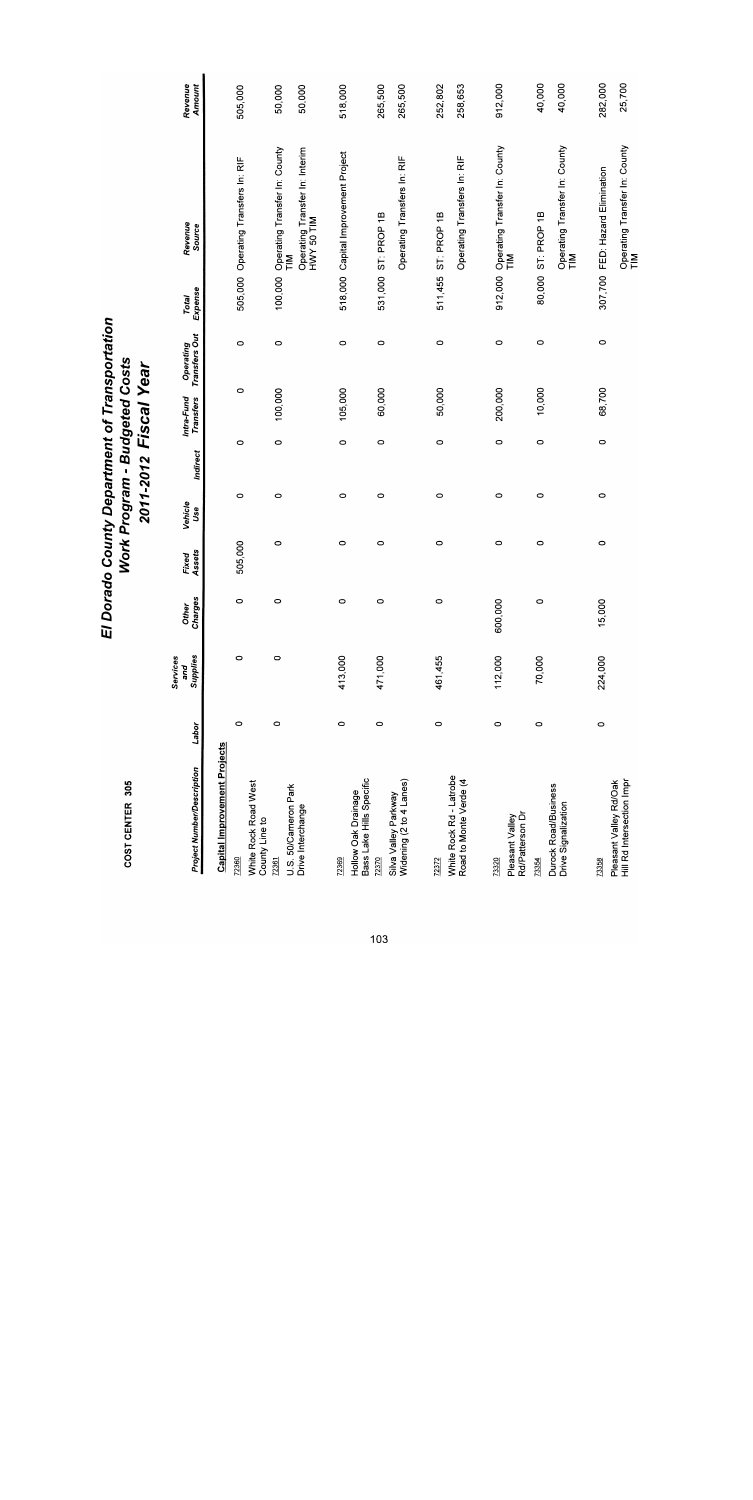| El Dorado County Department of Transportation | Work Program - Budgeted Costs | 2011-2012 Fiscal Year |  |
|-----------------------------------------------|-------------------------------|-----------------------|--|
|                                               |                               |                       |  |

|                                                 |         |                             |                  |                 |                |          | 7011-7017 - 1920 - 1920        |                            |                  |                                              |                   |
|-------------------------------------------------|---------|-----------------------------|------------------|-----------------|----------------|----------|--------------------------------|----------------------------|------------------|----------------------------------------------|-------------------|
| <b>Project Number/Description</b>               | Labor   | Supplies<br>Services<br>and | Charges<br>Other | Fixed<br>Assets | Vehicle<br>Use | Indirect | Intra-Fund<br><b>Transfers</b> | Operating<br>Transfers Out | Expense<br>Total | Revenue<br>Source                            | Revenue<br>Amount |
| <b>Capital Improvement Projects</b><br>73359    | 0       | 1,036,000                   | 10,000           | $\circ$         | $\circ$        | $\circ$  | 200,000                        | $\circ$                    |                  | 1,246,000 Use of Fund Balance                | 411,000           |
| Latrobe Rd. N of Ryan<br>Ranch MP 7.0-7.35      |         |                             |                  |                 |                |          |                                |                            |                  | FED: Hazard Elimination                      | 835,000           |
| 73360                                           | $\circ$ | 70,000                      | $\circ$          | $\circ$         | $\circ$        | $\circ$  | 164,500                        | 0                          |                  | 234,500 Use of Fund Balance                  | 94,500            |
| Cold Springs Rd at Mt.<br>Shasta Lane and       |         |                             |                  |                 |                |          |                                |                            |                  | FED: Hazard Elimination                      | 140,000           |
| 73362                                           | 0       | 272,500                     | 5,000            | 0               | O              | $\circ$  | 207,000                        | $\circ$                    |                  | 484,500 Use of Fund Balance                  | 104,500           |
| Salmon Falls Road at<br>Glenesk Lane-           |         |                             |                  |                 |                |          |                                |                            |                  | FED: Hazard Elimination                      | 380,000           |
| 76107                                           | $\circ$ | 505,000                     | 8,000            | O               | O              | 0        | 194,000                        | 0                          |                  | 707,000 Misc: Revenue                        | 707,000           |
| Onsite & Signal at Green<br>Silver Springs Pkwy |         |                             |                  |                 |                |          |                                |                            |                  |                                              |                   |
| Silver Springs Pkwy<br>Offsite<br>76108         | 0       | 26,000                      | 109,000          | 0               | $\circ$        |          | 40,000<br>$\circ$              | $\circ$                    |                  | 175,000 Operating Transfer In: County<br>TIM | 175,000           |
| 76114                                           | 0       | 497,000                     | 3,000            | 0               | 0              |          | 117,000<br>0                   | $\circ$                    |                  | 617,000 Misc: Revenue                        | 617,000           |
| Green Valley/Deer Valley<br>Turn Lanes          |         |                             |                  |                 |                |          |                                |                            |                  |                                              |                   |
| 77109                                           | 0       | 2,267,773                   | $\circ$          | 0               | 0              |          | 650,000<br>0                   | $\circ$                    | 2,917,773        | FED: Hbrd - Highway Bridges                  | 1,730,562         |
| Green Valley Road at<br>Tennessee Creek -       |         |                             |                  |                 |                |          |                                |                            |                  | FED: Hazard Elimination                      | 647,760           |
|                                                 |         |                             |                  |                 |                |          |                                |                            |                  | Eid - El Dorado Irrigation<br>District       | 240,000           |
|                                                 |         |                             |                  |                 |                |          |                                |                            |                  | Operating Transfer In: County<br>TIM         | 299,451           |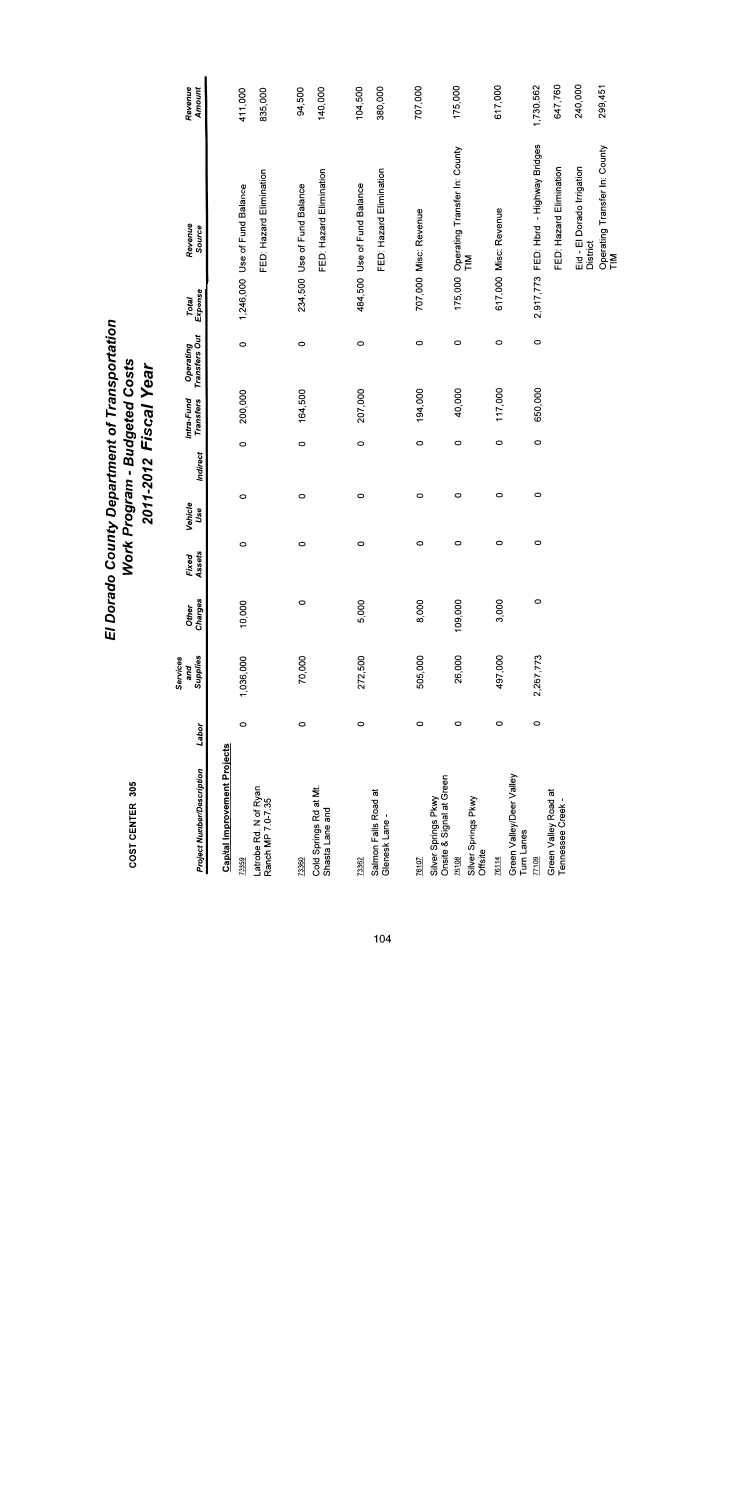| <b>Project Number/Description</b>                  | Labor   | Supplies<br>Services<br>and | Charges<br>Other | Assets<br>Fixed | Vehicle<br>Use | Indirect | Intra-Fund<br><b>Transfers</b> | Operating<br>Transfers Out | Expense<br>Total | Revenue<br>Source                                | Revenue<br>Amount |
|----------------------------------------------------|---------|-----------------------------|------------------|-----------------|----------------|----------|--------------------------------|----------------------------|------------------|--------------------------------------------------|-------------------|
| <b>Capital Improvement Projects</b>                |         |                             |                  |                 |                |          |                                |                            |                  |                                                  |                   |
| 77114                                              | $\circ$ | 337,000                     | 10,000           | $\circ$         | $\circ$        | $\circ$  | 75,000                         | $\circ$                    |                  | 422,000 FED: Hbrd - Highway Bridges              | 374,000           |
| Weber Creek-Bridge<br>Green Valley Rd. at          |         |                             |                  |                 |                |          |                                |                            |                  | Operating Transfer In: County<br>TIM             | 48,000            |
| $\frac{77115}{2}$                                  | $\circ$ | 90,000                      | '5,000           | $\circ$         | 0              | $\circ$  | 183,000                        | $\circ$                    |                  | 348,000 Use of Fund Balance                      | 15,000            |
| Sly Park Rd/Clear Creek<br>Crossing - Bridge Rehab |         |                             |                  |                 |                |          |                                |                            |                  | Rgnl Surface<br>ST: Rstp 182.9<br>Tran Plan      | 24,900            |
|                                                    |         |                             |                  |                 |                |          |                                |                            |                  | FED: Hbrd - Highway Bridges                      | 308,100           |
| $\frac{77116}{2}$                                  | 0       | 157,000                     | $\circ$          | $\circ$         | $\circ$        | $\circ$  | 100,000                        | 0                          |                  | 257,000 Use of Fund Balance                      | 29,000            |
| Cosumnes River Bridge<br>Bucks Bar/N. Fork         |         |                             |                  |                 |                |          |                                |                            |                  | FED: Hbrd - Highway Bridges                      | 228,000           |
| 77117                                              | $\circ$ | 29,000                      | $\circ$          | 0               | 0              | $\circ$  | 85,000                         | $\circ$                    |                  | 114,000 FED: Hbrd - Highway Bridges              | 102,000           |
| Rubicon Bridge at Ellis<br>Creek                   |         |                             |                  |                 |                |          |                                |                            |                  | Misc: Reimbursement                              | 12,000            |
| 77118                                              | $\circ$ | 233,500                     | 2,000            | $\circ$         | 0              | $\circ$  | 147,000                        | $\circ$                    |                  | 392,500 ST: Rstp 182.6h Rgnl                     | 4,600             |
| Wentworth Springs Rd.<br>Bridge at Gerle Creek     |         |                             |                  |                 |                |          |                                |                            |                  | FED: Hbrd - Highway Bridges<br>Surface Tran Plan | 384,200           |
|                                                    |         |                             |                  |                 |                |          |                                |                            |                  | Misc: Reimbursement                              | 3,700             |
| 77119                                              | $\circ$ | 131,500                     | $\circ$          | $\circ$         | $\circ$        | $\circ$  | 30,000                         | $\circ$                    |                  | 161,500 FED: Hbrd - Highway Bridges              | 161,500           |
| Blair Road over EID<br>Canal - Bridge              |         |                             |                  |                 |                |          |                                |                            |                  |                                                  |                   |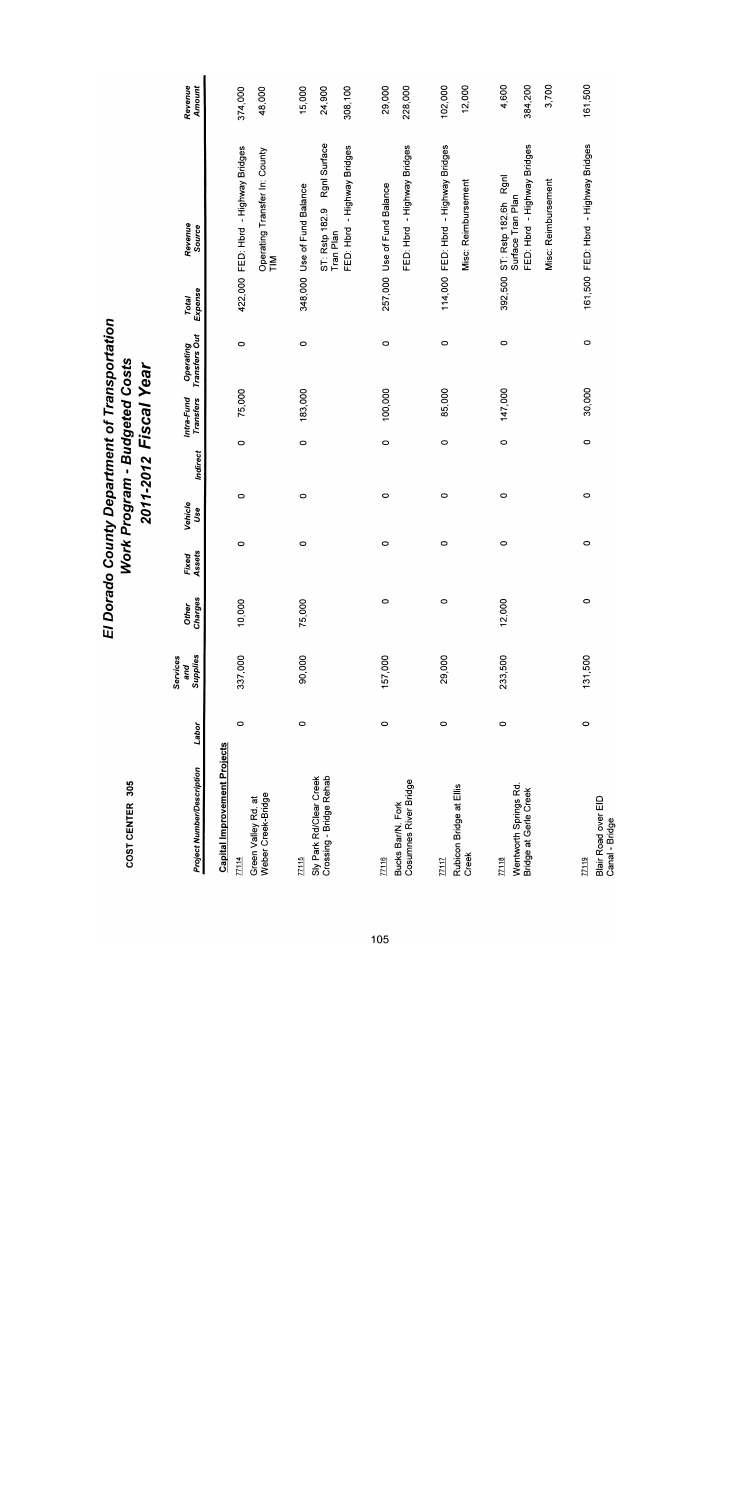| <b>Project Number/Description</b>                  | Labor   | Supplies<br>Services<br>and | Charges<br>Other | Assets<br>Fixed | Vehicle<br>Use | Indirect | <b>Transfers</b><br>Intra-Fund | Operating<br>Transfers Out | Expense<br>Total | Revenue<br>Source                            | Revenue<br>Amount |
|----------------------------------------------------|---------|-----------------------------|------------------|-----------------|----------------|----------|--------------------------------|----------------------------|------------------|----------------------------------------------|-------------------|
| <b>Capital Improvement Projects</b>                |         |                             |                  |                 |                |          |                                |                            |                  |                                              |                   |
| Ice House Road Bridges<br>77121                    | O       | 628,000                     | 0                | $\circ$         | $\circ$        | 0        | 77,000                         | $\circ$                    | 705,000          | Rgnl<br>Surface Tran Plan<br>ST: Rstp 182.6h | 31,000            |
| Maintenance Project                                |         |                             |                  |                 |                |          |                                |                            |                  | FED: Hbrd - Highway Bridges                  | 624,000           |
|                                                    |         |                             |                  |                 |                |          |                                |                            |                  | Misc: Reimbursement                          | 50,000            |
| 77122                                              | 0       | 168,000                     | O                | $\circ$         | $\circ$        | $\circ$  | 30,000                         | $\circ$                    | 198,000          | Rgnl Surface<br>ST: Rstp 182.9               | 22,000            |
| Newtown Road at S. Fork<br>of Weber Creek - Bridge |         |                             |                  |                 |                |          |                                |                            |                  | FED: Hbrd - Highway Bridges<br>Tran Plan     | 176,000           |
| 77123                                              | 0       | 158,000                     | O                | O               | $\circ$        | 0        | 30,000                         | 0                          |                  | 188,000 FED: Hbrd - Highway Bridges          | 188,000           |
| Alder Drive at EID<br>Canal - Bridge               |         |                             |                  |                 |                |          |                                |                            |                  |                                              |                   |
| 77124                                              | $\circ$ | 155,000                     | 0                | O               | O              | 0        | 30,000                         | 0                          |                  | 185,000 FED: Hbrd - Highway Bridges          | 185,000           |
| South Fork American<br>Silver Fork Road at         |         |                             |                  |                 |                |          |                                |                            |                  |                                              |                   |
| 77125                                              | 0       | 166,000                     | $\circ$          | $\circ$         | $\circ$        | O        | 30,000                         | $\circ$                    |                  | 196,000 FED: Hbrd - Highway Bridges          | 196,000           |
| PG&E Canal - Bridge<br>Hazel Valley Road at        |         |                             |                  |                 |                |          |                                |                            |                  |                                              |                   |
| 77126                                              | $\circ$ | 20,000                      | 0                | 0               | O              | 0        | 30,000                         | 0                          |                  | 50,000 FED: Hbrd - Highway Bridges           | 50,000            |
| Mosquito Road Bridge/So<br>Fork American River -   |         |                             |                  |                 |                |          |                                |                            |                  |                                              |                   |
| 77127                                              | $\circ$ | 140,000                     | O                | 0               | O              | $\circ$  | 30,000                         | $\circ$                    |                  | 170,000 Use of Fund Balance                  | 19,000            |
| Indian Creek - Bridge<br>Green Valley Road at      |         |                             |                  |                 |                |          |                                |                            |                  | FED: Hbrd - Highway Bridges                  | 151,000           |
|                                                    |         |                             |                  |                 |                |          |                                |                            |                  |                                              |                   |
| 77128                                              | 0       | 191,000                     | $\circ$          | 0               | 0              | $\circ$  | 30,000                         | $\circ$                    |                  | 221,000 FED: Hbrd - Highway Bridges          | 221,000           |
| Bassi Road at Granite<br>Creek - Bridge            |         |                             |                  |                 |                |          |                                |                            |                  |                                              |                   |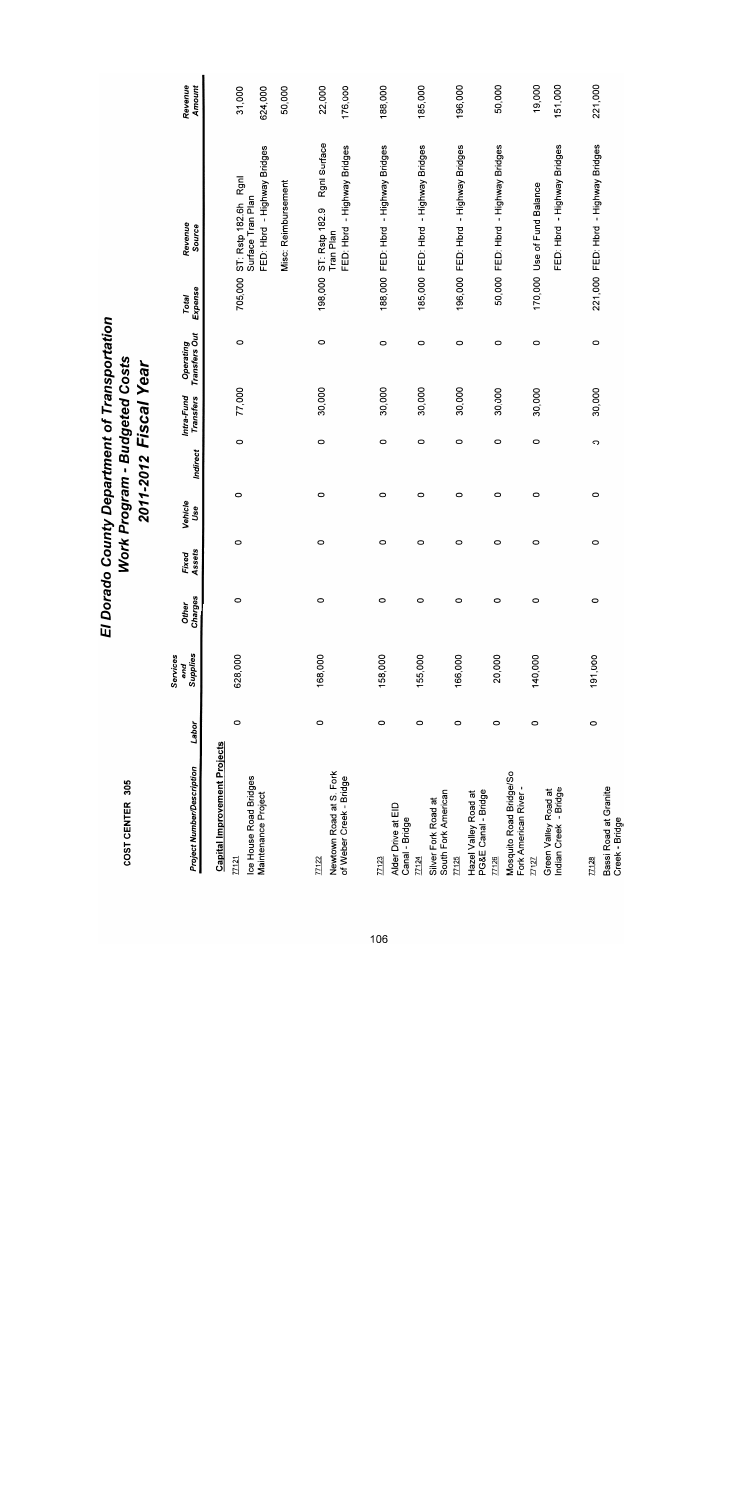|                                               |         | Services<br>and | <b>Other</b> | Fixed     | Vehicle |          | Intra-Fund           | Operating          | Total      | Revenue                                      | Revenue     |
|-----------------------------------------------|---------|-----------------|--------------|-----------|---------|----------|----------------------|--------------------|------------|----------------------------------------------|-------------|
| Project Number/Description                    | Labor   | Supplies        | Charges      | Assets    | Use     | Indirect | Transfers            | Transfers Out      | Expense    | Source                                       | Amount      |
| <b>Capital Improvement Projects</b>           |         |                 |              |           |         |          |                      |                    |            |                                              |             |
| 77129                                         | $\circ$ | 100,000         | 0            | o         | 0       | 0        | 30,000               | 0                  |            | 130,000 FED: Hbrd - Highway Bridges          | 130,000     |
| South Fork American<br>Mt. Murphy Road at     |         |                 |              |           |         |          |                      |                    |            |                                              |             |
| 78669                                         | 0       | 0               | $\circ$      | $\circ$   | 0       | 0        |                      | $\circ$<br>$\circ$ |            | 0 Use of Fund Balance                        | (47,000)    |
| 2006 White Meadows<br>APRIL FEMA 2            |         |                 |              |           |         |          |                      |                    |            | Operation Transfer in: FEMA                  | 47,000      |
| 79999                                         | 0       | 4,171           | $\circ$      | 906,000   | $\circ$ | $\circ$  | (4,171)              | $\circ$            |            | 906,000 Use of Fund Balance                  | (1,027,315) |
| Projects Not Completed<br>Capital Improvement |         |                 |              |           |         |          |                      |                    |            | ST: Rstp 182.6d1 Rgnl<br>Surface Tran Plan   | 761,306     |
|                                               |         |                 |              |           |         |          |                      |                    |            | Rgnl<br>Surface Tran Plan<br>ST: Rstp 182.6h | 212,909     |
|                                               |         |                 |              |           |         |          |                      |                    |            | ST: Rstp 182.9 Rgnl Surface<br>Tran Plan     | 53,100      |
|                                               |         |                 |              |           |         |          |                      |                    |            | Operating Transfer In: County<br>TIM         | 808,000     |
|                                               |         |                 |              |           |         |          |                      |                    |            | Operating Transfers In: RIF                  | 98,000      |
| <b>Total Capital Improvement</b>              | $\circ$ | 23,834,377      | 4,956,600    | 2,192,150 | 0       |          | 4,893,367<br>$\circ$ | $\circ$            | 35,876,494 |                                              | 35,876,494  |
| <b>Total Capital Costs</b>                    | $\circ$ | 29,504,877      | 4,956,600    | 2,192,150 | $\circ$ |          | 5,063,367<br>$\circ$ | $\circ$            | 41,716,994 |                                              | 41,716,994  |

El Dorado County Department of Transportation<br>Work Program - Budgeted Costs<br>2011-2012 Fiscal Year

COST CENTER 305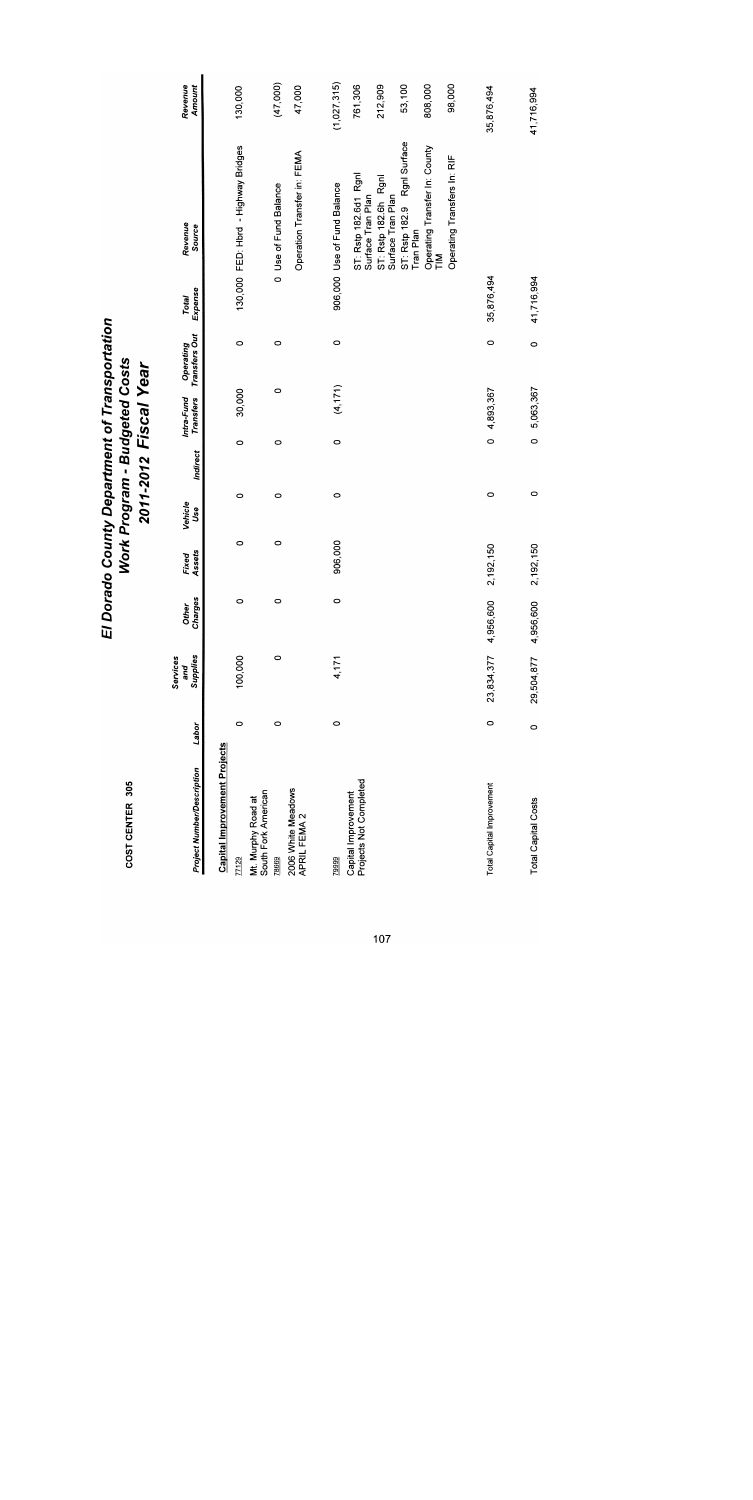| <b>Project Number/Description</b>                                         | Labor      | Supplies<br>Services<br>and | Charges<br><b>Other</b> | Assets<br>Fixed | Vehicle<br>Use | Indirect   | Intra-Fund<br>Transfers | <b>Transfers Out</b><br>Operating | Expense<br><b>Total</b> | Revenue<br>Source       | Revenue<br>Amount |
|---------------------------------------------------------------------------|------------|-----------------------------|-------------------------|-----------------|----------------|------------|-------------------------|-----------------------------------|-------------------------|-------------------------|-------------------|
| <b>Vehicle &amp; Shop Operation Costs</b>                                 |            |                             |                         |                 |                |            |                         |                                   |                         |                         |                   |
| 12100                                                                     | $\circ$    | 75,800                      | $\circ$                 | 0               | 0              | $\circ$    | $\circ$                 | O                                 |                         | 75,800 Discretionary    | 75,800            |
| Shop - Overhead/DOT<br>Equipment Only<br>13000                            | 783,844    | 1,479,735                   | 0                       | 0               | 0              | 819,777    | $\circ$                 | $\circ$                           |                         | 3,083,356 Discretionary | 3,083,356         |
| Total Vehicle & Shop Operation 783,844<br>Shop - Direct Vehicle<br>Repair |            | 1,555,535                   | $\circ$                 | 0               | $\circ$        | 819,777    | $\circ$                 | $\circ$                           | 3,159,156               |                         | 3,159,156         |
| Allocated to Projects<br>as Vehicle Usage                                 | (783, 844) | (1, 555, 535)               | 0                       | O               | 0              | (819, 777) |                         | $\circ$<br>0                      | (3, 159, 156)           |                         |                   |
| Adj Category Total                                                        | $\circ$    | $\circ$                     | $\circ$                 | $\circ$         | $\circ$        |            | O                       | $\circ$<br>O                      | $\circ$                 |                         |                   |
| <b>Overhead &amp; Indirect Costs</b>                                      |            |                             |                         |                 |                |            |                         |                                   |                         |                         |                   |
| 20000                                                                     | 535,146    | 27,406                      | O                       | $\circ$         | $\circ$        | O          |                         | 0<br>$\circ$                      |                         | 562,552 Discretionary   | 562,552           |
| Directors Office -<br>Administration                                      |            |                             |                         |                 | 0              | O          |                         | $\circ$<br>O                      |                         | 2,563,053 Discretionary | 2,563,053         |
| Administration<br>21000                                                   | 1,526,105  | 190                         | 1,036,758               | $\circ$         |                |            |                         |                                   |                         |                         |                   |
| 21100                                                                     | 472,072    | 158,700                     | 7,302                   | $\circ$         | $\circ$        | $\circ$    |                         | 0<br>O                            |                         | 638,074 Discretionary   | 638,074           |
| Computer Services and<br>Support                                          |            |                             |                         |                 |                |            |                         |                                   |                         |                         |                   |
| 22000                                                                     | 617,171    | 27,791                      | 0                       | 0               | O              |            | 0                       | 0<br>$\circ$                      |                         | 644,962 Discretionary   | 644,962           |
| Maintenance - Indirect<br>Charges                                         |            |                             |                         |                 |                |            |                         |                                   |                         |                         |                   |
| 22001                                                                     | 19,373     | $\circ$                     | 0                       | 0               | O              |            | $\circ$                 | $\circ$<br>$\circ$                |                         | 19,373 Discretionary    | 19,373            |
| Maintenance/Shop Job<br>Training                                          |            |                             |                         |                 |                |            |                         |                                   |                         |                         |                   |
| 22220                                                                     | 198,516    | 96,700                      | 1,000                   | 0               | 0              |            | 0                       | $\circ$<br>0                      |                         | 296,216 Discretionary   | 296,216           |
| Slope Road Maintenance<br>Maintenance - West                              |            |                             |                         |                 |                |            |                         |                                   |                         |                         |                   |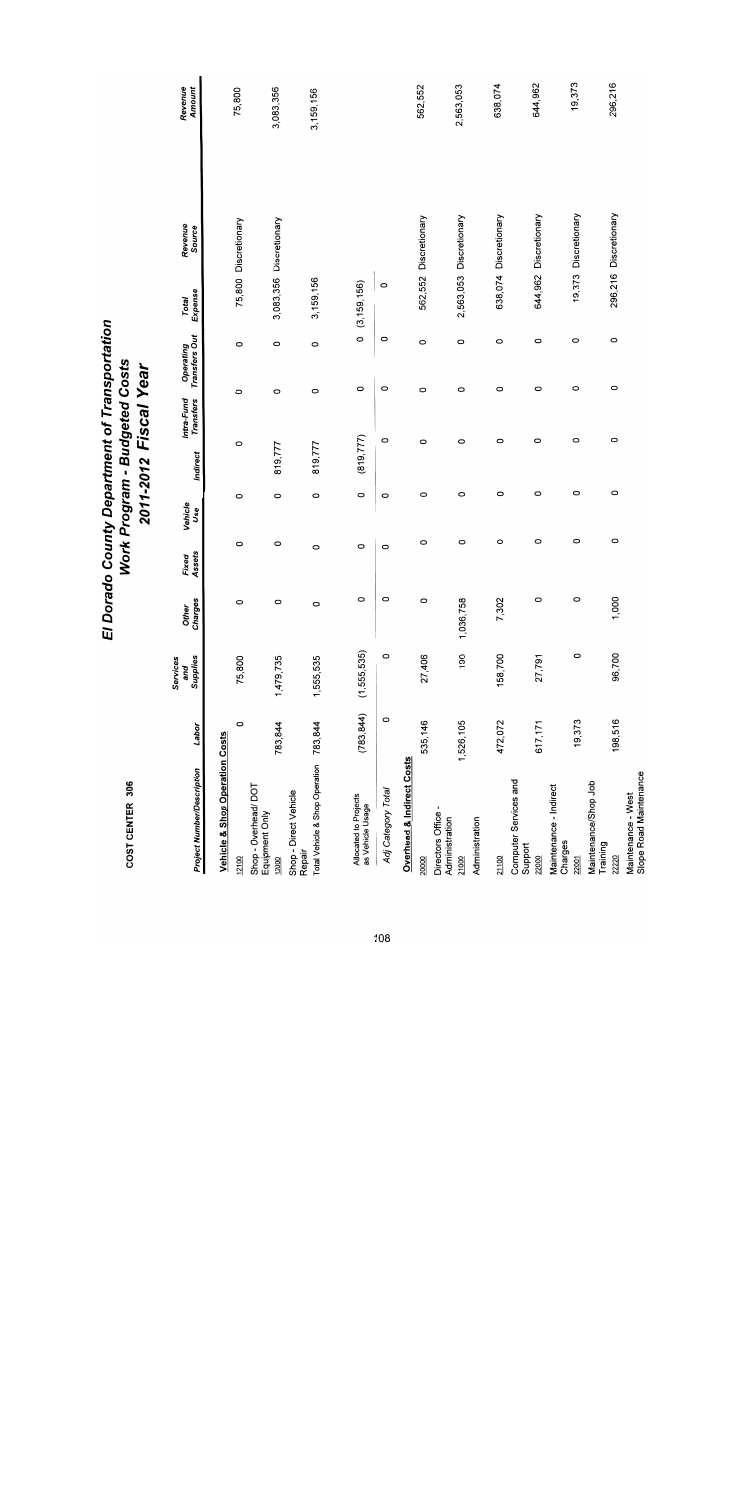| <b>Project Number/Description</b>            | Labor   | Supplies<br>Services<br>and | Charges<br>Other | Assets<br>Fixed | Vehicle<br>Use | Indirect | Intra-Fund<br><b>Transfers</b> | Operating<br>Transfers Out | Expense<br>Total | Revenue<br>Source     | Revenue<br>Amount |  |
|----------------------------------------------|---------|-----------------------------|------------------|-----------------|----------------|----------|--------------------------------|----------------------------|------------------|-----------------------|-------------------|--|
| <b>Overhead &amp; Indirect Costs</b>         |         |                             |                  |                 |                |          |                                |                            |                  |                       |                   |  |
| 22320                                        | 214,995 | 44,251                      | O                | $\circ$         | 0              | $\circ$  | $\circ$                        | $\circ$                    |                  | 259,246 Discretionary | 259,246           |  |
| Maintenance - Tahoe<br>Road Maintenance      |         |                             |                  |                 |                |          |                                |                            |                  |                       |                   |  |
| 22400                                        | 151,666 | 7,700                       | $\circ$          | $\circ$         | 7,583          | 0        | $\circ$                        | $\circ$                    |                  | 166,949 Discretionary | 166,949           |  |
| Maintenance - Traffic<br>Indirect Charges    |         |                             |                  |                 |                |          |                                |                            |                  |                       |                   |  |
| 22500                                        | 128,634 | 110                         | $\circ$          | $\circ$         | $\circ$        | O        | 0                              | 0                          |                  | 128,744 Discretionary | 128,744           |  |
| Maintenance - Shop<br>Operations Support     |         |                             |                  |                 |                |          |                                |                            |                  |                       |                   |  |
| 22510                                        | 301,691 | 61,210                      | 517              | O               | $\circ$        | 0        | $\circ$                        | $\circ$                    |                  | 363,418 Discretionary | 363,418           |  |
| Operations West Slope<br>Maintenance - Shop  |         |                             |                  |                 |                |          |                                |                            |                  |                       |                   |  |
| 22520                                        | 100,511 | 90,698                      | 1,530            | $\circ$         | $\circ$        | 0        | 0                              | $\circ$                    |                  | 192,739 Discretionary | 192,739           |  |
| Operations Tahoe Basin<br>Maintenance - Shop |         |                             |                  |                 |                |          |                                |                            |                  |                       |                   |  |
| 23000                                        | 366,505 | 2,504                       | 0                | O               | O              | $\circ$  | $\circ$                        | $\circ$                    |                  | 369,009 Discretionary | 369,009           |  |
| Engineering Division<br>Support - Indirect   |         |                             |                  |                 |                |          |                                |                            |                  |                       |                   |  |
| 23300                                        | 140,096 | 193,941                     | 675              | 0               | $\circ$        | $\circ$  | $\circ$                        | 0                          |                  | 334,712 Discretionary | 334,712           |  |
| Tahoe Engineeriing                           |         |                             |                  |                 |                |          |                                |                            |                  |                       |                   |  |
| 23520                                        | 91,169  | 2,768                       | $\circ$          | 0               | 0              | $\circ$  | $\circ$                        | $\circ$                    |                  | 93,937 Discretionary  | 93,937            |  |
| Design Unit 1 - Indirect<br>Charges          |         |                             |                  |                 |                |          |                                |                            |                  |                       |                   |  |
| 23600                                        | 63,850  | 10,858                      | $\circ$          | 0               | $\circ$        | 0        | $\circ$                        | $\circ$                    |                  | 74,708 Discretionary  | 74,708            |  |
| Design Unit 2 Indrect<br>Chrgs               |         |                             |                  |                 |                |          |                                |                            |                  |                       |                   |  |
| 23700                                        | 34,010  | 6,403                       | $\circ$          | $\circ$         | 0              | 0        | 0                              | $\circ$                    |                  | 40,413 Discretionary  | 40,413            |  |
| Right of Way Ind Chrgs                       |         |                             |                  |                 |                |          |                                |                            |                  |                       |                   |  |
| 23800                                        | 40,472  | 1,600                       | $\circ$          | 0               | $\circ$        | 0        | 0                              | 0                          |                  | 42,072 Discretionary  | 42,072            |  |
| Special Projects Unit                        |         |                             |                  |                 |                |          |                                |                            |                  |                       |                   |  |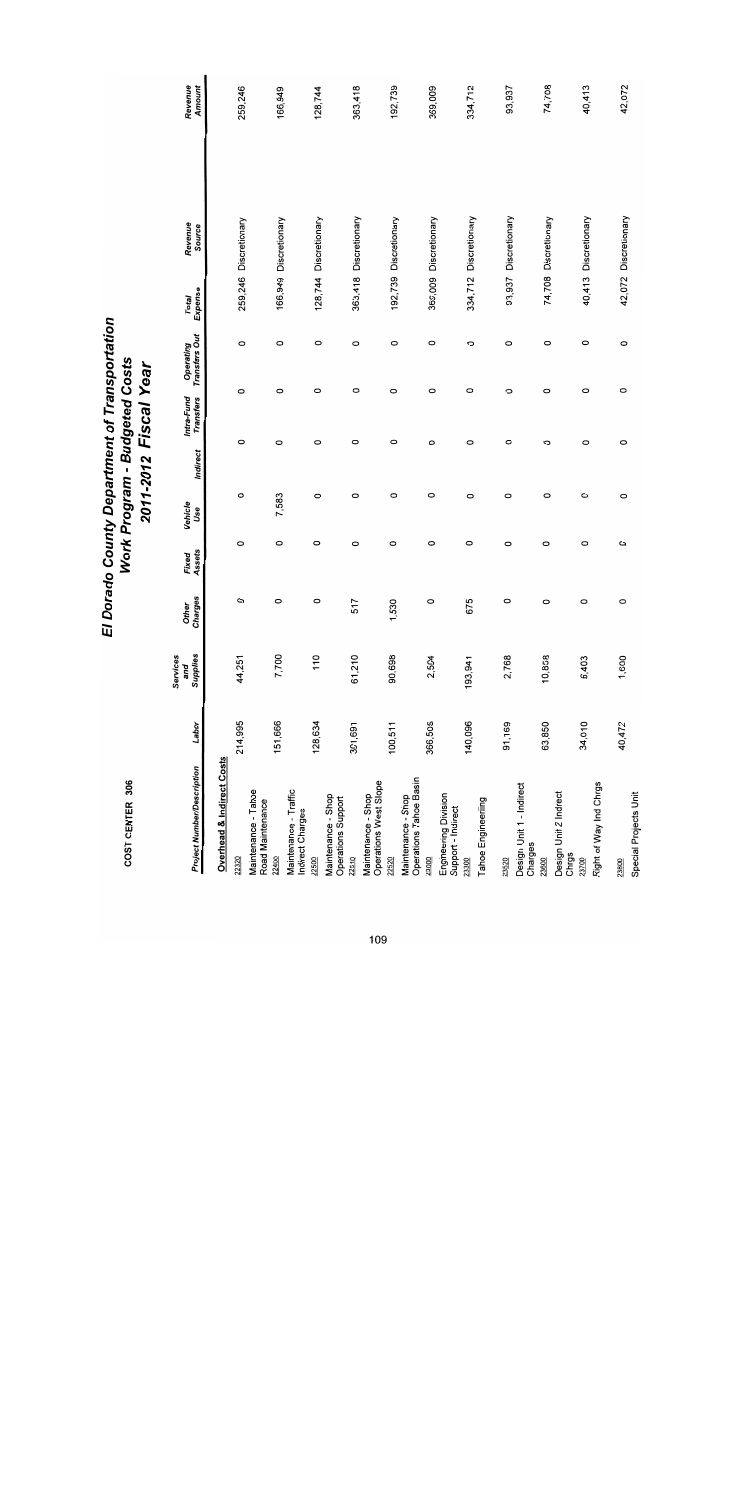| 306     |
|---------|
| Ľ<br>٦  |
| í       |
|         |
|         |
|         |
| ŀ       |
|         |
| ï<br>ſ, |
|         |
|         |

| Project Number/Description                    | Labor   | Supplies<br>Services<br>and | harges<br><b>Other</b><br>ō | Assets<br>Fixed | Vehicle<br>Use |   | Indirect Transfers Transfers Out Expense<br>Indirect Transfers Transfers Out Expense | Revenue<br><b>Source</b> | Revenue<br>Amount |
|-----------------------------------------------|---------|-----------------------------|-----------------------------|-----------------|----------------|---|--------------------------------------------------------------------------------------|--------------------------|-------------------|
| <b>Overhead &amp; Indirect Costs</b>          |         |                             |                             |                 |                |   |                                                                                      |                          |                   |
| 24100                                         | 299,097 | 1,602                       |                             |                 | Sol            |   | 0                                                                                    | 300,799 Discretionary    | 300,799           |
| TP&LD - Administration-<br>Indirect Charges   |         |                             |                             |                 |                |   |                                                                                      |                          |                   |
| 24200                                         | 63,402  | 1,354                       | S <sub>0</sub>              | c               |                |   | 0                                                                                    | 65,256 Discretionary     | 65,256            |
| Planning - Indirect<br>TP&LD Current          |         |                             |                             |                 |                |   |                                                                                      |                          |                   |
| 24300                                         | 49,684  | 3,013                       |                             | 0               | 80             |   | 0                                                                                    | 53,297 Discretionary     | 53,297            |
| TP&LD Long Range<br>Planning - Indirect       |         |                             |                             |                 |                |   |                                                                                      |                          |                   |
| 24400                                         | 118,199 | 2,061                       | 0                           |                 | 200            | 0 | 0                                                                                    | 120,460 Discretionary    | 20,460            |
| TP&LD Land Dev/Disc<br>Rev - indirect Charges |         |                             |                             |                 |                |   |                                                                                      |                          |                   |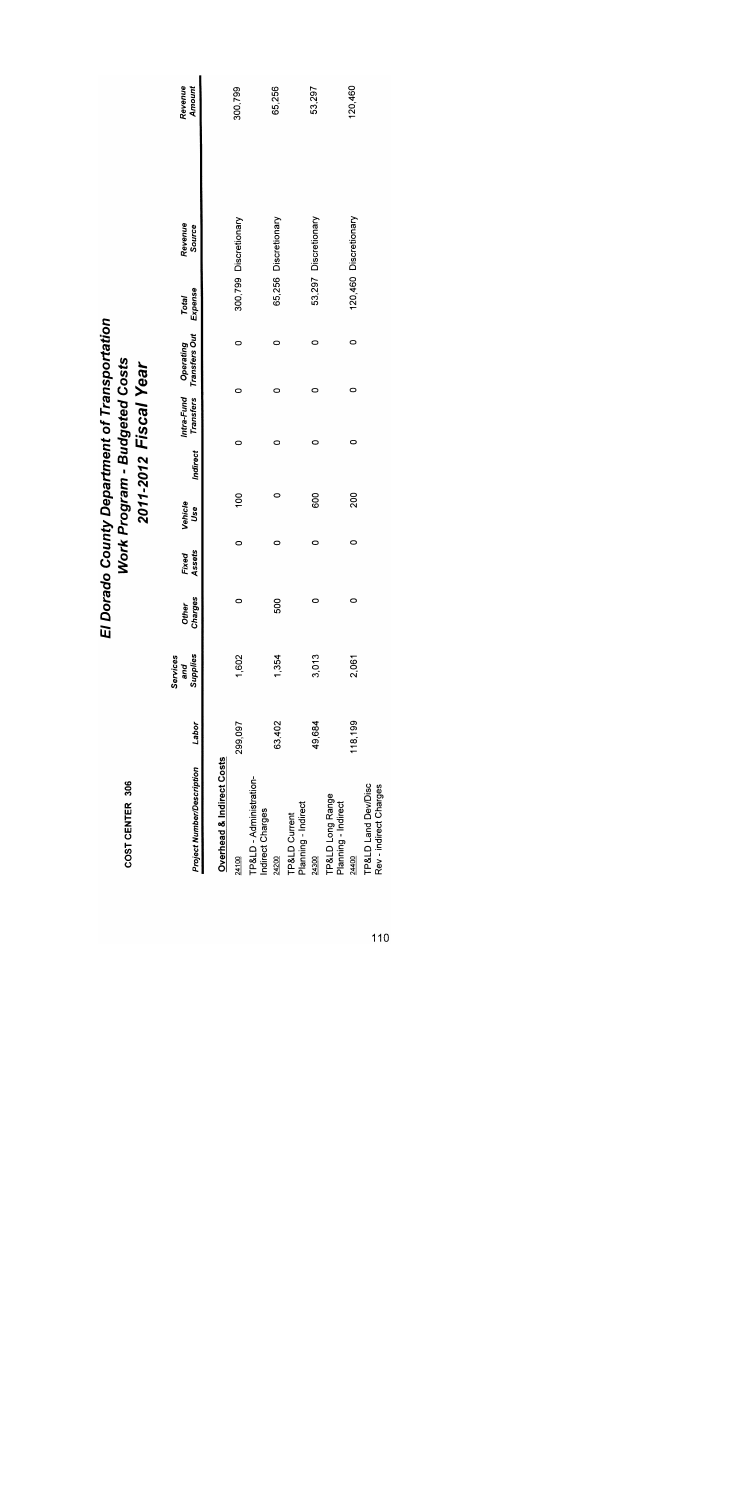| COST CENTER 306                                  |         |                             | $\overline{E}$          |                 | Work Program - Budgeted Costs |          | 2011-2012 Fiscal Year   | Dorado County Department of Transportation |                  |                                             |                   |
|--------------------------------------------------|---------|-----------------------------|-------------------------|-----------------|-------------------------------|----------|-------------------------|--------------------------------------------|------------------|---------------------------------------------|-------------------|
| <b>Project Number/Description</b>                | Labor   | Supplies<br>Services<br>and | Charges<br><b>Other</b> | Assets<br>Fixed | Vehicle<br>Use                | Indirect | Intra-Fund<br>Transfers | Operating<br>Transfers Out                 | Expense<br>Total | Revenue<br>Source                           | Revenue<br>Amount |
| Overhead & Indirect Costs                        |         |                             |                         |                 |                               |          |                         |                                            |                  |                                             |                   |
| 25000                                            | $\circ$ | 816,921                     | 749,626                 | $\circ$         | $\circ$                       | $\circ$  | 0                       | $\circ$                                    |                  | 1,566,547 Discretionary                     | (17, 845, 229)    |
| General Department                               |         |                             |                         |                 |                               |          |                         |                                            |                  | Use of Fund Balance                         | 3,753,275         |
|                                                  |         |                             |                         |                 |                               |          |                         |                                            |                  | Tax: Timber Yield                           | 500               |
|                                                  |         |                             |                         |                 |                               |          |                         |                                            |                  | Franchise: Public Utility                   | 698,343           |
|                                                  |         |                             |                         |                 |                               |          |                         |                                            |                  | Rev: Interest                               | 15,000            |
|                                                  |         |                             |                         |                 |                               |          |                         |                                            |                  | Rent: Land & Buildings                      | 24,742            |
|                                                  |         |                             |                         |                 |                               |          |                         |                                            |                  | ST: 2104A Adm / Eng<br>Hwy Tax              | 20,000            |
|                                                  |         |                             |                         |                 |                               |          |                         |                                            |                  | ST: 2104B Snow Removal<br>Hwy Tax           | 813,000           |
|                                                  |         |                             |                         |                 |                               |          |                         |                                            |                  | St: 2104d,e,f Unrestricted Hwy<br>Tax       | 2,100,000         |
|                                                  |         |                             |                         |                 |                               |          |                         |                                            |                  | Hwy<br>ST: 2105 Prop 111<br>Гaх             | 1,680,000         |
|                                                  |         |                             |                         |                 |                               |          |                         |                                            |                  | ST: 2106 Unrestricted Hwy<br>Tax            | 731,000           |
|                                                  |         |                             |                         |                 |                               |          |                         |                                            |                  | ST: 2103 UNRESTRICTED<br>HWY TAX            | 3,670,225         |
|                                                  |         |                             |                         |                 |                               |          |                         |                                            |                  | FED: Forest Reserve Revenue                 | 321,901           |
|                                                  |         |                             |                         |                 |                               |          |                         |                                            |                  | Interfnd Rev: Service Between<br>Fund Types | 758,472           |
|                                                  |         |                             |                         |                 |                               |          |                         |                                            |                  | Other Sales                                 | 15,000            |
|                                                  |         |                             |                         |                 |                               |          |                         |                                            |                  | Operating Transfer In - RDT                 | 4,810,318         |
| 25004                                            | 3,048   | $\circ$                     | $\circ$                 | $\circ$         | $\circ$                       |          | $\circ$                 | $\circ$<br>$\circ$                         |                  | 3,048 Discretionary                         | 3,048             |
| and Confer/Grievances<br>Union Activities - Meet |         |                             |                         |                 |                               |          |                         |                                            |                  |                                             |                   |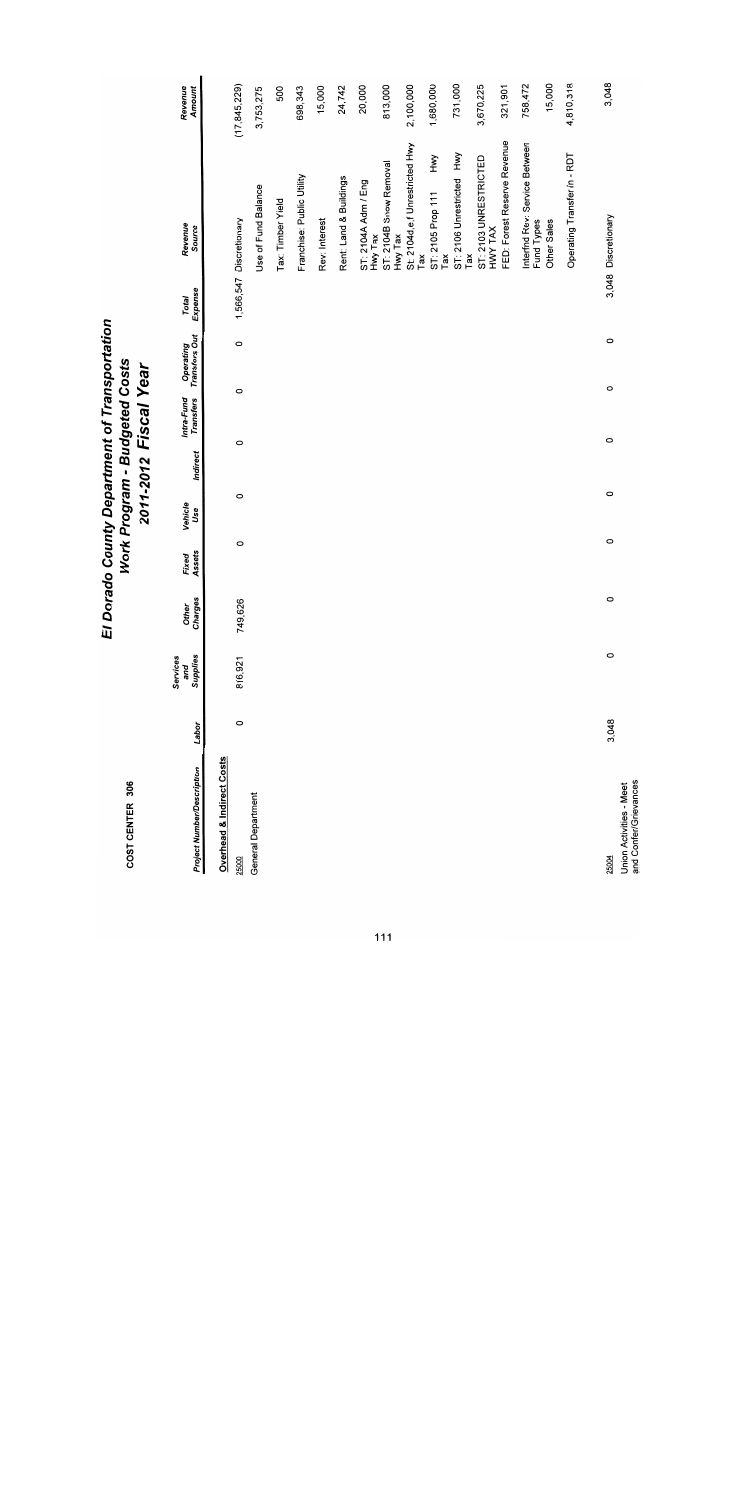| <b>Project Number/Description</b>                  | Labor   | Supplies<br>Services<br>and | Charges<br><b>Other</b> | Assets<br>Fixed | Vehicle<br>Use | Indirect | Intra-Fund<br><b>Transfers</b> | Transfers Out<br>Operating | Expense<br>Total | Revenue<br>Source     | Revenue<br>Amount |
|----------------------------------------------------|---------|-----------------------------|-------------------------|-----------------|----------------|----------|--------------------------------|----------------------------|------------------|-----------------------|-------------------|
| <b>Overhead &amp; Indirect Costs</b>               |         |                             |                         |                 |                |          |                                |                            |                  |                       |                   |
| 25009                                              | $\circ$ | 3,150                       | O                       | $\circ$         | O              | 0        | $\circ$                        | 0                          |                  | 3,150 Discretionary   | 3,150             |
| Testing/Maintenance<br>Drug and Alcohol            |         |                             |                         |                 |                |          |                                |                            |                  |                       |                   |
| 25011                                              | 0       | 12,000                      | 0                       | $\circ$         | $\circ$        | 0        | 1,000                          | 0                          |                  | 13,000 Discretionary  | 13,000            |
| Administration Human<br>Resources                  |         |                             |                         |                 |                |          |                                |                            |                  |                       |                   |
| 27100                                              | 224,122 | 5,271                       | $\circ$                 | 0               | $\circ$        | 0        |                                | 0<br>0                     |                  | 229,393 Discretionary | 229,393           |
| Admin: WS Construction                             |         |                             |                         |                 |                |          |                                |                            |                  |                       |                   |
| 27200                                              | 201,687 | 2,758                       | O                       | 0               | O              | 0        |                                | 0<br>O                     |                  | 204,445 Discretionary | 204,445           |
| Office Eng Indirect<br>Charges                     |         |                             |                         |                 |                |          |                                |                            |                  |                       |                   |
| 27400                                              | 86,782  | 5,527                       | $\circ$                 | $\circ$         | 745            | $\circ$  |                                | $\circ$<br>$\circ$         |                  | 93,054 Discretionary  | 93,054            |
| Field Construction/ Major<br>Projects Ind Chrgs    |         |                             |                         |                 |                |          |                                |                            |                  |                       |                   |
| 27500                                              | 211,246 | 878                         | 0                       | 0               | 0              | 0        |                                | 0<br>0                     |                  | 212,124 Discretionary | 212, 124          |
| Construction Support<br>Indrect Chrgs              |         |                             |                         |                 |                |          |                                |                            |                  |                       |                   |
| 27510                                              | 39,823  | 12,550                      | O                       | O               | 260            | 0        |                                | $\circ$<br>0               |                  | 52,633 Discretionary  | 52,633            |
| Lab/Materials Testing-<br>Ind Chrgs                |         |                             |                         |                 |                |          |                                |                            |                  |                       |                   |
| 27520                                              | 47,530  | 700                         | 0                       | 0               | 0              | 0        |                                | 0<br>0                     |                  | 48,230 Discretionary  | 48,230            |
| Field Contruction/ Minor<br>Proj/ Utility Encr Ind |         |                             |                         |                 |                |          |                                |                            |                  |                       |                   |
| 27530                                              | 72,262  | 11,823                      | 0                       | $\circ$         | 135            | 0        |                                | 0<br>0                     |                  | 84,220 Discretionary  | 84,220            |
| Survey Indirect                                    |         |                             |                         |                 |                |          |                                |                            |                  |                       |                   |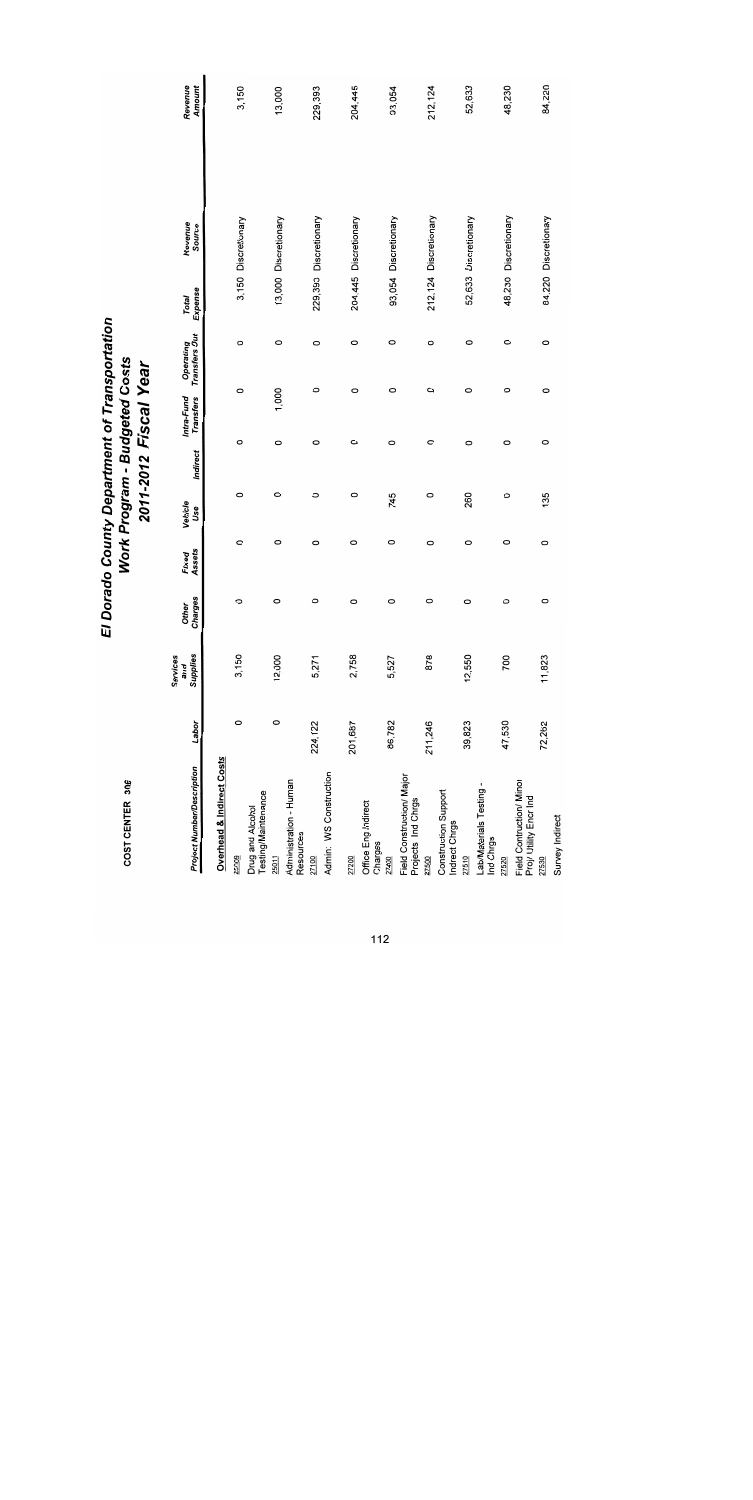| COST CENTER 306                                                                  |               |                             | EI               |                 | Work Program - Budgeted Costs | 2011-2012 Fiscal Year |                         | Dorado County Department of Transportation |                  |                      |                   |  |
|----------------------------------------------------------------------------------|---------------|-----------------------------|------------------|-----------------|-------------------------------|-----------------------|-------------------------|--------------------------------------------|------------------|----------------------|-------------------|--|
| <b>Project Number/Description</b>                                                | Labor         | Supplies<br>Services<br>and | Other<br>Charges | Fixed<br>Assets | Vehicle<br>Use                | Indirect              | Intra-Fund<br>Transfers | Operating<br>Transfers Out                 | Total<br>Expense | Revenue<br>Source    | Revenue<br>Amount |  |
| Total Overhead & Indirect Costs6,418,864<br><b>Overhead &amp; Indirect Costs</b> |               | 1,612,438                   | 908<br>1,797,    | 0               | 9,623                         | O                     | 1,000                   | 0                                          | 9,839,833        |                      | 9,839,833         |  |
| Allocated to Projects<br>as Overhead Chgs                                        | (4, 106, 999) | $(1,031,691)$ $(1,150,360)$ |                  | $\circ$         | (6, 157)                      | $\circ$               | (640)                   | $\circ$                                    | (6, 295, 847)    |                      |                   |  |
| Adj Category Total                                                               | 2,311,865     | 580,747                     | \$48<br>647      | $\circ$         | 3,466                         | 0                     | 360                     | 0                                          | 3,543,986        |                      |                   |  |
| <b>Undistributed Engineering</b>                                                 |               |                             |                  |                 |                               |                       |                         |                                            |                  |                      |                   |  |
| 31115                                                                            | 5,132         | $\circ$                     | 10,000           | O               | 100                           | O                     | O                       | $\circ$                                    |                  | 15,232 Discretionary | 15,232            |  |
| SACOG JPA Contribution<br>for connector                                          |               |                             |                  |                 |                               |                       |                         |                                            |                  |                      |                   |  |
| 31200                                                                            | 18,375        | 0                           | 0                | 0               | O                             | 10,484                | 0                       | O                                          |                  | 28,859 Discretionary | 28,859            |  |
| Maintenance Program<br><b>Bridge Preventative</b>                                |               |                             |                  |                 |                               |                       |                         |                                            |                  |                      |                   |  |
| 31201                                                                            | 5,993         | $\circ$                     | $\circ$          | $\circ$         | $\circ$                       | 3,533                 | $\circ$                 | $\circ$                                    |                  | 9,526 Discretionary  | 9,526             |  |
| Bridge Scour Plan of<br>Action                                                   |               |                             |                  |                 |                               |                       |                         |                                            |                  |                      |                   |  |
| 33000                                                                            | 18,589        | $\circ$                     | $\circ$          | O               | $\circ$                       | 11,171                | O                       | O                                          |                  | 29,760 Discretionary | 29,760            |  |
| Undistributed Engineering                                                        |               |                             |                  |                 |                               |                       |                         |                                            |                  |                      |                   |  |
| 33002                                                                            | 3,641         | $\circ$                     | $\circ$          | $\circ$         | 0                             | 2,342                 | $\circ$                 | 0                                          |                  | 5,983 Discretionary  | 5,983             |  |
| Utility Undergrounding<br>Program                                                |               |                             |                  |                 |                               |                       |                         |                                            |                  |                      |                   |  |
| Utility Coordination<br>33003                                                    | 8,001         | O                           | O                | $\circ$         | $\circ$                       | 5,093                 | 0                       | 0                                          |                  | 13,094 Discretionary | 13,094            |  |
| 33005                                                                            | 9,526         | $\circ$                     | O                | 0               | O                             | 5,467                 | 0                       | $\circ$                                    |                  | 14,993 Discretionary | 14,993            |  |
| HBRR Program Review                                                              |               |                             |                  |                 |                               |                       |                         |                                            |                  |                      |                   |  |
| 33006                                                                            | 821           | $\circ$                     | $\circ$          | $\circ$         | $\circ$                       | 467                   | $\circ$                 | $\circ$                                    |                  | 1,288 Discretionary  | 1,288             |  |
| PROJECT DELIVERY<br>WEST SLOPE                                                   |               |                             |                  |                 |                               |                       |                         |                                            |                  |                      |                   |  |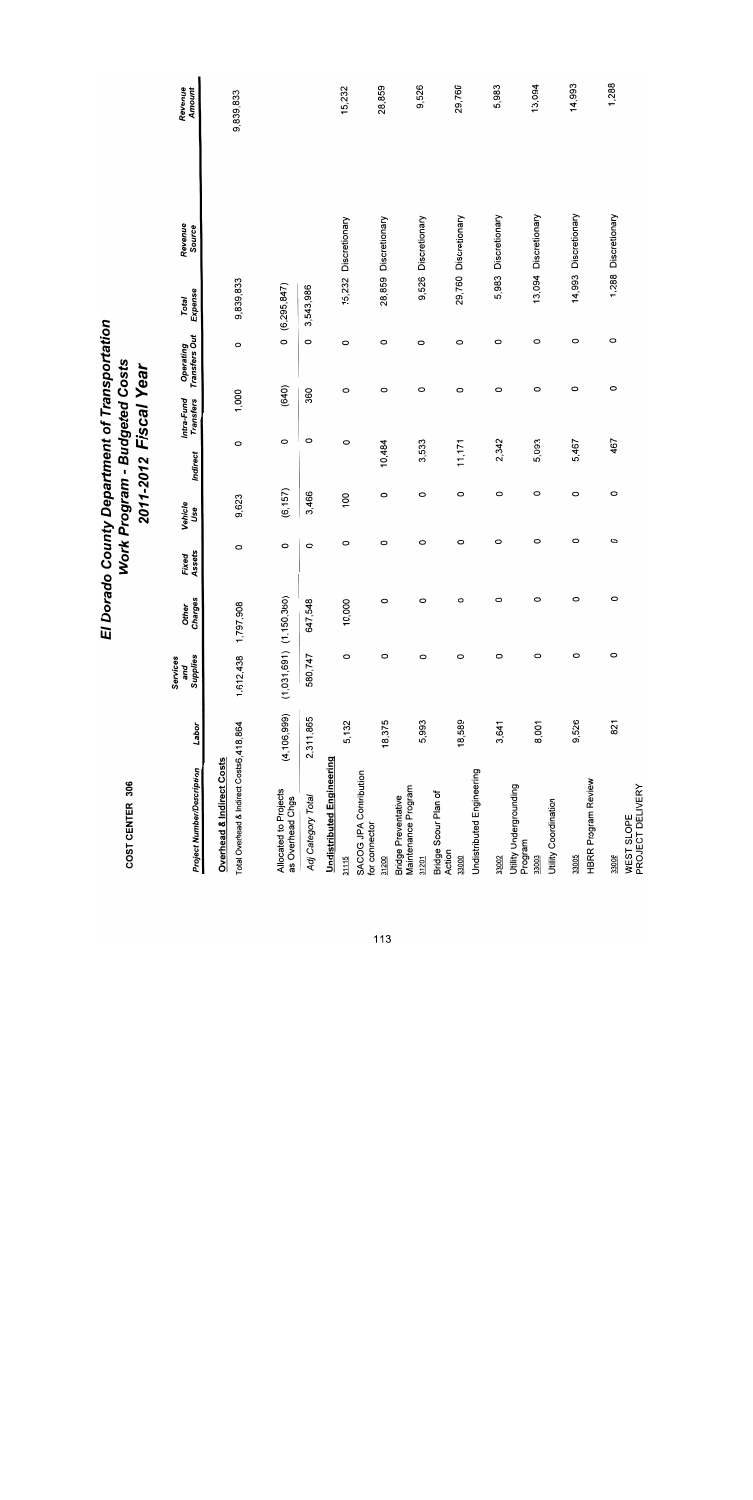| COST CENTER 306                                                                            |        |                             | 冚                       |                 | Work Program - Budgeted Costs |          | 2011-2012 Fiscal Year   | Dorado County Department of Transportation |                  |                                                                                     |                   |
|--------------------------------------------------------------------------------------------|--------|-----------------------------|-------------------------|-----------------|-------------------------------|----------|-------------------------|--------------------------------------------|------------------|-------------------------------------------------------------------------------------|-------------------|
| <b>Project Number/Description</b>                                                          | Labor  | Supplies<br>Services<br>and | Charges<br><b>Other</b> | Fixed<br>Assets | Vehicle<br>Use                | Indirect | Intra-Fund<br>Transfers | Operating<br>Transfers Out                 | Expense<br>Total | Revenue<br>Source                                                                   | Revenue<br>Amount |
| <b>Undistributed Engineering</b><br>Complaints<br>33101                                    | 4,275  | O                           | O                       | $\circ$         | 100                           | 2,820    | $\circ$                 | $\circ$                                    |                  | 7,195 Discretionary                                                                 | 7,195             |
| 33102                                                                                      | 9,307  | O                           | 0                       | 0               | 300                           | 5,031    | O                       | $\circ$                                    |                  | 14,638 Discretionary                                                                | 14,638            |
| Public Inquiry Requests -<br>Easement - General<br>Abandonment Of<br>Road Related<br>33225 | 500    | 0                           | 0                       | 0               | 319                           | 322      | $\circ$                 | 0                                          |                  | Abandonment Of Easement<br>1,141 Discretionary                                      | 400<br>741        |
| IOD (Irrevocable Offer of<br>Dedication)<br>33235                                          | 8,560  | $\circ$                     | O                       | $\circ$         | 3,062                         | 5,456    | 0                       | 0                                          |                  | Abandonment Of Easement<br>17,078 Discretionary                                     | 15,478<br>1,600   |
| Tran Planning & Land<br>34000                                                              | 78,665 | $\circ$                     | 0                       | $\circ$         | 0                             | 53,579   | $\circ$                 | $\circ$                                    |                  | 132,244 Discretionary                                                               | 132,244           |
| DVLP Undistributed<br>34002                                                                | 74,061 | $\circ$                     | 0                       | 0               | O                             | 32,227   | $\circ$                 | O                                          |                  | 106,288 Discretionary                                                               | 106,288           |
| Engineering - CIP<br>Undistributed<br><b>24007</b>                                         | 92,159 | 2,175                       | 1,500                   | 0               | 0                             | 28,433   | $\circ$                 | $\circ$                                    |                  | 124,267 Discretionary                                                               | 21,741            |
| Transportation Impact<br>General Plan                                                      |        |                             |                         |                 |                               |          |                         |                                            |                  | Operating Transfer In: County<br>Operating Transfer In: Silva<br>Valley Interchange | 16,880<br>52,581  |
|                                                                                            |        |                             |                         |                 |                               |          |                         |                                            |                  | Operating Transfer In: Interim<br>HWY 50 TIM<br>$\sum_{i=1}^{n}$                    | 33,065            |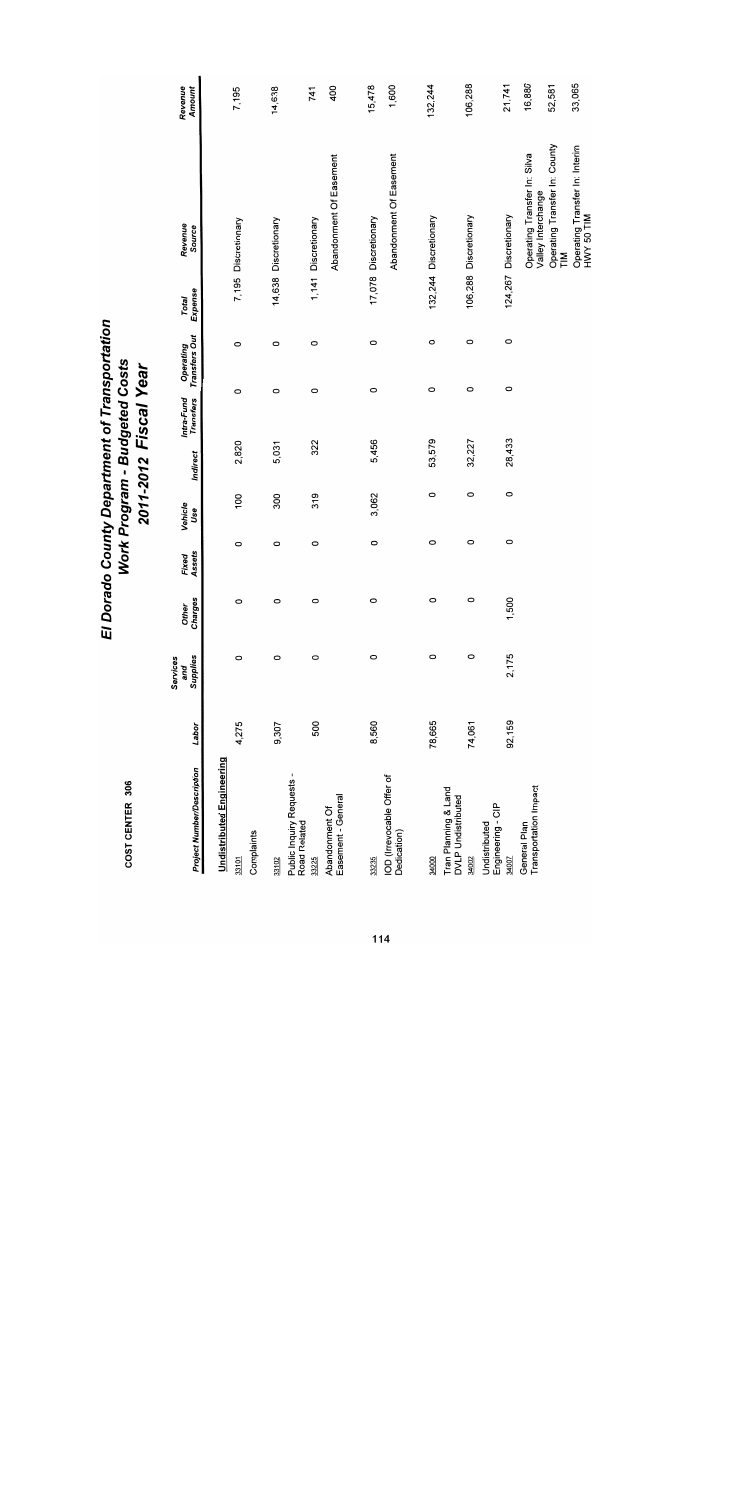| COST CENTER 306                                                                      |         |                             | ū                       |                 | Work Program - Budgeted Costs | 2011-2012 Fiscal Year |                         | Dorado County Department of Transportation |                  |                                                                                                                                                                          |                                      |
|--------------------------------------------------------------------------------------|---------|-----------------------------|-------------------------|-----------------|-------------------------------|-----------------------|-------------------------|--------------------------------------------|------------------|--------------------------------------------------------------------------------------------------------------------------------------------------------------------------|--------------------------------------|
| <b>Project Number/Description</b>                                                    | Labor   | Supplies<br>Services<br>and | Charges<br><b>Other</b> | Assets<br>Fixed | Vehicle<br>Use                | Indirect              | Intra-Fund<br>Transfers | Operating<br>Transfers Out                 | Expense<br>Total | Revenue<br>Source                                                                                                                                                        | Revenue<br>Amount                    |
| <b>Undistributed Engineering</b><br>Implementation (General<br>General Plan<br>34009 | 449     | $\circ$                     | $\circ$                 | O               | 0                             | 0                     | $\circ$                 | $\circ$                                    |                  | Operating Transfers In<br>449 Discretionary                                                                                                                              | (86)<br>535                          |
| Design Manual Update -<br>General Fund<br>34012                                      | 8,237   | $\circ$                     | $\circ$                 | $\circ$         | $\circ$                       | 2,704                 | $\circ$                 | $\circ$                                    |                  | Operating Transfers In<br>10,941 Discretionary                                                                                                                           | (1,576)<br>12,517                    |
| <b>Update Traffic Model</b><br>34014                                                 | 3,849   | 90,625                      | 2,000                   | $\circ$         | $\circ$                       | 1,803                 | 0                       | $\circ$                                    | 98,277           | Operating Transfer In: County<br>Operating Transfer In: Interim<br>HWY 50 TIM<br>Operating Transfer In: Silva<br>Valley Interchange<br>Discretionary<br>$\sum_{i=1}^{n}$ | 11,778<br>36,684<br>26,744<br>23,071 |
| Traffic Engineering-Long<br>34016                                                    | 24,917  | $\circ$                     | O                       | $\circ$         | 985                           | 12,874                | O                       | O                                          |                  | 38,776 Discretionary                                                                                                                                                     | 38,776                               |
| Long Range Planning<br>Range<br>34017                                                | 2,999   | $\circ$                     | $\circ$                 | $\circ$         | $\circ$                       | 1,590                 | $\circ$                 | $\circ$                                    |                  | 4,589 Discretionary                                                                                                                                                      | 4,589                                |
| Average Annual Daily<br>Traffic Engineering -<br>34115                               | 43,315  | 2,000                       | O                       | $\circ$         | 3,122                         | 21,986                | $\circ$                 | $\circ$                                    |                  | 70,423 Discretionary                                                                                                                                                     | 70,423                               |
| Engineering -<br>Undistributed<br>34400                                              | 102,813 | $\circ$                     | O                       | $\circ$         | $\circ$                       | 67,673                | $\circ$                 | O                                          |                  | 170,486 Discretionary                                                                                                                                                    | 170,486                              |
| Applications/ Compliance<br>Federal Grant<br>34500                                   | 70,206  | $\circ$                     | $\circ$                 | $\circ$         | 50                            | 45,303                | $\circ$                 | $\circ$                                    |                  | 115,559 Discretionary                                                                                                                                                    | 115,559                              |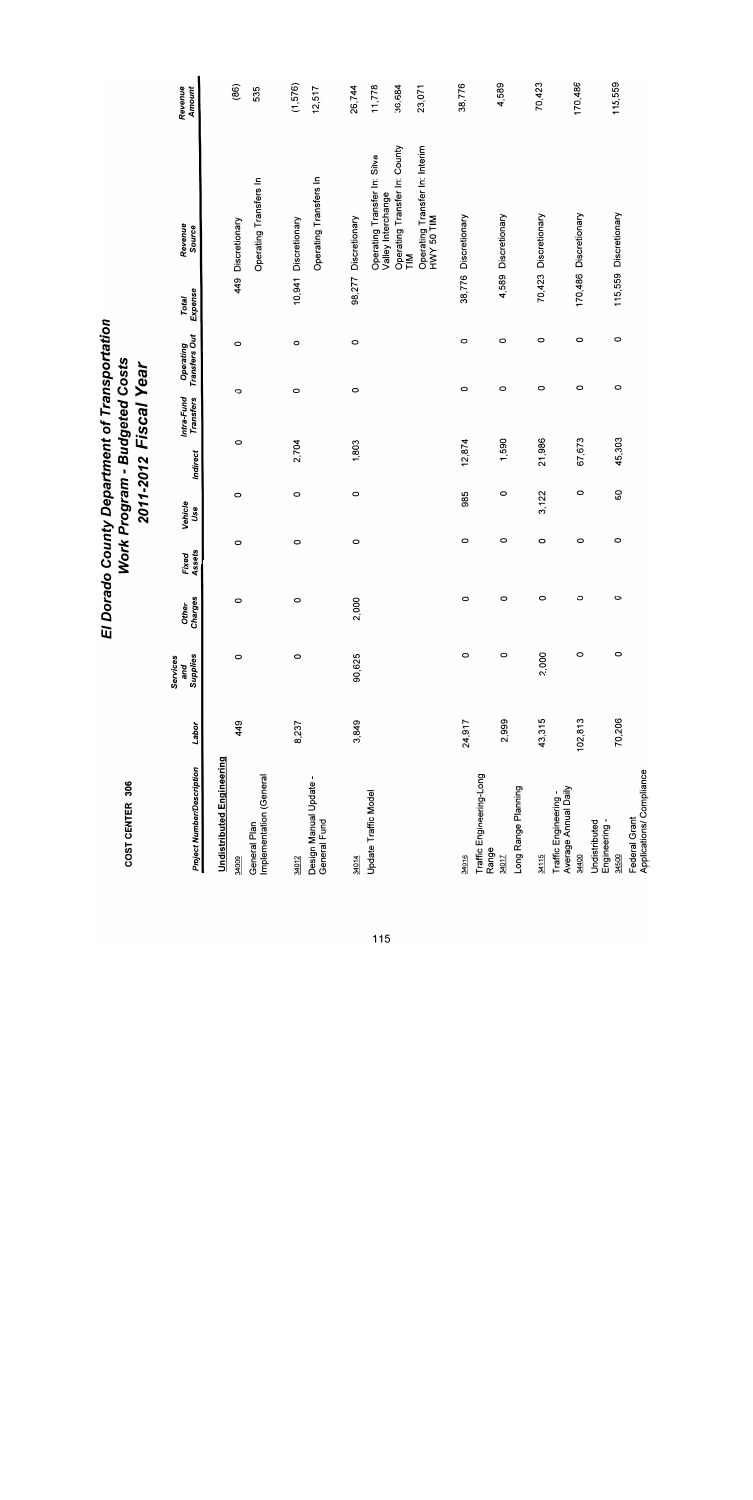| <b>Project Number/Description</b>               | Labor   | Supplies<br>Services<br>and | Charges<br><b>Other</b> | Assets<br>Fixed | Vehicle<br>Use | Indirect | Intra-Fund<br>Transfers | Transfers Out<br>Operating | Expense<br>Total | Revenue<br>Source       | Amount<br>Revenue |
|-------------------------------------------------|---------|-----------------------------|-------------------------|-----------------|----------------|----------|-------------------------|----------------------------|------------------|-------------------------|-------------------|
| <b>Undistributed Engineering</b>                |         |                             |                         |                 |                |          |                         |                            |                  |                         | 3,856             |
| CMAQ Congestion<br>34510                        | 2,426   | $\circ$                     | 0                       | $\circ$         | O              | 1,430    | 0                       | O                          |                  | 3,856 Discretionary     |                   |
| Mitigation                                      |         |                             |                         |                 | 123            | 1,987    | $\circ$                 | O                          | 5,736            | Discretionary           | 5,736             |
| 34530                                           | 3,626   | $\circ$                     | $\circ$                 | O               |                |          |                         |                            |                  |                         |                   |
| HSIP Safety & Ops                               |         |                             |                         |                 |                |          |                         |                            |                  |                         |                   |
| 34600                                           | 35,991  | $\circ$                     | $\circ$                 | O               | SO             | 24,784   | $\circ$                 | O                          | 60,825           | Discretionary           | 60,825            |
| Applications/Compliance<br>State Grant          |         |                             |                         |                 |                |          |                         |                            |                  |                         |                   |
| 34650                                           | 461     | $\circ$                     | 0                       | O               | O              | 245      |                         | O<br>$\circ$               | 706              | Discretionary           | 706               |
| Environmental Misc                              |         |                             |                         |                 |                |          |                         |                            |                  |                         |                   |
| 35000                                           | 55,500  | 0                           | 0                       | 0               | $\circ$        | 0        |                         | $\circ$<br>0               |                  | 55,500 Discretionary    | 55,500            |
| Services Support -                              |         |                             |                         |                 |                |          |                         |                            |                  |                         |                   |
| Operating<br>36000                              | 42,507  | O                           | 0                       | 0               | 2,000          | 28,038   |                         | O<br>0                     |                  | 72,545 Discretionary    | 47,545            |
| Encroachments -                                 |         |                             |                         |                 |                |          |                         |                            |                  | Permit: Road Privileges | 25,000            |
| Operating                                       |         |                             |                         |                 |                |          |                         |                            |                  |                         |                   |
| 36003                                           | 2,850   | $\circ$                     | O                       | $\circ$         | $\circ$        | 1,880    |                         | $\circ$<br>$\circ$         |                  | 4,730 Discretionary     | 4,730             |
|                                                 |         |                             |                         |                 |                |          |                         |                            |                  |                         |                   |
| Closures/Parade Permits<br>Encroachments - Road |         |                             |                         |                 |                |          |                         |                            |                  |                         |                   |
| 36200                                           | 22,754  | $\circ$                     | 0                       | O               | $\circ$        | 15,009   |                         | 0<br>O                     |                  | 37,763 Discretionary    | 7,763             |
| Oversize Load Permits-<br>The Permit Co         |         |                             |                         |                 |                |          |                         |                            |                  | Permit: Road Privileges | 30,000            |
|                                                 |         |                             |                         |                 |                |          |                         |                            |                  |                         |                   |
| 38000                                           | 147,971 | $\circ$                     | $\circ$                 | 0               | 1,480          | 60,479   |                         | $\circ$<br>$\circ$         |                  | 209,930 Discretionary   | 209,930           |
| Traffic Engineering -<br>Operating              |         |                             |                         |                 |                |          |                         |                            |                  |                         |                   |
| 39102                                           | 24,750  | 1,500                       | $\circ$                 | 0               | 0              | 10,374   |                         | $\circ$<br>$\circ$         |                  | 36,624 Discretionary    | 36,624            |
| CQIP: Update Standard<br>Plans/Design Manual    |         |                             |                         |                 |                |          |                         |                            |                  |                         |                   |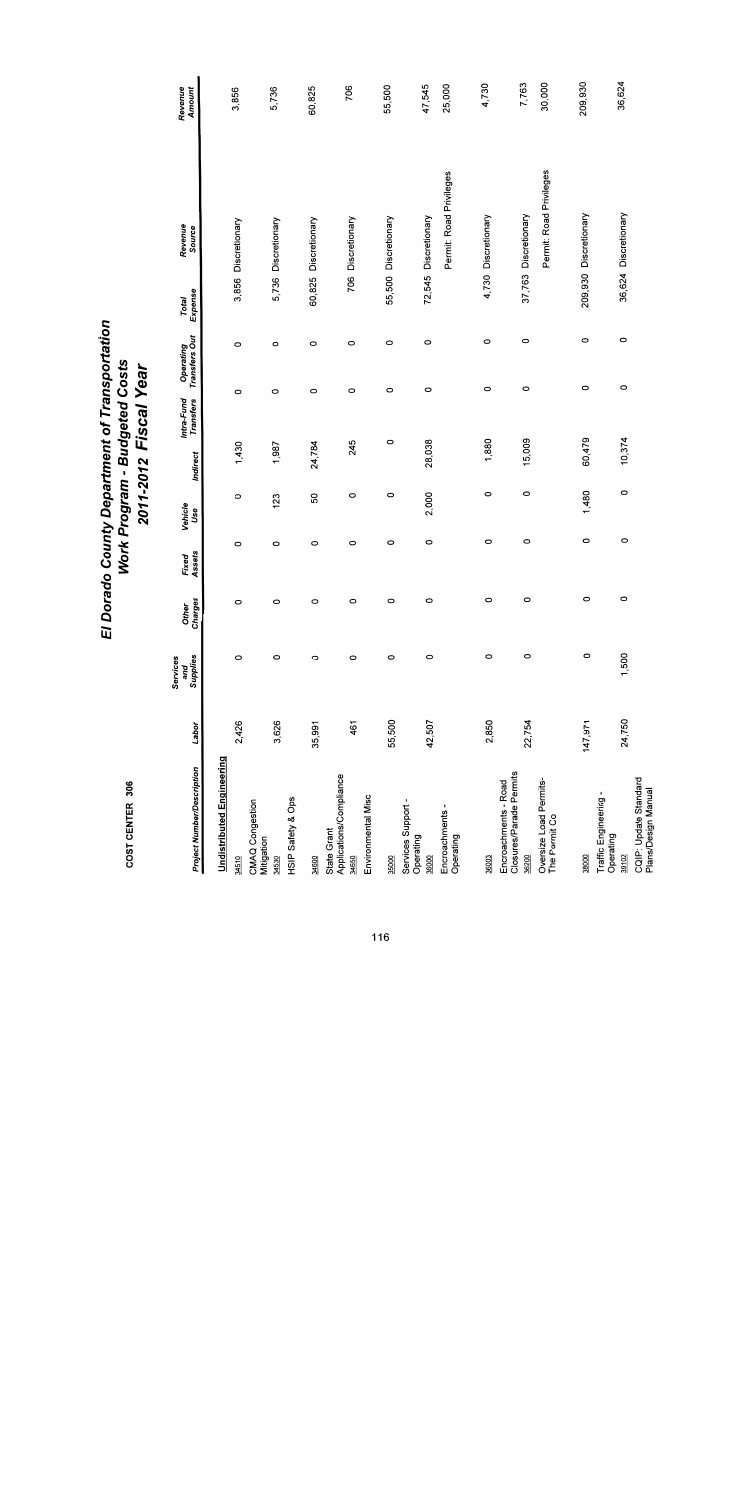| COST CENTER 306                                                     |         |                             | 可                |                 |                | Work Program - Budgeted Costs<br>2011-2012 Fiscal Year |                         | Dorado County Department of Transportation |                  |                         |                   |
|---------------------------------------------------------------------|---------|-----------------------------|------------------|-----------------|----------------|--------------------------------------------------------|-------------------------|--------------------------------------------|------------------|-------------------------|-------------------|
| <b>Project Number/Description</b>                                   | Labor   | Supplies<br>Services<br>and | Other<br>Charges | Fixed<br>Assets | Venicle<br>Use | Indirect                                               | Intra-Fund<br>Transfers | Operating<br>Transfers Out                 | Expense<br>Total | Revenue<br>Source       | Revenue<br>Amount |
| <b>Undistributed Engineering</b><br>Total Undistributed Engineering | 933,226 | 96,300                      | 500<br>5,        | 0               | 11,691         | 464,584                                                | 0                       | 0                                          | 1,519,301        |                         | 1,519,301         |
| Road Maintenance Projects<br>41100                                  | 37,848  | 270,000                     | 0                | $\circ$         | 3,585          | 15,469                                                 | 0                       | $\circ$                                    |                  | 326,902 Discretionary   | 326,902           |
| Lighting Maintenance -<br>Traffic Signal and<br>41101               | $\circ$ | 8,500                       | 0                | 0               | $\circ$        | $\circ$                                                | 0                       | O                                          |                  | 8,500 Discretionary     | 8,500             |
| Maintenance - Tahoe<br>Traffic Signal<br>42297                      | 0       | 0                           | 100,000          | $\circ$         | 0              | $\circ$                                                | $\circ$                 | 0                                          |                  | 100,000 Discretionary   | 100,000           |
| Force Account/Roadside<br>Litter Pickup<br>43100                    | 34,194  | 22,000                      | 0                | 0               | 3,419          | 13,976                                                 |                         | O<br>$\circ$                               |                  | 73,589 Discretionary    | 73,589            |
| Install New Sign, Strip<br>and Safety<br>43101                      | 1,103   | 3,000                       | 0                | 0               | 110            | 451                                                    |                         | $\circ$<br>$\circ$                         |                  | 4,664 Discretionary     | 4,664             |
| Install New Sign, Strip<br>and Safety<br>44100                      | 20,000  | 246,000                     | 0                | 0               | 7,000          | 6,121                                                  |                         | $\circ$<br>0                               |                  | 279,121 Discretionary   | 279, 121          |
| Force Account/Overlay -<br>West Slope<br>46100                      | 202,563 | 877,500                     | $\circ$          | 0               | 82,314         | 69,801                                                 |                         | $\circ$<br>0                               |                  | 1,232,178 Discretionary | 19,646            |
| Chip Seal - West Slope                                              |         |                             |                  |                 |                |                                                        |                         |                                            |                  | Prop 1B Fund Balance    | 837,532           |
|                                                                     |         |                             |                  |                 |                |                                                        |                         |                                            |                  | Operating Transfers In  | 375,000           |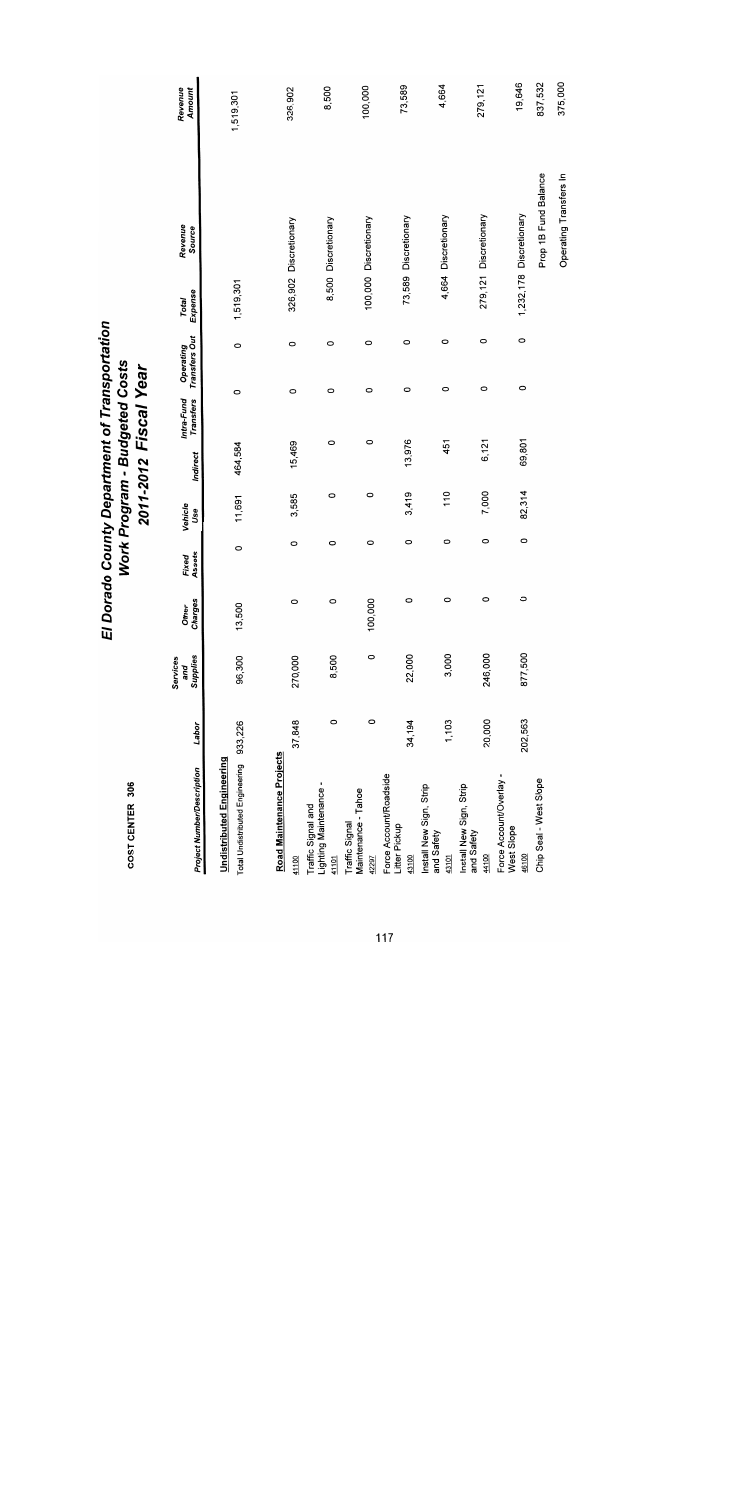| <b>Project Number/Description</b>              | Labor     | Supplies<br>Services<br>and | Charges<br><b>Other</b> | Assets<br>Fixed | Vehicle<br>Use | Indirect | Intra-Fund<br><b>Transfers</b> | Operating<br>Transfers Out | Expense<br>Total | Revenue<br>Source                            | Revenue<br>Amount |
|------------------------------------------------|-----------|-----------------------------|-------------------------|-----------------|----------------|----------|--------------------------------|----------------------------|------------------|----------------------------------------------|-------------------|
| Road Maintenance Projects                      |           |                             |                         |                 |                |          |                                |                            |                  |                                              |                   |
| 46101                                          | 63,351    | 292,500                     | 0                       | $\circ$         | 37,241         | 24,682   | $\circ$                        | $\circ$                    |                  | 417,774 Discretionary                        | (1,088)           |
| Chip Seal - Tahoe Basin                        |           |                             |                         |                 |                |          |                                |                            |                  | Prop 1B Fund Balance                         | 256,607           |
|                                                |           |                             |                         |                 |                |          |                                |                            |                  | Rgnl<br>Surface Tran Plan<br>ST: Rstp 182.6h | 37,255            |
|                                                |           |                             |                         |                 |                |          |                                |                            |                  | Operating Transfers In                       | 125,000           |
| 48100                                          | 59,638    | $\circ$                     | 0                       | $\circ$         | 7,421          | 30,352   | 0                              | $\circ$                    |                  | 97,411 Discretionary                         | 97,411            |
| Pavement Management<br>System                  |           |                             |                         |                 |                |          |                                |                            |                  |                                              |                   |
| 48101                                          | 5,515     | $\circ$                     | 0                       | 0               | 165            | 2,254    | O                              | $\circ$                    |                  | 7,934 Discretionary                          | 7,934             |
| Maintained Mileage                             |           |                             |                         |                 |                |          |                                |                            |                  |                                              |                   |
| 48102                                          | 1,194,286 | 821,500                     | 0                       | 0               | 680,831        | 405,494  | 0                              | $\circ$                    |                  | 3,102,111 Discretionary                      | 3,102,111         |
| Routine Maintenance -<br>Asphalt Patching      |           |                             |                         |                 |                |          |                                |                            |                  |                                              |                   |
| 48104                                          | 107,157   | 40,000                      | 0                       | 0               | 32,289         | 36,974   | $\circ$                        | $\circ$                    |                  | 216,420 Discretionary                        | 216,420           |
| Routine Maintenance -<br>Crack Seals           |           |                             |                         |                 |                |          |                                |                            |                  |                                              |                   |
| 48105                                          | 114,286   | 25,000                      | 0                       | 0               | 71,429         | 34,978   | 0                              | $\circ$                    |                  | 245,693 Discretionary                        | 245,693           |
| Routine Maintenance -<br>Road Surface Grading  |           |                             |                         |                 |                |          |                                |                            |                  |                                              |                   |
| 48107                                          | 506,304   | 5,000                       | O                       | 0               | 179,274        | 165,536  | 0                              | 0                          |                  | 856,114 Discretionary                        | 856,114           |
| Routine Maintenance -<br><b>Brush and Weed</b> |           |                             |                         |                 |                |          |                                |                            |                  |                                              |                   |
| 48108                                          | 262,767   | 14,000                      | $\circ$                 | $\circ$         | 151,578        | 81,814   | 0                              | 0                          | 510,159          | Discretionary                                | 510,159           |
| Routine Maintenance -<br>Road Side Ditching    |           |                             |                         |                 |                |          |                                |                            |                  |                                              |                   |
| 48110                                          | 216,690   | 13,000                      | 0                       | $\circ$         | 170,014        | 73,283   | $\circ$                        | 0                          |                  | 472,987 Discretionary                        | 472,987           |
| Routine Maintenance -<br>Sweeping              |           |                             |                         |                 |                |          |                                |                            |                  |                                              |                   |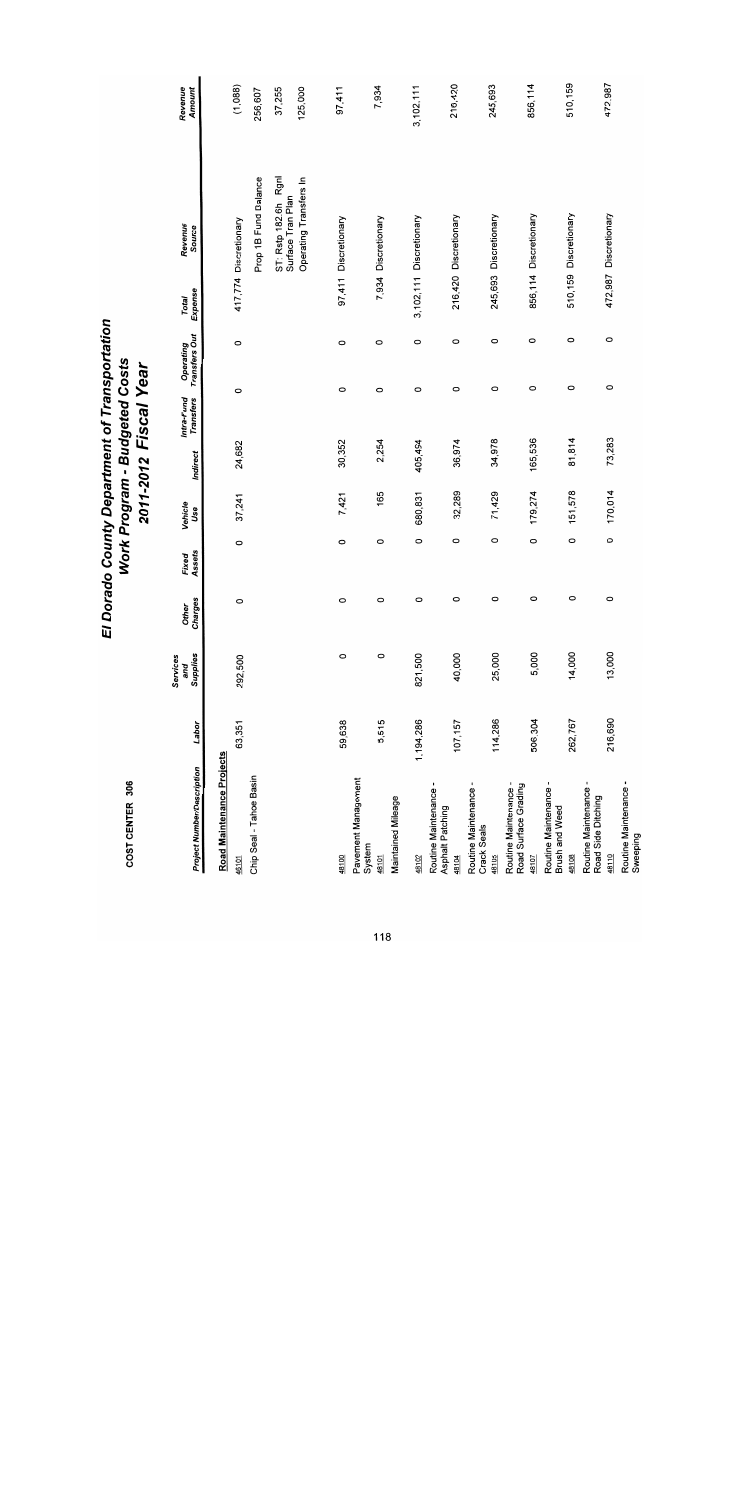| <b>Project Number/Description</b>                           | Labor   | Supplies<br>Services<br>and | Charges<br><b>Other</b> | Assets<br>Fixed | Vehicle<br>Use | Indirect | Intra-Fund<br><b>Transfers</b> | Operating<br>Transfers Out | Expense<br><b>Total</b> | Revenue<br>Source       | Revenue<br>Amount |
|-------------------------------------------------------------|---------|-----------------------------|-------------------------|-----------------|----------------|----------|--------------------------------|----------------------------|-------------------------|-------------------------|-------------------|
| Road Maintenance Projects                                   |         |                             |                         |                 |                |          |                                |                            |                         |                         |                   |
| 48111                                                       | 623,703 | 36,400                      | 0                       | 0               | 235, 137       | 201,694  | O                              | $\circ$                    |                         | 1,096,934 Discretionary | 1,096,934         |
| Clean and Repair Culvert<br>Routine Maintenance -           |         |                             |                         |                 |                |          |                                |                            |                         |                         |                   |
| 48113                                                       | 76,191  | 27,000                      | 0                       | $\circ$         | 19,810         | 23,319   | $\circ$                        | $\circ$                    |                         | 146,320 Discretionary   | 146,320           |
| Fence, Guardrail, Barrier<br>Routine Maintenance -<br>48114 | 390,543 | 23,000                      | 0                       | 0               | 32,833         | 159,623  | 0                              | $\circ$                    |                         | 605,999 Discretionary   | 593,998           |
| Sign Maintenance - West<br>Routine Maintenance -            |         |                             |                         |                 |                |          |                                |                            |                         | Misc: Reimbursement     | 12,001            |
|                                                             |         |                             |                         |                 |                |          |                                |                            |                         |                         | 577,420           |
| 48115                                                       | 247,242 | 158,800                     | 0                       | 0               | 70,325         | 101,053  | $\circ$                        | 0                          |                         | 577,420 Discretionary   |                   |
| Routine Maintenance -<br>Centerline and Marker              |         |                             |                         |                 |                |          |                                |                            |                         |                         |                   |
| 48116                                                       | $\circ$ | 19,000                      | 52,000                  | $\circ$         | 0              | 0        | O                              | $\circ$                    |                         | 71,000 Discretionary    | 71,000            |
| Routine Maintenance -<br>Dead Animal Removal                |         |                             |                         |                 |                |          |                                |                            |                         |                         |                   |
| 48118                                                       | 95,238  | 35,000                      | 0                       | 0               | 35,238         | 29,148   |                                | O<br>O                     |                         | 194,624 Discretionary   | 194,624           |
| Routine Maintenance<br>Bridge Maintenance -                 |         |                             |                         |                 |                |          |                                |                            |                         |                         |                   |
| 48119                                                       | 46,264  | 12,500                      | 0                       | 0               | 7,756          | 14,842   |                                | O<br>$\circ$               |                         | 81,362 Discretionary    | 81,362            |
| Building and Yard<br>Maintenance                            |         |                             |                         |                 |                |          |                                |                            |                         |                         |                   |
| 48120                                                       | 0       | 5,000                       | $\circ$                 | 0               | 0              | 0        |                                | $\circ$<br>$\circ$         |                         | 5,000 Discretionary     | 5,000             |
| Somerset Mine<br>Maintenance                                |         |                             |                         |                 |                |          |                                |                            |                         |                         |                   |
| 48122                                                       | 3,334   | 0                           | 0                       | O               | 667            | 1,299    |                                | $\circ$<br>$\circ$         |                         | 5,300 Discretionary     | 5,300             |
| Routine Maintenance -<br>Erosion Control                    |         |                             |                         |                 |                |          |                                |                            |                         |                         |                   |
| 48123                                                       | 14,187  | 4,000                       | 0                       | 0               | 3,641          | 4,625    |                                | O<br>$\circ$               |                         | 26,453 Discretionary    | 26,453            |
| Emergency Response                                          |         |                             |                         |                 |                |          |                                |                            |                         |                         |                   |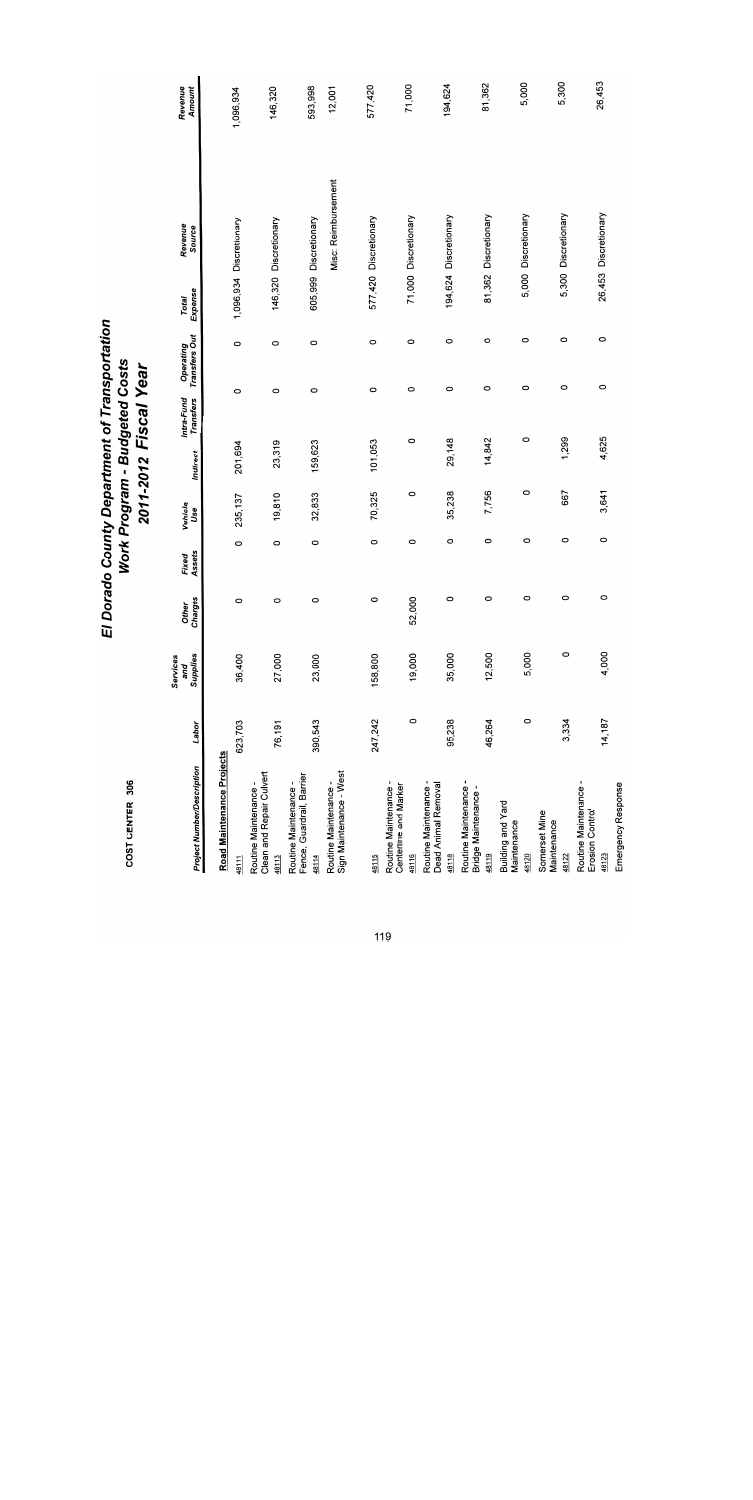| <b>Project Number/Description</b>                           | Labor   | Supplies<br>Services<br>and | Charges<br><b>Other</b> | Assets<br>Fixed | Vehicle<br>Use | Indirect | Intra-Fund<br>Transfers | Transfers Out<br>Operating | Expense<br>Total | Revenue<br>Source     | Revenue<br>Amount |
|-------------------------------------------------------------|---------|-----------------------------|-------------------------|-----------------|----------------|----------|-------------------------|----------------------------|------------------|-----------------------|-------------------|
| Road Maintenance Projects                                   |         |                             |                         |                 |                |          |                         |                            |                  |                       |                   |
| 48124                                                       | 71,108  | 98,345                      | 0                       | 0               | 22,799         | 21,763   | $\circ$                 | $\circ$                    |                  | 214,015 Discretionary | 214,015           |
| Routine Maintenance -<br>Spraying<br>48125                  | $\circ$ | 270,000                     | $\circ$                 | 0               | 0              | 0        | $\circ$                 | 0                          |                  | 270,000 Discretionary | 168,512           |
| Routine Maintenance -<br>Slurry Seal                        |         |                             |                         |                 |                |          |                         |                            |                  | Prop 1B Fund Balance  | 101,488           |
| 48126                                                       | 3,743   | 0                           | O                       | $\circ$         | 749            | 1,145    | $\circ$                 | $\circ$                    | 5,637            | Discretionary         | 5,637             |
| Landscape Maintenance<br>Routine Maintenance -<br>48127     | 160,131 | 45,000                      | 0                       | 0               | 58,039         | 49,009   | 0                       | $\circ$                    | 312,179          | Discretionary         | 312,179           |
| ٠<br>Routine Maintenance<br>Durapatching<br>48128           | 34,667  | 17,000                      | 0                       | 0               | 7,411          | 10,610   | O                       | O                          | 69,688           | Discretionary         | 69,688            |
| Hazard - Tree Removal                                       |         |                             |                         |                 |                |          |                         |                            |                  |                       |                   |
| 48131                                                       | 14,911  | 3,500                       | 0                       | 0               | 1,783          | 6,094    | O                       | O                          | 26,288           | Discretionary         | 26,288            |
| Routine Maintenance -<br>Sign Maintenance<br>48132          | 23,560  | 35,700                      | 0                       | 0               | 10,227         | 9,602    |                         | O<br>0                     | 79,089           | Discretionary         | 79,089            |
| Centerline Maintenance<br>Routine Maintenance -<br>48134    | 28,571  | $\circ$                     | 0                       | $\circ$         | 5,714          | 8,744    |                         | 0<br>0                     |                  | 43,029 Discretionary  | 43,029            |
| Fence, Guardrail, Barrier<br>Routine Maintenance -<br>48135 | 3,181   | $\circ$                     | 0                       | 0               | 509            | 974      |                         | $\circ$<br>0               |                  | 4,664 Discretionary   | 4,664             |
| Routine Maintenance<br>Bridge Maintenance -<br>48137        | 22,857  | 13,000                      | 0                       | 0               | 5,486          | 6,995    |                         | 0<br>O                     |                  | 48,338 Discretionary  | 48,338            |
| Routine Maintenance -<br>Mosquito Bridge only               |         |                             |                         |                 |                |          |                         |                            |                  |                       |                   |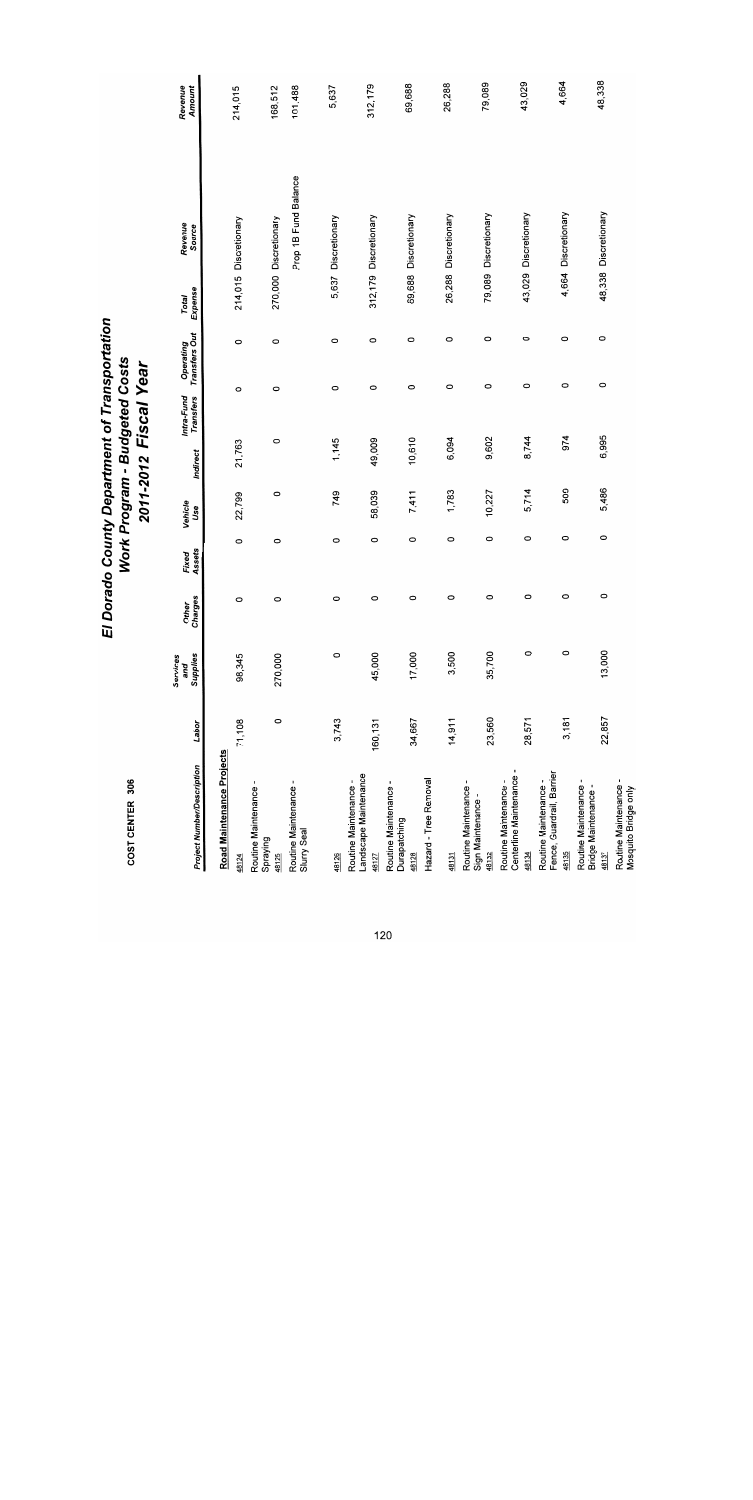# El Dorado County Department of Transportation<br>Work Program - Budgeted Costs<br>2011-2012 Fiscal Year

| <b>Project Number/Description</b>                   | Labor     | Supplies<br>Services<br>and | Charges<br><b>Other</b> | Assets<br>Fixed | Vehicle<br>Use | <b>Indirect</b> | Intra-Fund<br>Transfers | Transfers Out<br>Operating | Expense<br>Total | Revenue<br>Source       | Revenue<br>Amount |
|-----------------------------------------------------|-----------|-----------------------------|-------------------------|-----------------|----------------|-----------------|-------------------------|----------------------------|------------------|-------------------------|-------------------|
| Road Maintenance Projects                           |           |                             |                         |                 |                |                 |                         |                            |                  |                         |                   |
| 48141                                               | 3,810     | $\circ$                     | 0                       | 0               | 0              | 1,166           | 0                       | 0                          |                  | 4,976 Discretionary     | 4,976             |
| Greenwood Maintenance<br>Yard Recovery              |           |                             |                         |                 |                |                 |                         |                            |                  |                         |                   |
| 49100                                               | 419,214   | 46,000                      | 0                       | 0               | 325,330        | 134,989         | 0                       | 0                          |                  | 925,533 Discretionary   | 925,533           |
| Snow Removal/West<br>Slope                          |           |                             |                         |                 |                |                 |                         |                            |                  |                         |                   |
| 49101                                               | 741,682   | 128,335                     | 0                       | $\circ$         | 644,796        | 311,313         | 0                       | $\circ$                    |                  | 1,826,126 Discretionary | 1,826,126         |
| Snow Removal/Tahoe<br>Basin                         |           |                             |                         |                 |                |                 |                         |                            |                  |                         |                   |
| 49102                                               | 111,166   | 23,265                      | $\circ$                 | 0               | 12,000         | 43,310          | $\circ$                 | $\circ$                    |                  | 189,741 Discretionary   | 189,741           |
| Snow Removal/West<br>Shore (Tahoma)                 |           |                             |                         |                 |                |                 |                         |                            |                  |                         |                   |
| 49294                                               | 5,890     | $\circ$                     | 0                       | 0               | 1,708          | 2,295           | O                       | 0                          |                  | 9,893 Misc: Revenue     | 9,893             |
| Bike Path(SLT City limits<br>Maint. - Pioneer Trail |           |                             |                         |                 |                |                 |                         |                            |                  |                         |                   |
| 49296                                               | 0         | 10,000                      | 0                       | 0               | $\circ$        | 0               | 0                       | 0                          |                  | 10,000 Other Sales      | 10,000            |
| City of Pville Asphalt<br>Emulsions                 |           |                             |                         |                 |                |                 |                         |                            |                  |                         |                   |
| 49297                                               | 5,331     | $\circ$                     | $\circ$                 | 0               | $\circ$        | 2,077           | 0                       | $\circ$                    |                  | 7,408 Misc: Revenue     | 7,408             |
| Maint-Sawmill Bikepath                              |           |                             |                         |                 |                |                 |                         |                            |                  |                         |                   |
| 49300                                               | 10,365    | $\circ$                     | $\circ$                 | 0               | $\frac{8}{2}$  | 3,242           | $\circ$                 | 0                          |                  | 13,715 Discretionary    | (15)              |
| Repair/Sign, Bridge,<br><b>Traffic Accident</b>     |           |                             |                         |                 |                |                 |                         |                            |                  | Misc: Reimbursement     | 13,730            |
| <b>Total Road Maintenance</b>                       | 5,982,591 | 3,648,845                   | 152,000                 | $\circ$         | 2,928,736      | 2,110,116       |                         | 0<br>0                     | 14,822,288       |                         | 14,822,288        |

Reimbursables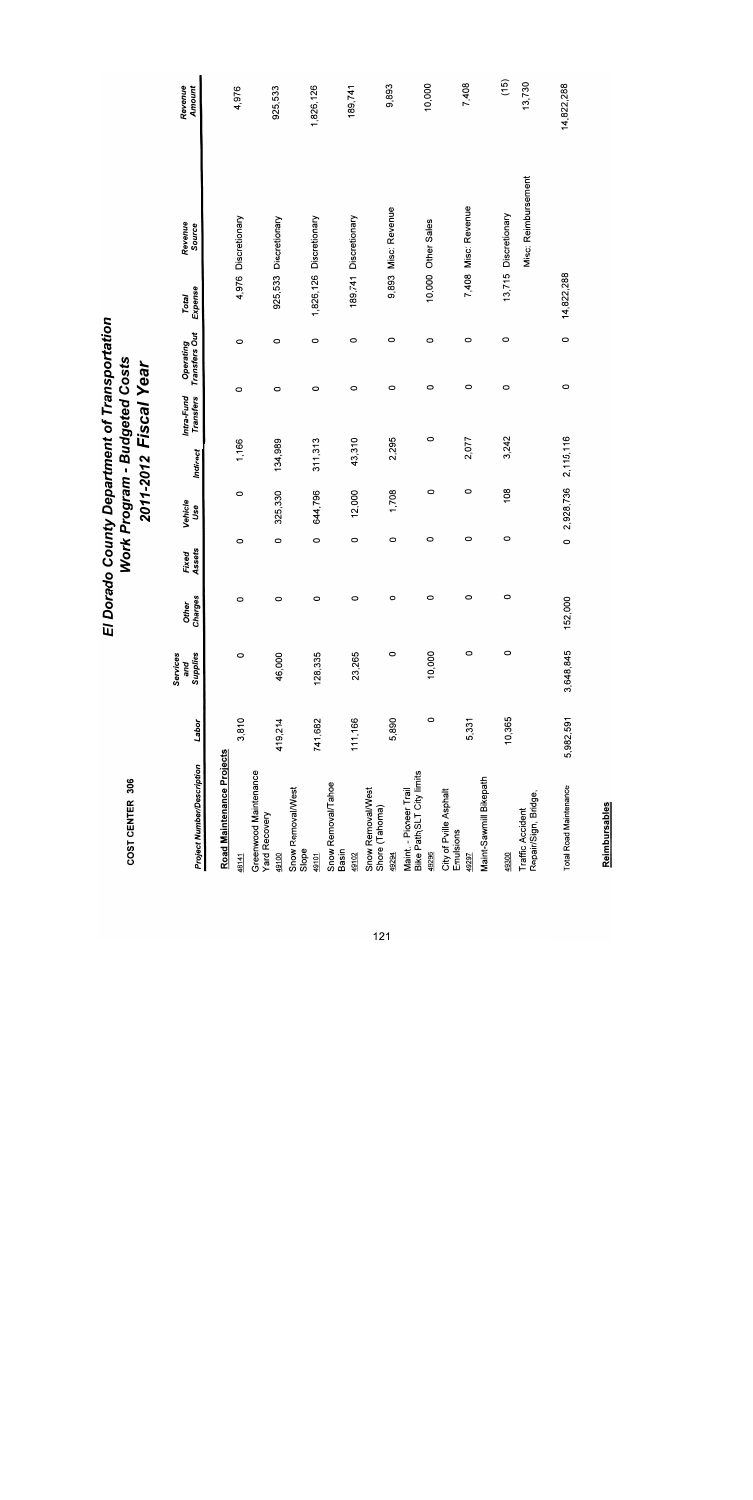| El Dorado County Department of Transportation | Work Program - Budgeted Costs | 2011-2012 Fiscal Year |
|-----------------------------------------------|-------------------------------|-----------------------|
|-----------------------------------------------|-------------------------------|-----------------------|

| COST CENTER 306                                       |           |                             |                         |                 |                |          | Work Program - Budgeted Costs<br>2011-2012 Fiscal Year |                            |                  |                                                                    |                   |
|-------------------------------------------------------|-----------|-----------------------------|-------------------------|-----------------|----------------|----------|--------------------------------------------------------|----------------------------|------------------|--------------------------------------------------------------------|-------------------|
| <b>Project Number/Description</b>                     | Labor     | Supplies<br>Services<br>and | Charges<br><b>Other</b> | Assets<br>Fixed | Vehicle<br>Use | Indirect | Intra-Fund<br>Transfers                                | Operating<br>Transfers Out | Expense<br>Total | Revenue<br>Source                                                  | Revenue<br>Amount |
| Reimbursables                                         |           |                             |                         |                 |                |          |                                                        |                            |                  |                                                                    | 43,298            |
| Permits<br>60000                                      | 58,835    | $\circ$                     | $\circ$                 | $\circ$         | 5,225          | 26,838   | $\circ$                                                | $\circ$                    |                  | 90,898 Discretionary                                               | 45,000            |
|                                                       |           |                             |                         |                 |                |          |                                                        |                            |                  | Public Utility Inspections<br>Operating Transfer In:<br>Inspection | 2,600             |
| <b>Total Reimbursables</b>                            | 58,835    | $\circ$                     | $\circ$                 | $\circ$         | 5,225          | 26,838   | 0                                                      | $\circ$                    | 90,898           |                                                                    | 90,898            |
| <b>Capital Improvement Projects</b>                   |           |                             |                         |                 |                |          |                                                        |                            |                  |                                                                    |                   |
| CIP Roll Up<br>70000                                  | 3,236,535 | $\circ$                     | $\circ$                 | $\circ$         | 122,970        |          | 1,703,864 (5,063,369)                                  | $\circ$                    | 0                |                                                                    |                   |
| Total Capital Improvement                             | 3,236,535 | $\circ$                     | $\circ$                 | $\circ$         | 122,970        |          | 1,703,864 (5,063,369)                                  | 0                          | $\circ$          |                                                                    |                   |
| <b>Fixed Assets</b>                                   |           |                             |                         |                 |                |          |                                                        |                            |                  |                                                                    |                   |
| 81134                                                 | $\circ$   | $\circ$                     | $\circ$                 | 592,600         | 0              | $\circ$  |                                                        | $\circ$<br>$\circ$         |                  | 592,600 Discretionary                                              | 592,600           |
| Wash Rack & Sewer<br>Connection<br>81159              | $\circ$   | $\circ$                     | 0                       | 5,100           | $\circ$        | $\circ$  |                                                        | 0<br>0                     |                  | 5,100 Discretionary                                                | 5,100             |
| FA: Pressure Washer                                   |           |                             |                         |                 |                |          |                                                        |                            |                  |                                                                    |                   |
| 81160                                                 | $\circ$   | 0                           | $\circ$                 | 2,700           | $\circ$        | $\circ$  |                                                        | $\circ$<br>0               |                  | 2,700 Discretionary                                                | 2,700             |
| FA: Storage Container for<br>Chain Inventory<br>81161 | $\circ$   | $\circ$                     | $\circ$                 | 4,600           | $\circ$        | $\circ$  |                                                        | $\circ$<br>$\circ$         |                  | 4,600 Discretionary                                                | 4,600             |
| FA: Press Machine                                     |           |                             |                         |                 |                |          |                                                        |                            |                  |                                                                    |                   |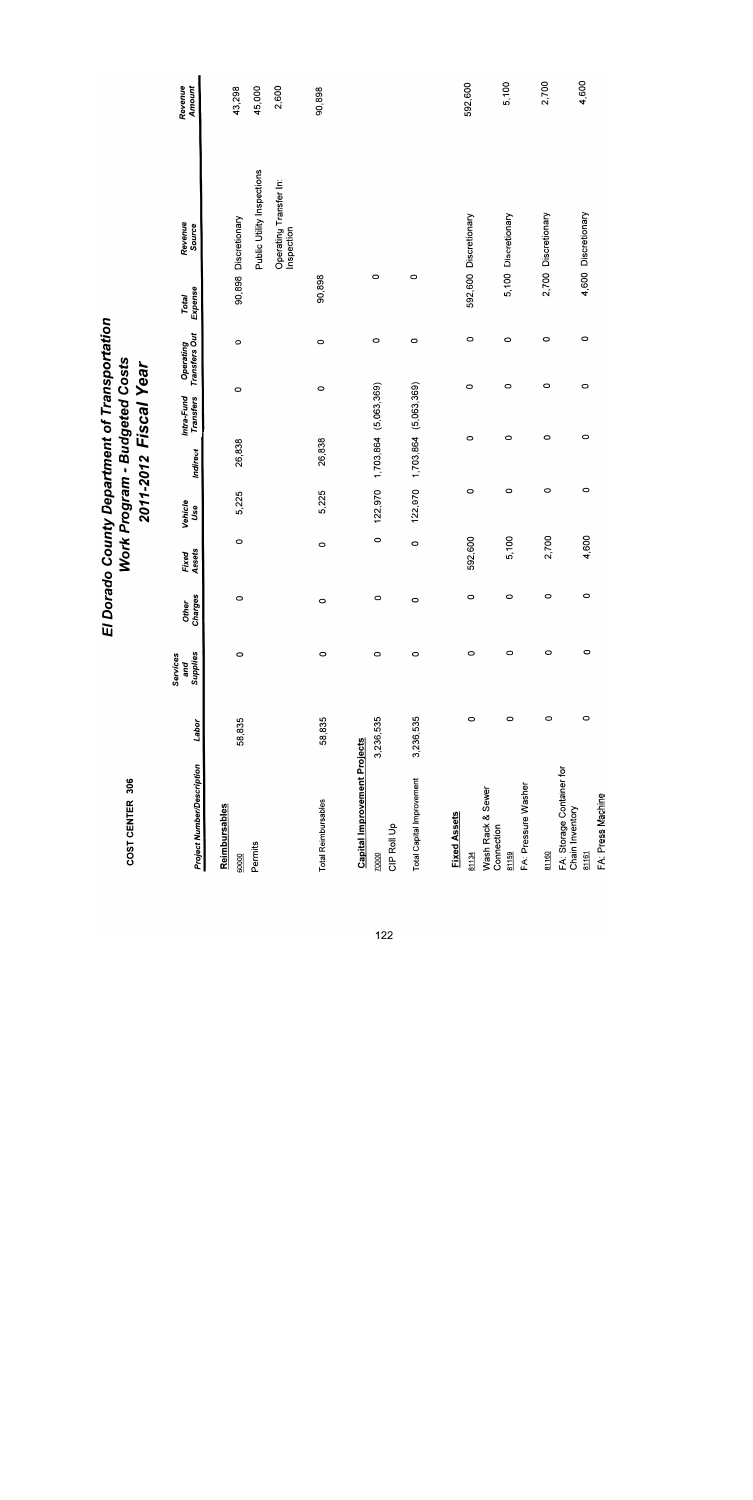| <b>Project Number/Description</b>                              | Labor   | Supplies<br>Services<br>and | Charges<br><b>Other</b> | Assets<br>Fixed | Vehicle<br>Use | Indirect | Intra-Fund<br>Transfers | Operating<br>Transfers Out | Expense<br>Total | Revenue<br>Source                           | Revenue<br>Amount |
|----------------------------------------------------------------|---------|-----------------------------|-------------------------|-----------------|----------------|----------|-------------------------|----------------------------|------------------|---------------------------------------------|-------------------|
| <b>Fixed Assets</b>                                            |         |                             |                         |                 |                |          |                         |                            |                  |                                             |                   |
| 82161                                                          | $\circ$ | 62,222                      | $\circ$                 | 101,250         | $\circ$        | 0        | $\circ$                 | $\circ$                    |                  | 163,472 Discretionary                       | 58,413            |
| FA: Diesel Retrofit                                            |         |                             |                         |                 |                |          |                         |                            |                  | ST: Other                                   | 54,087            |
|                                                                |         |                             |                         |                 |                |          |                         |                            |                  | Interfnd Rev: Service Between<br>Fund Types | 50,972            |
| FA: Dump Truck<br>82176                                        | $\circ$ | 0                           | 0                       | 450,000         | $\circ$        | $\circ$  |                         | $\circ$<br>$\circ$         |                  | 450,000 Discretionary                       | 450,000           |
| 82185                                                          | $\circ$ | $\circ$                     | 0                       | 300,000         | 0              | $\circ$  |                         | $\circ$<br>$\circ$         |                  | 300,000 Discretionary                       | 150,000           |
| FA: Sweeper 11-12 (1)                                          |         |                             |                         |                 |                |          |                         |                            |                  | TRPA - Tahoe Regional<br>Planning Agency    | 150,000           |
| 82186                                                          | $\circ$ | 0                           | $\circ$                 | 300,000         | 0              | $\circ$  |                         | $\circ$<br>$\circ$         |                  | 300,000 Discretionary                       | 300,000           |
| FA: Sweeper 11-12 (2)                                          |         |                             |                         |                 |                |          |                         |                            |                  |                                             |                   |
| 82187                                                          | $\circ$ | 0                           | $\circ$                 | 20,000          | $\circ$        | $\circ$  |                         | $\circ$<br>0               |                  | 20,000 Discretionary                        | 20,000            |
| attachment for skid steen<br>FA: Grinder-cold plainer<br>82188 | $\circ$ | $\circ$                     | $\circ$                 | 11,000          | $\circ$        | 0        |                         | $\circ$<br>$\circ$         |                  | 11,000 Discretionary                        | 11,000            |
| pavement concrete saw<br>FA: Walk behind                       |         |                             |                         |                 |                |          |                         |                            |                  |                                             |                   |
| 82189                                                          | $\circ$ | 0                           | $\circ$                 | 3,200           | $\circ$        | $\circ$  |                         | 0<br>$\circ$               |                  | 3,200 Discretionary                         | 3,200             |
| Rammer/Compactor<br>FA: Vibratory<br>82190                     | $\circ$ | $\circ$                     | $\circ$                 | 16,000          | $\circ$        |          | 0                       | $\circ$<br>$\circ$         |                  | 16,000 Discretionary                        | 16,000            |
| FA: Crane unit for bridge<br>crew truck<br>82191               | $\circ$ | $\circ$                     | 0                       | 60,000          | $\circ$        |          | $\circ$                 | $\circ$<br>$\circ$         |                  | 60,000 Discretionary                        | 60,000            |
| FA: Dump/Stake bed<br>truck (repl 21-05)                       |         |                             |                         |                 |                |          |                         |                            |                  |                                             |                   |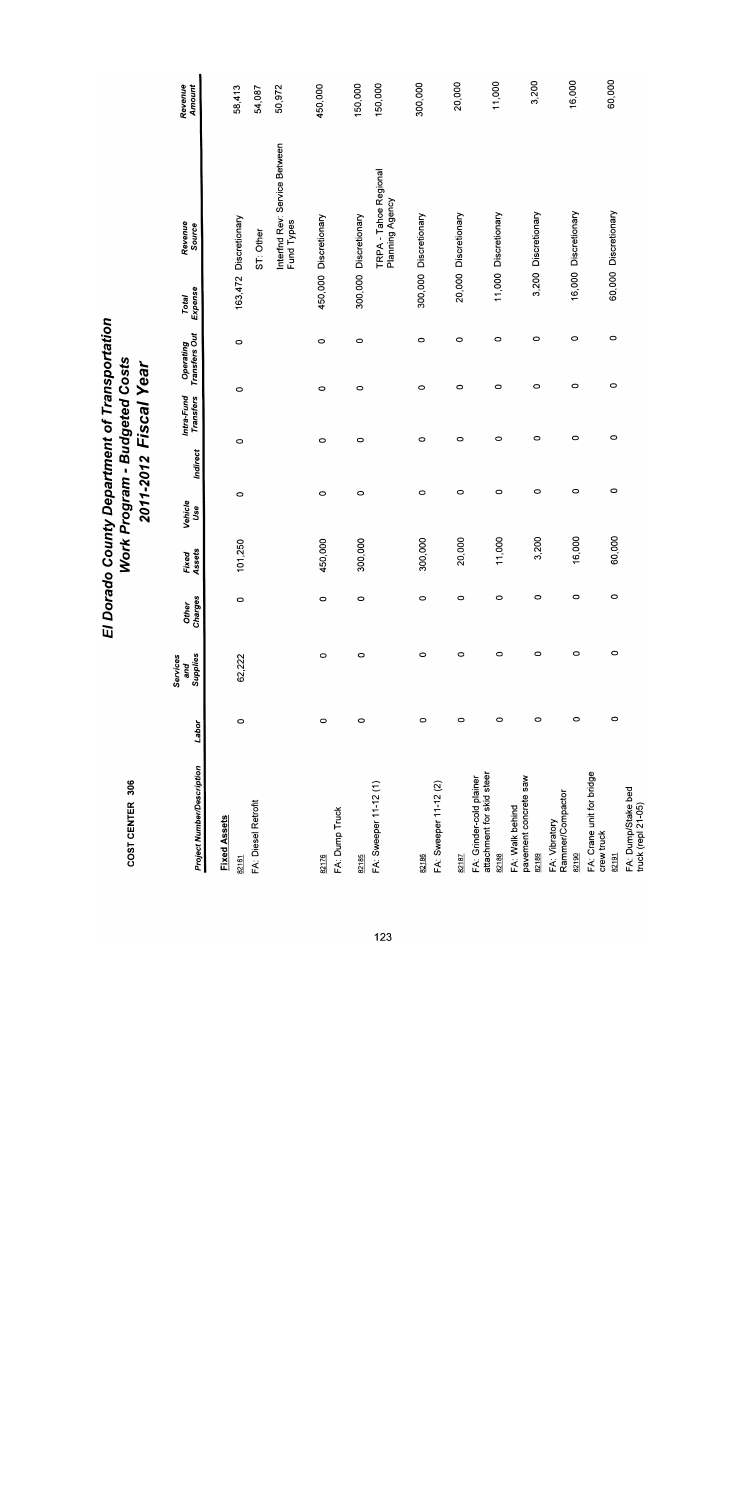| <b>Project Number/Description</b>          | Labor   | Supplies<br>Services<br>and | Charges<br><b>Other</b> | Assets<br>Fixed | Vehicle<br>Use | Indirect | Intra-Fund<br>Transfers | Operating<br>Transfers Out | Expense<br>Total | Revenue<br>Source                                  | Revenue<br>Amount |
|--------------------------------------------|---------|-----------------------------|-------------------------|-----------------|----------------|----------|-------------------------|----------------------------|------------------|----------------------------------------------------|-------------------|
| <b>Fixed Assets</b>                        |         |                             |                         |                 |                |          |                         |                            |                  |                                                    |                   |
| FA: Bottom Dump Trailer<br>82192           | $\circ$ | $\circ$                     | $\circ$                 | 15,000          | 0              | 0        | 0                       | $\circ$                    |                  | 15,000 Discretionary                               | 15,000            |
| 83070                                      | 0       | 0                           | 0                       | 90,000          | $\circ$        | $\circ$  | $\circ$                 | $\circ$                    |                  | 90,000 Discretionary                               | 90,000            |
| Fixed Asset - Computers<br>and Printers    |         |                             |                         |                 |                |          |                         | $\circ$                    |                  | 10,000 Discretionary                               | 10,000            |
| FA: Plotter forFabricating<br>85020        | $\circ$ | $\circ$                     | $\circ$                 | 10,000          | $\circ$        | $\circ$  | 0                       |                            |                  |                                                    |                   |
| <b>Total Fixed Assets</b><br>Signs         | $\circ$ | 62,222                      | $\circ$                 | 1,981,450       | $\circ$        | 0        | 0                       | $\circ$                    | 2,043,672        |                                                    | 2,043,672         |
| <b>Support to Other County Departments</b> |         |                             |                         |                 |                |          |                         |                            |                  |                                                    |                   |
| 90010                                      | 6,448   | $\circ$                     | $\circ$                 | $\circ$         | $\circ$        | 4,676    | 0                       | $\circ$                    |                  | 11,124 Discretionary                               | (1,235)           |
| Facilities ACO Grant<br>Applications       |         |                             |                         |                 |                |          |                         |                            |                  | Interfnd Rev: Facilities Parks<br>& Rec            | 12,359            |
| 90999                                      | 87,394  | 0                           | $\circ$                 | $\circ$         | 0              | 17,058   |                         | $\circ$<br>0               |                  | 104,452 Discretionary                              | (8,237)           |
| Miscellaneous                              |         |                             |                         |                 |                |          |                         |                            |                  | Interfnd Rev: Facilities Parks<br>& Rec            | 112,689           |
| Cemetery - Not Specific<br>91901           | 53,733  | $\circ$                     | $\circ$                 | $\circ$         | 0              | 26,736   | (24, 811)               | $\circ$                    |                  | 55,658 Interfnd Rev: Service Between<br>Fund Types | 55,658            |
| 92000                                      | 31,000  | $\circ$                     | 0                       | 0               | $\circ$        | 31,221   |                         | $\circ$<br>$\circ$         |                  | 62,221 Discretionary                               | (5,936)           |
| Vehicle Maintenance<br>Fleet Management -  |         |                             |                         |                 |                |          |                         |                            |                  | Interfnd Rev: Service Between<br>Fund Types        | 68,157            |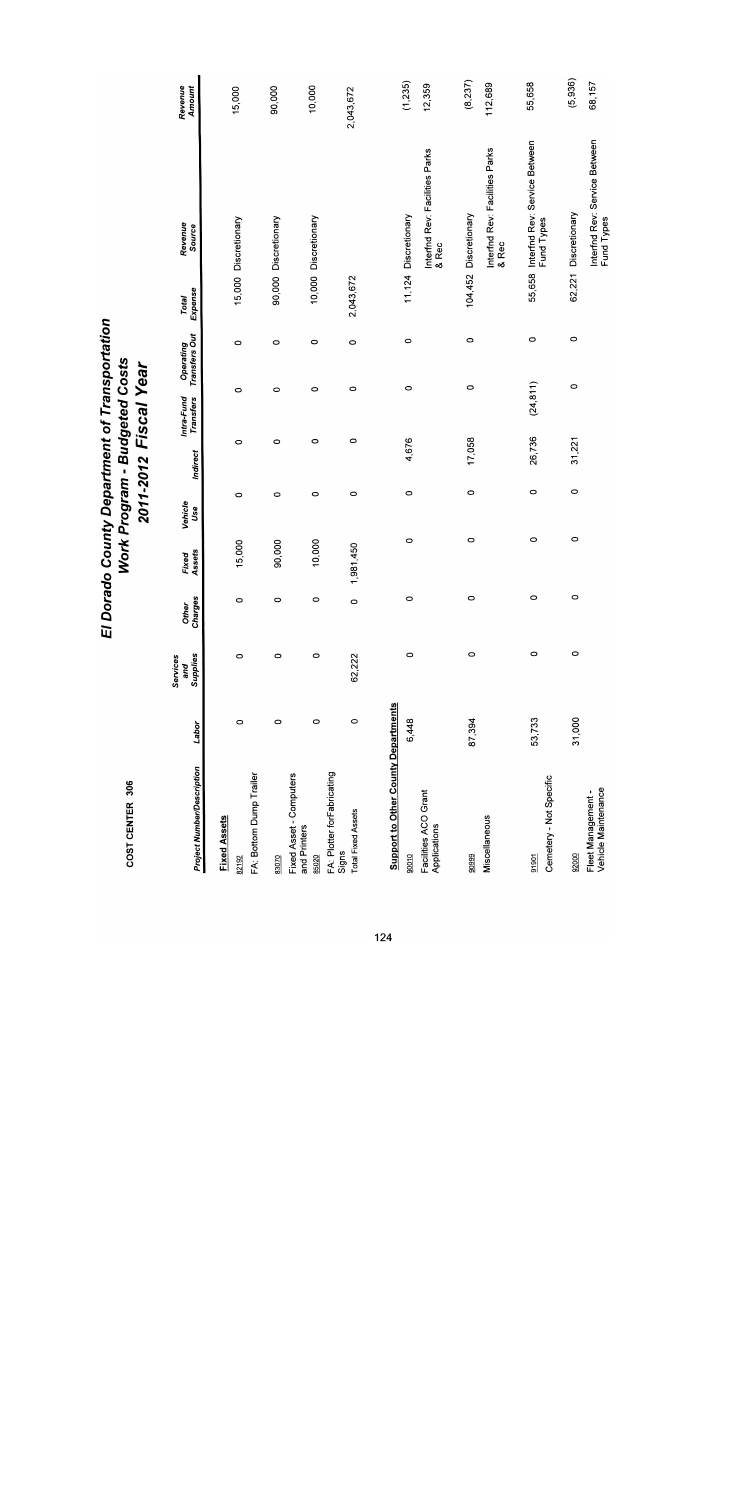| <b>Project Number/Description</b>                   | Labor   | Supplies<br>Services<br>and | Charges<br>Other | Assets<br>Fixed | Vehicle<br>Use | Indirect | Intra-Fund<br><b>Transfers</b> | Operating<br>Transfers Out | Expense<br>Total | Revenue<br>Source                                  | Revenue<br>Amount |
|-----------------------------------------------------|---------|-----------------------------|------------------|-----------------|----------------|----------|--------------------------------|----------------------------|------------------|----------------------------------------------------|-------------------|
| <b>Support to Other County Departments</b>          |         |                             |                  |                 |                |          |                                |                            |                  |                                                    |                   |
| Fleet Mgmt<br>92005                                 | 646     | $\circ$                     | 0                | 0               | $\circ$        | $\circ$  | $\circ$                        | O                          |                  | 646 Interfnd Rev: Service Between<br>Fund Types    | 646               |
| Oversight/Admin                                     |         |                             |                  |                 |                |          |                                |                            |                  |                                                    |                   |
| 93000                                               | 8,021   | $\circ$                     | 0                | 0               | $\circ$        | $\circ$  | 0                              | $\circ$                    | 8,021            | Interfnd Rev: Service Between<br>Fund Types        | 8,021             |
| Applicable to both<br>Airport - Activity            |         |                             |                  |                 |                |          |                                |                            |                  |                                                    |                   |
| 93124                                               | 4,248   | $\circ$                     | 0                | $\circ$         | $\circ$        | 2,255    | 0                              | 0                          |                  | 6,503 Discretionary                                | (813)             |
| Habitat/Security Fence &<br>Airport-Placerville CIP |         |                             |                  |                 |                |          |                                |                            |                  | Interfnd Rev: Service Between<br>Fund Types        | 7,316             |
| 94002                                               | 8,637   | $\circ$                     | $\circ$          | $\circ$         | O              | 5,043    | 0                              | $\circ$                    |                  | 13,680 Discretionary                               | (1,502)           |
| Lease Management                                    |         |                             |                  |                 |                |          |                                |                            |                  | Interfnd Rev: Service Between<br>Fund Types        | 15,182            |
| 94003                                               | 7,129   | 0                           | 0                | 0               | O              | 3,120    | $\circ$                        | O                          |                  | 10,249 Discretionary                               | (929)             |
| Real Property<br>Management                         |         |                             |                  |                 |                |          |                                |                            |                  | Interfnd Rev: Service Between<br>Fund Types        | 11,178            |
| SPTC<br>94005                                       | 1,673   | 0                           | 0                | 0               | $\circ$        | 0        | $\circ$                        | $\circ$                    |                  | 1,673 Interfnd Rev: Sptc - Sac Pvill<br>Trans Crd  | 1,673             |
| SPTC - Rails to Trails<br>94006                     | 0       | 40,000                      | 0                | 0               | 0              | $\circ$  | $\circ$                        | $\circ$                    |                  | 40,000 Interfnd Rev: Sptc - Sac Pvill<br>Trans Crd | 40,000            |
| Erosion Control Roll Up<br>95000                    | 792,102 | $\circ$                     | $\circ$          | $\circ$         | 26,902         |          | 507,376 (1,526,057)            | 0                          |                  | (199,677) Discretionary                            | (199, 677)        |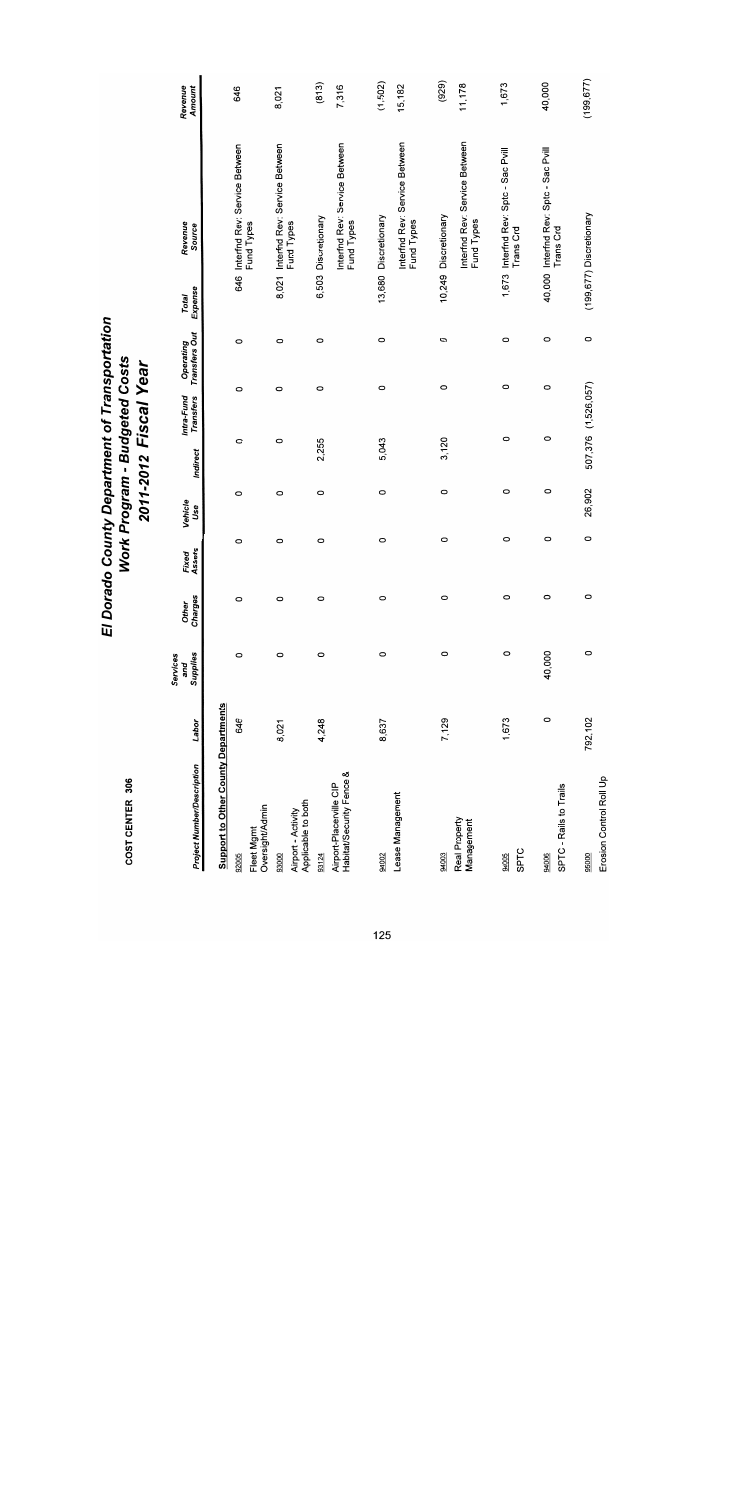| COST CENTER 306                                              |         |                             | EI               |                 |                | Work Program - Budgeted Costs<br>2011-2012 Fiscal Year |                                | Dorado County Department of Transportation |                  |                                                                         |                    |
|--------------------------------------------------------------|---------|-----------------------------|------------------|-----------------|----------------|--------------------------------------------------------|--------------------------------|--------------------------------------------|------------------|-------------------------------------------------------------------------|--------------------|
| <b>Project Number/Description</b>                            | Labor   | Supplies<br>Services<br>and | Charges<br>Other | Assets<br>Fixed | Vehicle<br>Use | Indirect                                               | Intra-Fund<br><b>Transfers</b> | <b>Transfers Out</b><br>Operating          | Expense<br>Total | Revenue<br>Source                                                       | Revenue<br>Amount  |
| <b>Support to Other County Departments</b><br>95186          | $\circ$ | $\circ$                     | $\circ$          | $\circ$         | O              | 0                                                      | 27,200                         | $\circ$                                    |                  | 27,200 Discretionary                                                    | 27,200             |
| Lake Tahoe Boulevard -<br><b>Bike Trail Project</b><br>95192 | $\circ$ | $\circ$                     | O                | O               | 0              | $\circ$                                                | 100,000                        | $\circ$                                    |                  | 100,000 Discretionary                                                   | 100,000            |
| Sawmill 2B Bike Path<br>and Erosion Control<br>96000         | 319,068 | $\circ$                     | 0                | 0               | 2,570          | 188,416                                                | 0                              | $\circ$                                    |                  | 510,054 Discretionary                                                   | (83, 997)          |
| County Engineer - Misc                                       |         |                             |                  |                 |                |                                                        |                                |                                            |                  | Interfnd Rev: County Engineer                                           | 594,051            |
| Parks/Trails Budget<br>Rollup<br>97000                       | 24,241  | $\circ$                     | O                | $\circ$         | 585            | 12,808                                                 | O                              | $\circ$                                    |                  | Interfnd Rev: Facilities Parks<br>37,634 Discretionary                  | (4,227)<br>41,861  |
| Parks ACO Grant<br>Application<br>97003                      | 12,500  | $\circ$                     | $\circ$          | $\circ$         | $\circ$        | 9,065                                                  | $\circ$                        | $\circ$                                    |                  | Interfnd Rev: Facilities Parks<br>21,565 Discretionary<br>& Rec         | (2, 394)<br>23,959 |
| Parks Master Plan<br>97201                                   | 4,890   | $\circ$                     | 0                | 0               | $\circ$        | 2,896                                                  | $\circ$                        | $\circ$                                    |                  | Interfnd Rev: Facilities Parks<br>7,786 Discretionary<br>& Rec<br>& Rec | (935)<br>8,721     |
| 2007 Angora Fire Zone A<br>97676                             | 8,622   | $\circ$                     | $\circ$          | $\circ$         | 150            | 6,239                                                  | $\circ$                        | $\circ$                                    |                  | ST: Ca Tahoe Conservancy<br>15,011 Discretionary                        | (1,652)<br>16,663  |

16,663

ST: Ca Tahoe Conservancy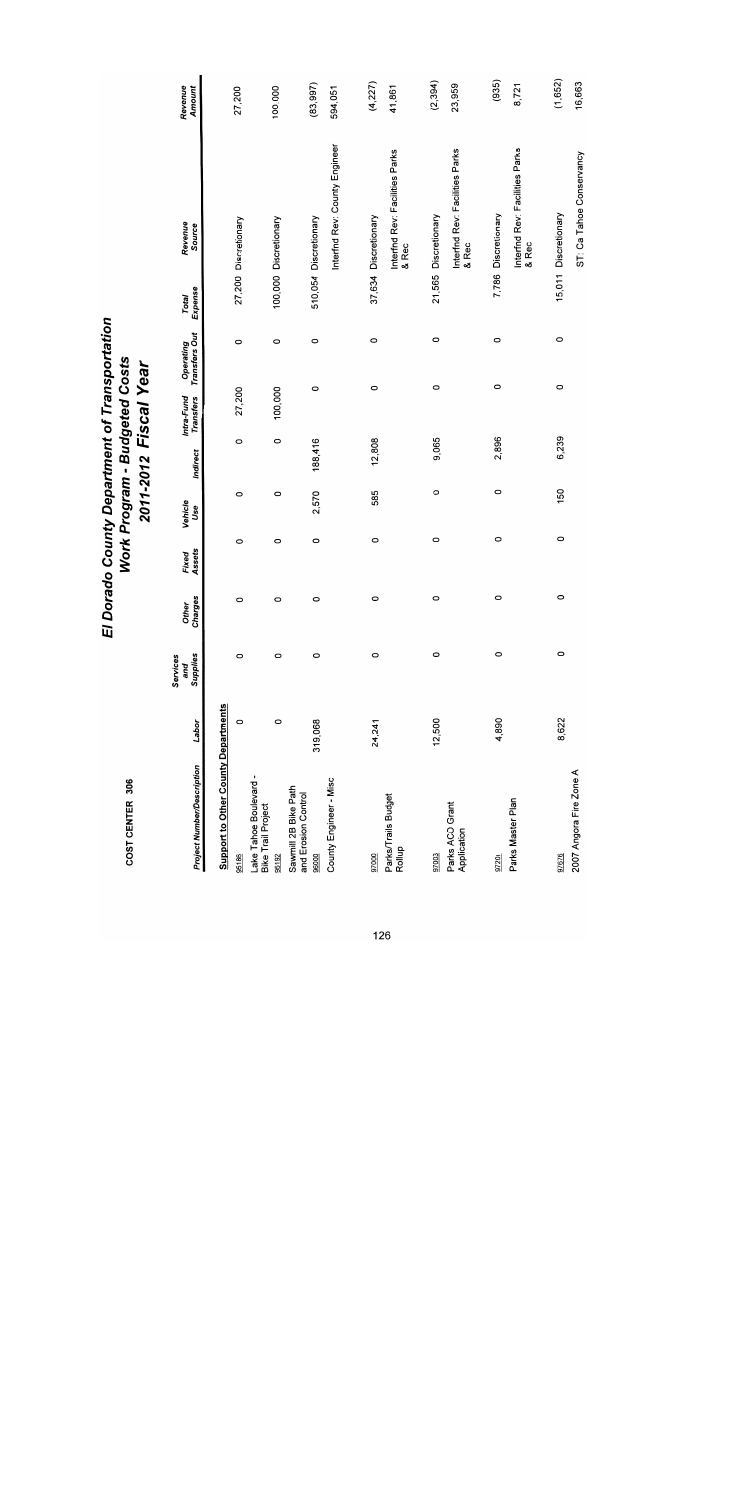| COST CENTER 306                                     |         |                             | EI                      |                 | Work Program - Budgeted Costs |          | 2011-2012 Fiscal Year   | Dorado County Department of Transportation |                  |                                             |                   |
|-----------------------------------------------------|---------|-----------------------------|-------------------------|-----------------|-------------------------------|----------|-------------------------|--------------------------------------------|------------------|---------------------------------------------|-------------------|
| <b>Project Number/Description</b>                   | Labor   | Supplies<br>Services<br>pue | Charges<br><b>Other</b> | Fixed<br>Assets | Vehicle<br>Use                | Indirect | Intra-Fund<br>Transfers | Operating<br>Transfers Out                 | Expense<br>Total | Revenue<br>Source                           | Revenue<br>Amount |
| <b>Support to Other County Departments</b><br>97677 | 10,090  | $\circ$                     | 0                       | O               | 150                           | 7,301    | $\circ$                 | $\circ$                                    |                  | 17,541 Discretionary                        | (1,933)           |
| 2007 Angora Fire Zone B                             |         |                             |                         |                 |                               |          |                         |                                            |                  | ST: Ca Tahoe Conservancy                    | 19,474            |
| 98000                                               | 162,862 | $\circ$                     | $\circ$                 | $\circ$         | 12,310                        | 68,027   | $\circ$                 | $\circ$                                    |                  | 243,199 Discretionary                       | (11, 787)         |
| Special Districts -<br>Drainage Zones               |         |                             |                         |                 |                               |          |                         |                                            |                  | Interfnd Rev: Special Districts             | 254,986           |
| 99230                                               | 168,784 | 102,004                     | 10,500                  | $\circ$         | 1,250                         | 122, 131 | $\circ$                 | O                                          |                  | 404,669 Discretionary                       | (45, 751)         |
| NPDES-SLT (National<br>Pollutant Discharge          |         |                             |                         |                 |                               |          |                         |                                            |                  | Interfnd Rev: County Engineer               | 450,420           |
| 99240                                               | 36,755  | 76,550                      | 10,000                  | $\circ$         | 100                           | 20,445   | $\circ$                 | $\circ$                                    |                  | 143,850 Discretionary                       | (9,042)           |
| NPDES-WS                                            |         |                             |                         |                 |                               |          |                         |                                            |                  | Interfnd Rev: County Engineer               | 152,892           |
| 99417                                               | 125     | $\circ$                     | $\circ$                 | $\circ$         | 0                             | 74       |                         | 0<br>O                                     |                  | 199 Discretionary                           | (24)              |
| Envir Mang Union Mine<br>Landfill                   |         |                             |                         |                 |                               |          |                         |                                            |                  | Interfnd Rev: Service Between<br>Fund Types | 223               |
| 99423                                               | 2,800   | $\circ$                     | $\circ$                 | 0               | 0                             | 857      |                         | $\circ$<br>0                               |                  | 3,657 Discretionary                         | (134)             |
| Restroom/Ellis Creek<br>Rubicon Trail               |         |                             |                         |                 |                               |          |                         |                                            |                  | Interfnd Rev: Service Between<br>Fund Types | 3,791             |
| 99426                                               | 15,591  | $\circ$                     | $\circ$                 | $\circ$         | 150                           | 10,947   |                         | $\circ$<br>$\circ$                         |                  | 26,688 Discretionary                        | (2,986)           |
| Rubicon Trail Clean-up &<br>Abatement Order         |         |                             |                         |                 |                               |          |                         |                                            |                  | Misc: Reimbursement                         | 29,674            |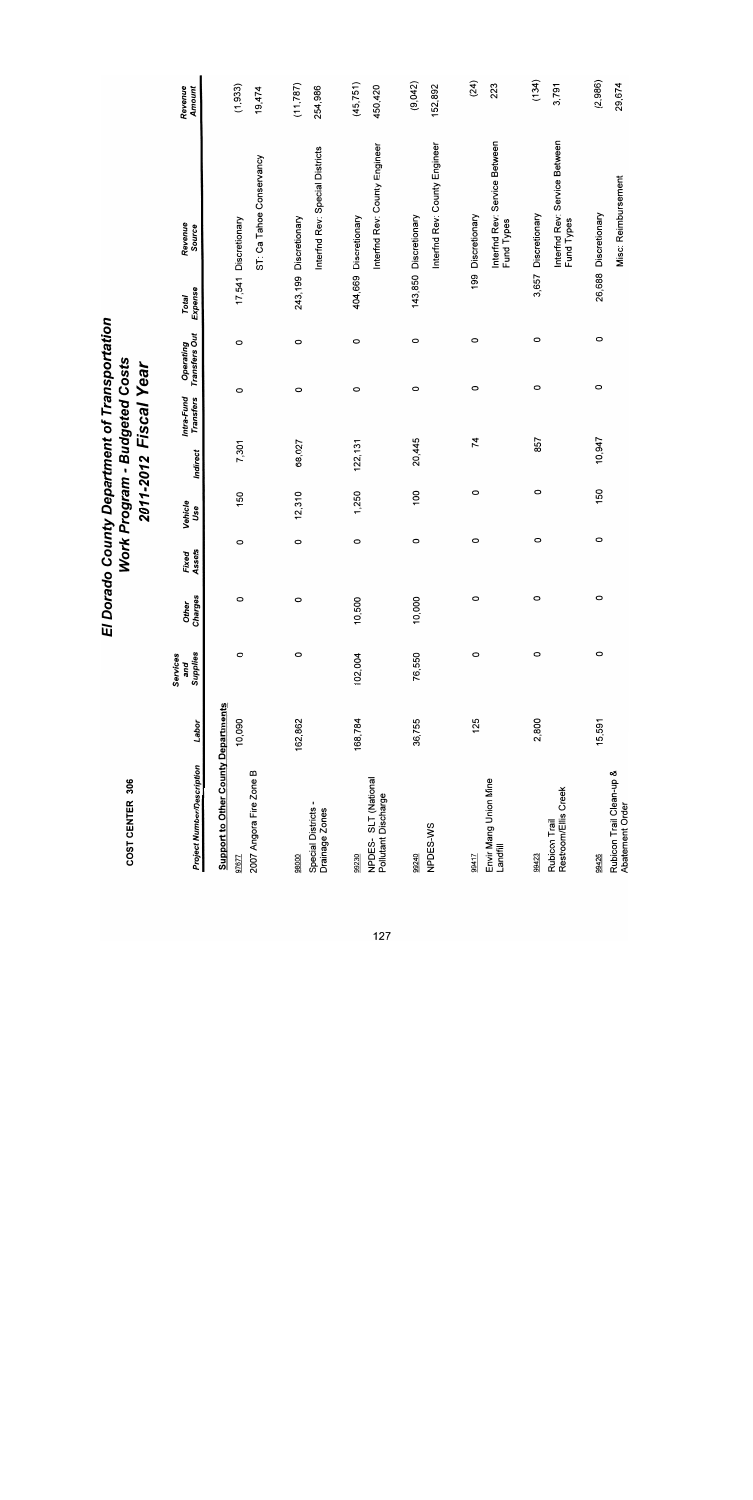| <b>Project Number/Description</b>               | Labor  | Supplies<br>Services<br>and | Other<br>Charges | Assets<br>Fixed | Vehicle<br>Use | Indirect | Intra-Fund<br>Transfers | Operating<br>Transfers Out | Expense<br>Total | Revenue<br>Source                           | Revenue<br>Amount |
|-------------------------------------------------|--------|-----------------------------|------------------|-----------------|----------------|----------|-------------------------|----------------------------|------------------|---------------------------------------------|-------------------|
| <b>Support to Other County Departments</b>      |        |                             |                  |                 |                |          |                         |                            |                  |                                             |                   |
| 99430                                           | 78,231 | 0                           | O                | $\circ$         | 150            | 38,240   | 0                       | $\circ$                    |                  | 116,621 Discretionary                       | (6, 894)          |
| Op - Phase 2 2010/2011<br>Rubicon Trail Ground  |        |                             |                  |                 |                |          |                         |                            |                  | Interfnd Rev: Service Between<br>Fund Types | 123,515           |
| 99431                                           | 3,250  | $\circ$                     | $\circ$          | $\circ$         | 150            | 2,352    |                         | 0<br>0                     | 5,752            | Discretionary                               | (156)             |
| Variants Restoration<br>Rubicon Trail Route     |        |                             |                  |                 |                |          |                         |                            |                  | Interfnd Rev: Service Between<br>Fund Types | 5,908             |
| 99432                                           | 2,167  | 0                           | 0                | O               | 150            | 1,452    |                         | O<br>$\circ$               |                  | 3,769 Discretionary                         | (105)             |
| Rubicon Trail Restroom<br>at Winter Camp 10/11  |        |                             |                  |                 |                |          |                         |                            |                  | Interfnd Rev: Service Between<br>Fund Types | 3,874             |
| 994.34                                          | 43,560 | 2,500                       | 0                | 0               | 9,130          | 14,880   |                         | $\circ$<br>O               |                  | 70,070 Discretionary                        | (2,092)           |
| Ops-Wentworth Springs<br>Rubicon Trail Ground   |        |                             |                  |                 |                |          |                         |                            |                  | Interfnd Rev: Service Between<br>Fund Types | 72,162            |
| 99435                                           | 15,692 | 500                         | 0                | $\circ$         | 2,462          | 7,340    |                         | O<br>0                     |                  | 25,994 Discretionary                        | (756)             |
| Ops-Seasonal Drainage<br>Rubicon Trai Grounds   |        |                             |                  |                 |                |          |                         |                            |                  | Interfnd Rev: Service Between<br>Fund Types | 26,750            |
| 99436                                           | 93,063 | 21,000                      | 0                | 0               | 17,672         | 34,605   |                         | 0<br>$\circ$               |                  | 166,340 Discretionary                       | (4,400)           |
| Ops - Phase 1 2011/2012<br>Rubicon Trail Ground |        |                             |                  |                 |                |          |                         |                            |                  | Interfnd Rev: Service Between<br>Fund Types | 170,740           |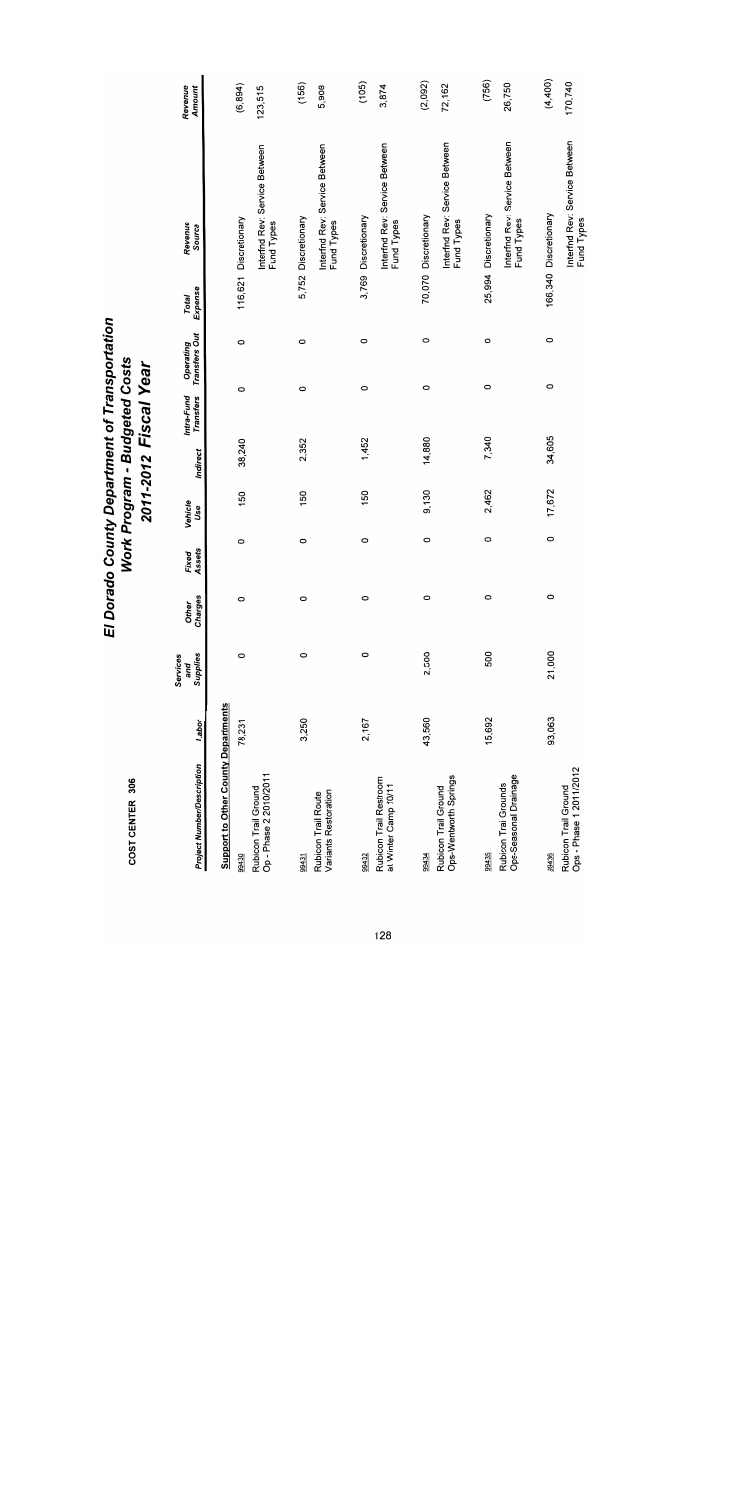| COST CENTER 306                                                                               |        | ū                           |                  |                 | Work Program - Budgeted Costs |          | 2011-2012 Fiscal Year        | Dorado County Department of Transportation |                  |                                                                     |                    |
|-----------------------------------------------------------------------------------------------|--------|-----------------------------|------------------|-----------------|-------------------------------|----------|------------------------------|--------------------------------------------|------------------|---------------------------------------------------------------------|--------------------|
| <b>Project Number/Description</b>                                                             | Labor  | Supplies<br>Services<br>and | Charges<br>Other | Assets<br>Fixed | Vehicle<br>Use                | Indirect | Transfers<br>Intra-Fund      | <b>Transfers Out</b><br>Operating          | Expense<br>Total | Revenue<br>Source                                                   | Revenue<br>Amount  |
| <b>Support to Other County Departments</b><br>Rubicon Trail Acquisition<br>2011/2012<br>99437 | 11,975 | $\circ$                     | 0                | O               | 150                           | 7,441    | 0                            | 0                                          |                  | Interfnd Rev: Service Between<br>19,566 Discretionary<br>Fund Types | (478)<br>20,044    |
| Rubicon Trail Gound Ops-<br>Annual 2011/2012<br>99438                                         | 24,755 | 2,500                       | 0                | $\circ$         | 6,880                         | 9,398    | $\circ$                      | 0                                          |                  | Interfnd Rev: Service Between<br>43,533 Discretionary<br>Fund Types | (1,358)<br>44,891  |
| El Dorado Trail Culvert<br>Repair/Replacement<br>99565                                        | 18,128 | 318,000                     | $\circ$          | 0               | 0                             | 8,269    | 0                            | $\circ$                                    |                  | ST: Rstp 182.6d1 Rgnl<br>Surface Tran Plan<br>344,397 Discretionary | (3,472)<br>347,869 |
| Total Support to Other County 2,058,180                                                       |        | 563,054                     | 20,500           | 0               |                               |          | 80,911 1,170,668 (1,423,668) | $\circ$                                    | 2,469,645        |                                                                     | 2,469,645          |
| Facility Administration/OH<br><b>BLD000</b>                                                   | 19,977 | $\circ$                     | 0                | 0               | $\circ$                       | 0        |                              | 0<br>0                                     |                  | 19,977 Interfnd Rev: Service Between<br>Fund Types                  | 19,977             |
| Total                                                                                         | 19,977 | $\circ$                     | $\circ$          | 0               | O                             | $\circ$  |                              | 0<br>0                                     | 19,977           |                                                                     | 19,977             |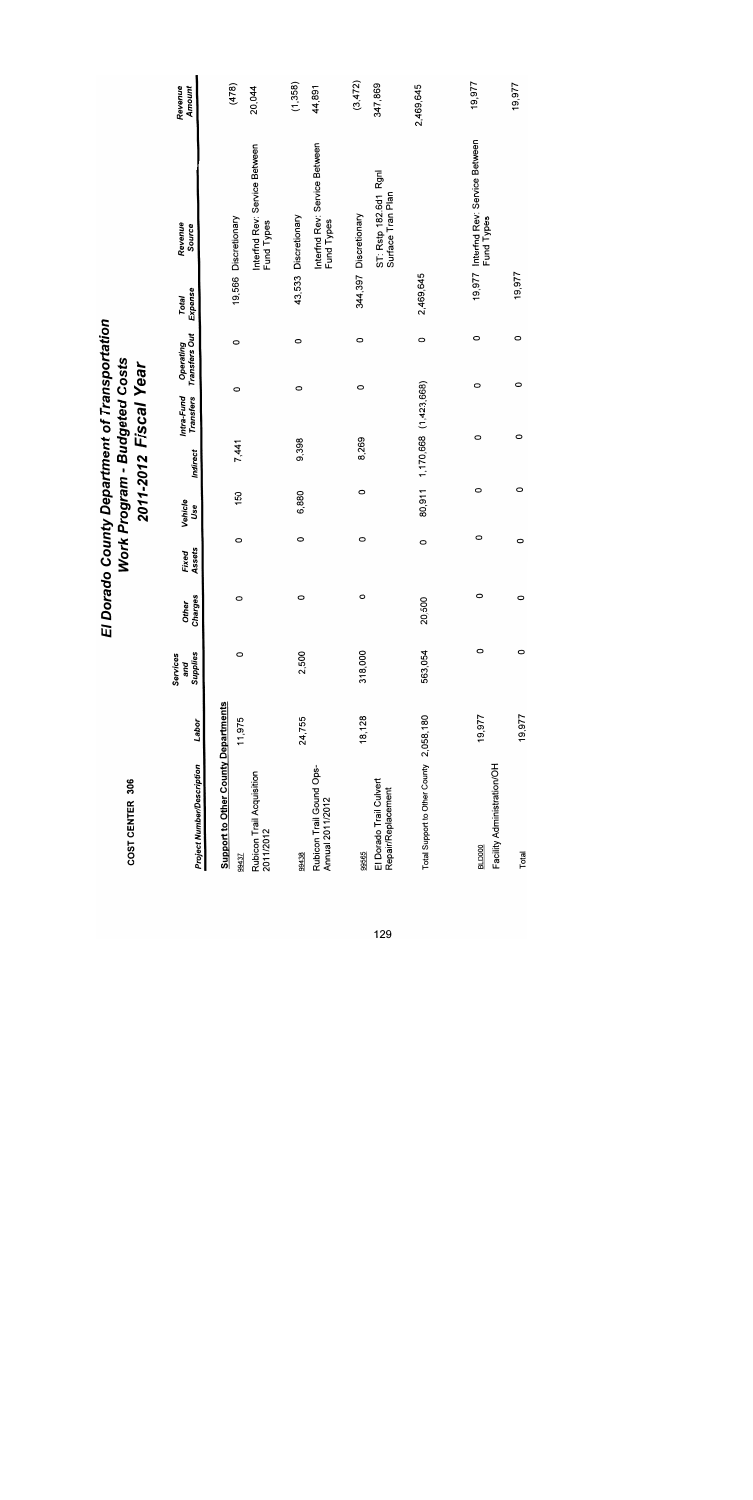| COST CENTER 306                          |             |                             | 可                         |                            | Work Program - Budgeted Costs | 2011-2012 Fiscal Year |                                   | Dorado County Department of Transportation |                  |                   |                   |
|------------------------------------------|-------------|-----------------------------|---------------------------|----------------------------|-------------------------------|-----------------------|-----------------------------------|--------------------------------------------|------------------|-------------------|-------------------|
| <b>Project Number/Description</b>        | Labor       | and<br>Supplies<br>Services | Other<br>Charges          | Assets<br>Fixed            | Vehicle<br>Use                | Indirect              | Intra-Fund Operating<br>Transfers | Transfers Out                              | Total<br>Expense | Revenue<br>Source | Revenue<br>Amount |
|                                          | 19,492,052  | 7,538,394                   | 1,983,908                 | 1,981,450                  | 3,159,156                     | 6,295,847             | (6,486,037)                       | c                                          | 33,964,770       |                   | 33,964,770        |
| <b>Total Allocated Costs</b><br>Subtotal | (4,890,843) | (2,587,226)                 | 50,360)<br>Ξ              | 0                          | 0                             | (819.777)             | (640)                             | 0                                          | (9,455,003)      |                   | (9,455,003)       |
| Total                                    | 14,601,209  | 4,951,168                   | 833,548                   | 1,981,450                  |                               | 5,476,070             | (6,486,677)                       | 0                                          | 24,509.767       |                   | 24,509,767        |
|                                          |             |                             | Intrafnd: Erosion Control |                            |                               |                       |                                   | 127,200                                    |                  |                   | 127,200           |
|                                          |             |                             | Abatement: CIP<br>Intrfnd |                            |                               |                       |                                   | 5,063,369                                  |                  |                   | 5,063,369         |
|                                          |             |                             | Intrfnd                   | Abatement: Erosion Control |                               |                       |                                   | 1,526,057                                  |                  |                   | 1,526,057         |
|                                          |             |                             | <b>Adjusted Total</b>     |                            |                               |                       |                                   | 30,971,993                                 |                  |                   | 30,971,993        |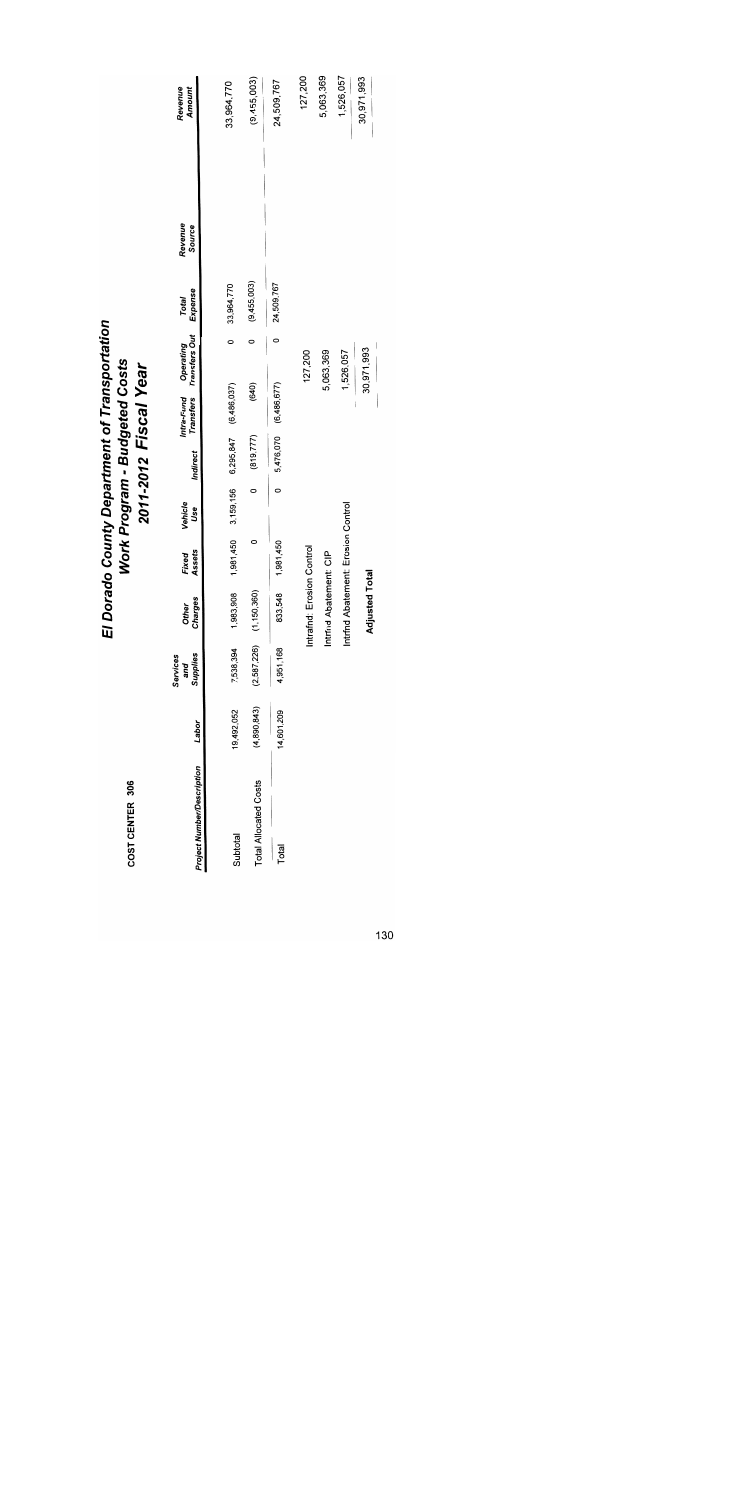#### El Dorado County Detail of Financing Sources and Financing Uses Governmental Funds

Schedule 9

| oounty Duuyet Act<br>Detail of Financing Sources and Financing Oses<br>January 2010                                     | Governmental Funds<br>Fiscal Year 2011-12 |        |                                                                 |                |                                     |     |                                                      |
|-------------------------------------------------------------------------------------------------------------------------|-------------------------------------------|--------|-----------------------------------------------------------------|----------------|-------------------------------------|-----|------------------------------------------------------|
|                                                                                                                         |                                           |        | Budget Unit 30 Road District Tax<br><b>Activity Public Ways</b> |                | Function Public Ways and Facilities |     |                                                      |
| Detail by Revenue Category and<br><b>Expenditure Object</b>                                                             | 2009-10<br>Actual                         | Actual | 2010-11<br>V<br>Estimated                                       |                | 2011-12<br>Recommended              |     | 2011-12<br>Adopted by<br>the Board of<br>Supervisors |
| $\mathbf{1}$                                                                                                            | $\mathbf{2}^{\prime}$                     |        | 3                                                               |                | 4                                   |     | 5                                                    |
| Taxes                                                                                                                   |                                           |        |                                                                 |                |                                     |     |                                                      |
| 0100 Property Taxes - Current Secured<br>0110 Property Taxes - Current Unsecured<br>0120 Property Taxes - Prior Secured | \$<br>4,992,698 \$<br>104,207<br>(778)    |        | 4,648,794 \$<br>100,195<br>(736)                                |                | 4,470,250<br>96,268                 | -\$ | 4,617,782<br>99,560                                  |
| 0130 Property Taxes - Prior Unsecured<br>0140 Supplemental Property Taxes - Current                                     | 3,358<br>(4, 188)                         |        | 8,329<br>(574)                                                  |                | 3,290                               |     | 3,290                                                |
| 0150 Supplemental Property Taxes - Prior                                                                                | 40,858                                    |        | 21,830                                                          |                | 37,427                              |     | 37,427                                               |
| <b>Total Taxes</b>                                                                                                      | \$<br>5,136,155                           | - \$   | 4,777,838                                                       | \$             | 4,607,235                           | \$  | 4,758,059                                            |
| <b>Fines, Forfeitures and Penalties</b>                                                                                 |                                           |        |                                                                 |                |                                     |     |                                                      |
| 0360 Penalties and Costs on Delinquent Taxes                                                                            | \$<br>$3,562$ \$                          |        | 2,979 \$                                                        |                | 2,994                               | \$  | 2,994                                                |
| Total Fines, Forfeitures and Penalties                                                                                  | \$<br>$3,562$ \$                          |        | 2,979 \$                                                        |                | 2,994                               | \$  | 2,994                                                |
| Revenue from Use of Money and Property<br>0400 Interest                                                                 | \$<br>$2,992$ \$                          |        | 5,642 \$                                                        |                | $6,000$ \$                          |     | 6,000                                                |
| Total Revenue from Use of Money and Property                                                                            | \$<br>$2,992$ \$                          |        | 5,642 \$                                                        |                | 6,000                               | \$  | 6,000                                                |
| Intergovernmental Revenue - State                                                                                       |                                           |        |                                                                 |                |                                     |     |                                                      |
| 0780 State - Disaster Relief                                                                                            | \$<br>16,156 \$                           |        |                                                                 | -\$            |                                     | \$  |                                                      |
| 0820 State - Homeowners' Property Tax Relief                                                                            | 54,186                                    |        | 54,014                                                          |                | 50,458                              |     | 53,711                                               |
| Total Intergovernmental Revenue - State                                                                                 | \$<br>70,342 \$                           |        | 54,014                                                          | \$             | 50,458                              | \$  | 53,711                                               |
| <b>Revenue Other Governmental Agencies</b>                                                                              |                                           |        |                                                                 |                |                                     |     |                                                      |
| 1200 Other - Governmental Agencies                                                                                      | \$<br>$1,516$ \$                          |        |                                                                 | - \$           |                                     | \$  |                                                      |
| Total Revenue Other Governmental Agencies                                                                               | \$<br>$1,516$ \$                          |        |                                                                 | $-$ \$         |                                     | \$  |                                                      |
| Total Revenue \$                                                                                                        | 5,214,567                                 | \$     | 4,840,474                                                       | $\mathfrak{F}$ | 4,666,687                           | \$  | 4,820,764                                            |
|                                                                                                                         |                                           |        |                                                                 |                |                                     |     |                                                      |
| <b>Other Charges</b><br>5240 Contribution To Non-county Governmental                                                    | \$<br>10,467 \$                           |        | 10,248 \$                                                       |                | 10,446                              | \$  | 10,446                                               |
| <b>Total Other Charges</b>                                                                                              | \$<br>10,467                              | \$     | 10,248                                                          | \$             | 10,446                              | \$  | 10,446                                               |
| <b>Other Financing Uses</b>                                                                                             |                                           |        |                                                                 |                |                                     |     |                                                      |
| 7000 Operating Transfers Out                                                                                            | \$<br>5,210,000 \$                        |        |                                                                 | - \$           | 4,656,241                           | \$  | 4,810,318                                            |
| <b>Total Other Financing Uses</b>                                                                                       | \$<br>5,210,000                           | \$     |                                                                 | - \$           | 4,656,241                           | \$  | 4,810,318                                            |
| <b>Total Expenditures/Appropriations</b>                                                                                | \$<br>5,220,467                           | \$     | 10,248                                                          | \$             | 4,666,687                           | \$  | 4,820,764                                            |

131

**Net Cost**  $\ \ \ $$  (5,900)  $\ \ \ $$  4,830,226  $\ \ \ $$  -  $\ \ \ $$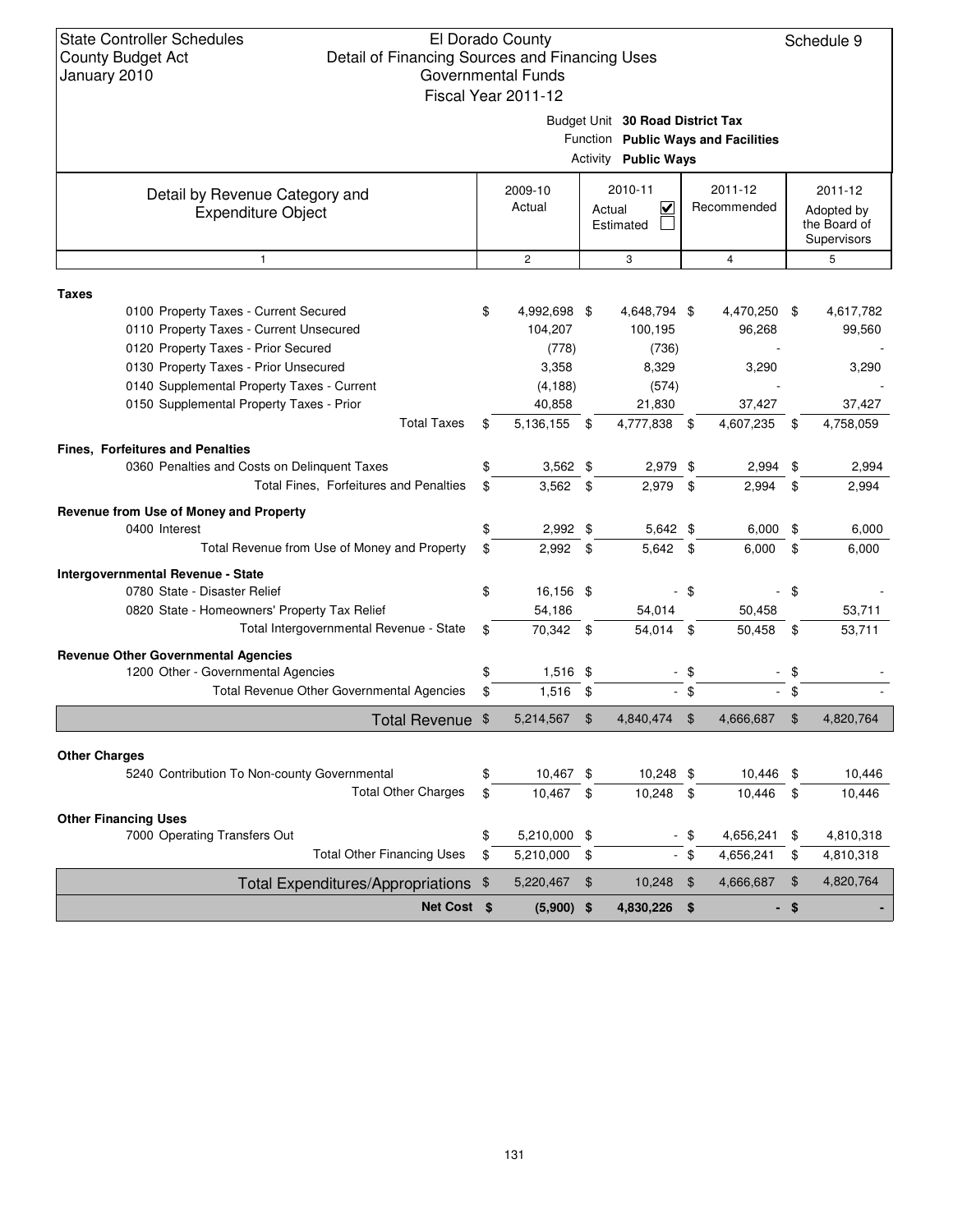| <b>State Controller Schedules</b><br>Detail of Financing Sources and Financing Uses<br><b>County Budget Act</b><br><b>Governmental Funds</b><br>January 2010 | El Dorado County<br>Fiscal Year 2011-12 |            |        |                                     |                                                                                 |                | Schedule 9                                           |
|--------------------------------------------------------------------------------------------------------------------------------------------------------------|-----------------------------------------|------------|--------|-------------------------------------|---------------------------------------------------------------------------------|----------------|------------------------------------------------------|
|                                                                                                                                                              |                                         |            |        | Budget Unit 30 Special Aviation     | Function Public Ways and Facilities<br><b>Activity Transportation Terminals</b> |                |                                                      |
| Detail by Revenue Category and<br><b>Expenditure Object</b>                                                                                                  | 2009-10<br>Actual                       |            |        | 2010-11<br>V<br>Actual<br>Estimated | 2011-12<br>Recommended                                                          |                | 2011-12<br>Adopted by<br>the Board of<br>Supervisors |
| $\mathbf{1}$                                                                                                                                                 | $\overline{2}$                          |            |        | 3                                   | $\overline{4}$                                                                  |                | 5                                                    |
| Revenue from Use of Money and Property<br>0400 Interest                                                                                                      | \$                                      | 9          | \$     | $24 \text{ } $$                     |                                                                                 | \$             |                                                      |
| Total Revenue from Use of Money and Property                                                                                                                 | \$                                      | 9          | \$     | 24S                                 |                                                                                 | \$             |                                                      |
| <b>Intergovernmental Revenue - State</b><br>0500 State - Aviation                                                                                            | \$                                      |            | \$     | 40,000 \$                           | 20,000                                                                          | \$             | 20,000                                               |
| Total Intergovernmental Revenue - State                                                                                                                      | \$                                      |            | $-$ \$ | 40,000                              | \$<br>20,000                                                                    | \$             | 20,000                                               |
| Total Revenue \$                                                                                                                                             |                                         | 9          | \$     | 40,024                              | 20,000<br>$\mathfrak{L}$                                                        | \$             | 20,000                                               |
| <b>Other Financing Uses</b>                                                                                                                                  |                                         |            |        |                                     |                                                                                 |                |                                                      |
| 7000 Operating Transfers Out                                                                                                                                 | \$                                      | 250        | \$     | 40,000 \$                           | 20,000                                                                          | \$             | 20,000                                               |
| <b>Total Other Financing Uses</b>                                                                                                                            | \$                                      | 250        | \$     | 40,000                              | \$<br>20,000                                                                    | \$             | 20,000                                               |
| Total Expenditures/Appropriations \$                                                                                                                         |                                         | 250        | \$     | 40,000                              | 20,000<br>\$                                                                    | $\mathfrak{L}$ | 20,000                                               |
| Net Cost \$                                                                                                                                                  |                                         | $(241)$ \$ |        | 24                                  | \$                                                                              | -\$            |                                                      |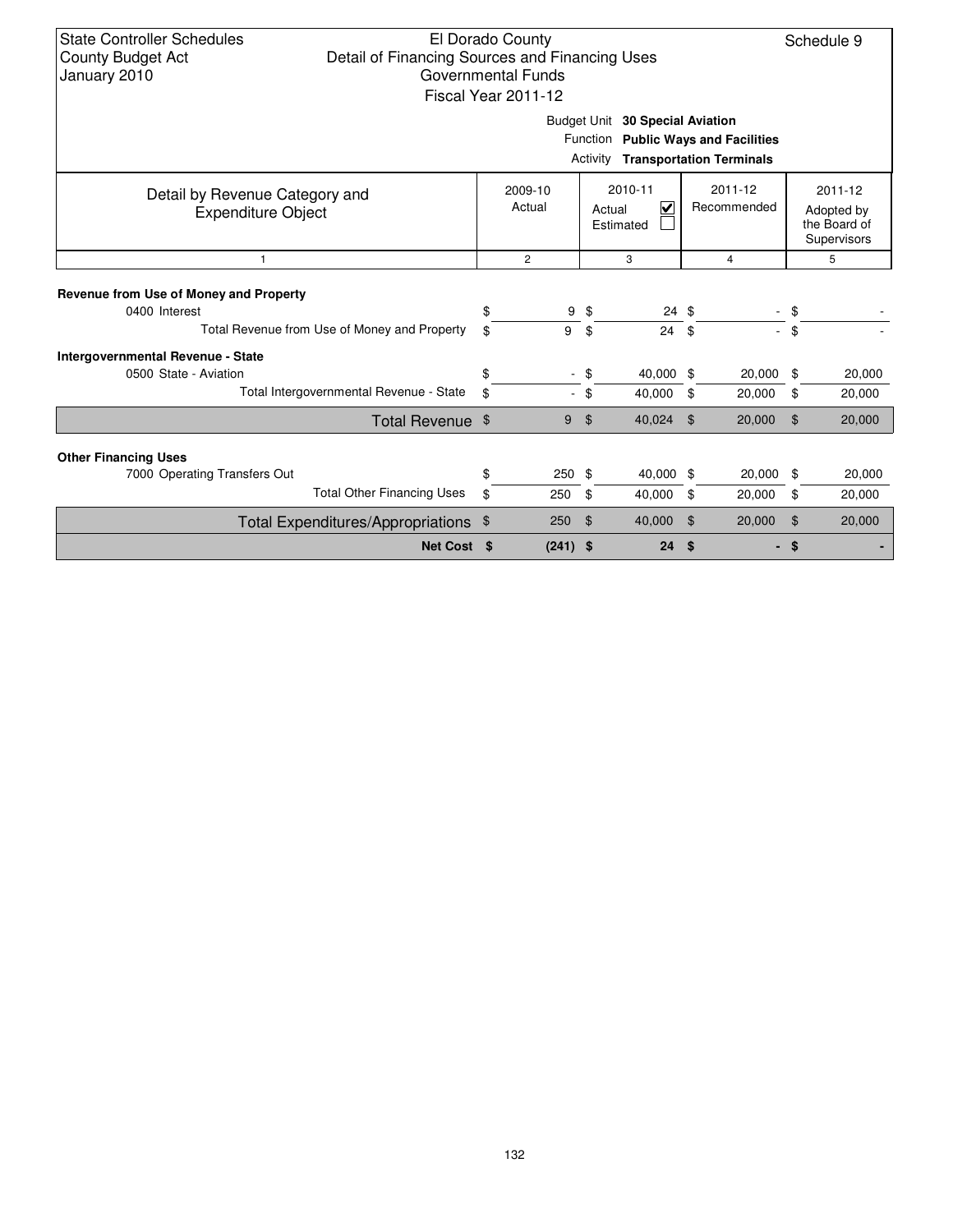#### El Dorado County Detail of Financing Sources and Financing Uses Governmental Funds Fiscal Year 2011-12

Schedule 9

Budget Unit **30 Placerville Union Cemetery**

Function **Public Protection**

|                                                             |                     |               | <b>Activity Other Protection</b>    |               |                        |               |                                                      |
|-------------------------------------------------------------|---------------------|---------------|-------------------------------------|---------------|------------------------|---------------|------------------------------------------------------|
| Detail by Revenue Category and<br><b>Expenditure Object</b> | 2009-10<br>Actual   |               | 2010-11<br>V<br>Actual<br>Estimated |               | 2011-12<br>Recommended |               | 2011-12<br>Adopted by<br>the Board of<br>Supervisors |
| $\mathbf{1}$                                                | $\overline{c}$      |               | 3                                   |               | $\overline{4}$         |               | 5                                                    |
| Revenue from Use of Money and Property                      |                     |               |                                     |               |                        |               |                                                      |
| 0400 Interest                                               | \$<br>437 \$        |               | 363 \$                              |               | 800                    | \$            | 800                                                  |
| Total Revenue from Use of Money and Property                | \$<br>437           | \$            | 363                                 | \$            | 800                    | \$            | 800                                                  |
| <b>Charges for Services</b>                                 |                     |               |                                     |               |                        |               |                                                      |
| 1740 Charges for Services                                   | \$<br>13,360 \$     |               | 13,795 \$                           |               | 17,230                 | \$            | 17,230                                               |
| <b>Total Charges for Services</b>                           | \$<br>13,360        | $\sqrt{3}$    | 13,795                              | $\mathbf{\$}$ | 17,230                 | \$            | 17,230                                               |
|                                                             |                     |               |                                     |               |                        |               |                                                      |
| <b>Miscellaneous Revenues</b><br>1920 Other Sales           | \$                  |               |                                     |               |                        |               |                                                      |
| 1940 Miscellaneous Revenue                                  | $6,900$ \$<br>4,350 |               | $6,150$ \$<br>2,900                 |               | $5,000$ \$<br>3,900    |               | 5,000<br>3,900                                       |
| <b>Total Miscellaneous Revenues</b>                         | \$<br>11,250        | \$            | $9,050$ \$                          |               | 8,900                  | \$            | 8,900                                                |
|                                                             |                     |               |                                     |               |                        |               |                                                      |
| Total Revenue \$                                            | 25,047              | \$            | 23,208                              | $\frac{1}{2}$ | 26,930                 | $\frac{1}{2}$ | 26,930                                               |
| <b>Services and Supplies</b>                                |                     |               |                                     |               |                        |               |                                                      |
| 4183 Maintenance - Grounds                                  | \$<br>7,000 \$      |               |                                     | - \$          | ÷,                     | - \$          |                                                      |
| 4184 Maintenance - Cemetery                                 | 13,912              |               | 17,550                              |               | 22,000                 |               | 22,000                                               |
| 4189 Maintenance - Water System                             | 18                  |               |                                     |               |                        |               |                                                      |
| 4197 Maintenance - Building Supplies                        |                     |               | 25                                  |               | 1,000                  |               | 1,000                                                |
| 4300 Professional and Specialized Services                  |                     |               | 373                                 |               |                        |               |                                                      |
| 4333 Burial Services                                        | 13,090              |               | 16,705                              |               | 17,230                 |               | 17,230                                               |
| 4337 Other Governmental Agencies                            | (4)                 |               |                                     |               | 3,000                  |               | 3,000                                                |
| 4461 Minor Equipment                                        |                     |               |                                     |               | 3,000                  |               | 3,000                                                |
| 4500 Special Departmental Expense                           | 412                 |               |                                     |               | 100                    |               | 100                                                  |
| 4564 Road: Herbicide                                        | 250                 |               |                                     |               |                        |               |                                                      |
| 4620 Utilities                                              | 228                 |               | 231                                 |               | 250                    |               | 250                                                  |
| <b>Total Services and Supplies</b>                          | \$<br>34,908        | -\$           | 34,884                              | \$            | 46,580                 | \$            | 46,580                                               |
| <b>Other Charges</b>                                        |                     |               |                                     |               |                        |               |                                                      |
| 5300 Interfund Expenditures                                 | \$<br>$2,724$ \$    |               | 622 \$                              |               | 6,000                  | \$            | 6,000                                                |
| <b>Total Other Charges</b>                                  | \$<br>2,724         | - \$          | 622                                 | \$            | 6,000                  | \$            | 6,000                                                |
| <b>Intrafund Transfers</b>                                  |                     |               |                                     |               |                        |               |                                                      |
| 7250 Intrafnd Transfers: Non General Fund                   | \$<br>10,421        | \$            | 13,471                              | \$            | 24,811                 | \$            | 24,811                                               |
| <b>Total Intrafund Transfers</b>                            | \$<br>10,421        | \$            | 13,471                              | \$            | 24,811                 | \$            | 24,811                                               |
| <b>Total Expenditures/Appropriations</b>                    | \$<br>48,052        | $\frac{1}{2}$ | 48,978                              | $\frac{1}{2}$ | 77,391                 | \$            | 77,391                                               |
| Net Cost \$                                                 | (23,006)            | \$            | (25, 770)                           | \$            | (50, 461)              | \$            | (50, 461)                                            |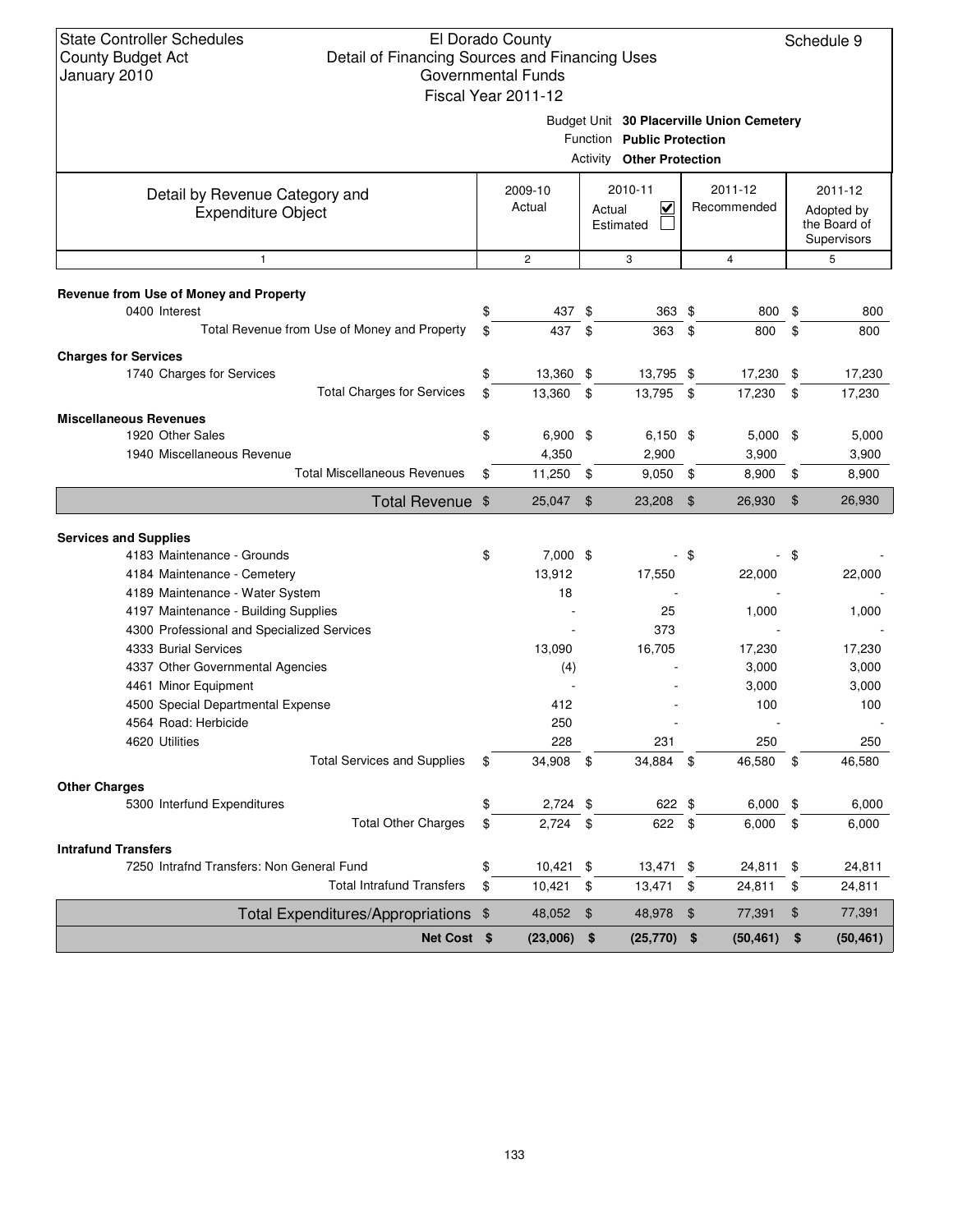#### El Dorado County Detail of Financing Sources and Financing Uses Governmental Funds Fiscal Year 2011-12

Schedule 9

| -- |                                            |  |
|----|--------------------------------------------|--|
|    | Budget Unit 30 Accumulative Capital Outlay |  |

|              |                                                             |                    | Activity | Function General Government<br><b>Plant Acquisition</b>   |        |                        |        |                                                      |
|--------------|-------------------------------------------------------------|--------------------|----------|-----------------------------------------------------------|--------|------------------------|--------|------------------------------------------------------|
|              |                                                             |                    |          |                                                           |        |                        |        |                                                      |
|              | Detail by Revenue Category and<br><b>Expenditure Object</b> | 2009-10<br>Actual  |          | 2010-11<br>$\overline{\mathsf{v}}$<br>Actual<br>Estimated |        | 2011-12<br>Recommended |        | 2011-12<br>Adopted by<br>the Board of<br>Supervisors |
|              | $\mathbf{1}$                                                | $\mathbf{2}$       |          | 3                                                         |        | 4                      |        | 5                                                    |
| <b>Taxes</b> |                                                             |                    |          |                                                           |        |                        |        |                                                      |
|              | 0100 Property Taxes - Current Secured                       | \$<br>1,162,802 \$ |          | 1,094,401 \$                                              |        | 1,100,000 \$           |        | 1,088,918                                            |
|              | 0110 Property Taxes - Current Unsecured                     | 25,179             |          | 24,310                                                    |        | 27,000                 |        | 24,138                                               |
|              | 0120 Property Taxes - Prior Secured                         | (186)              |          | (178)                                                     |        |                        |        |                                                      |
|              | 0130 Property Taxes - Prior Unsecured                       | 803                |          | 2,012                                                     |        | 700                    |        | 700                                                  |
|              | 0140 Supplemental Property Taxes - Current                  | (1,012)            |          | (139)                                                     |        | 1,800                  |        | 1,800                                                |
|              | 0150 Supplemental Property Taxes - Prior                    | 9,765              |          | 5,275                                                     |        | 11,000                 |        | 11,000                                               |
|              | 0174 Timber Yield Tax                                       | 310                |          | 372                                                       |        |                        |        |                                                      |
|              | <b>Total Taxes</b>                                          | \$<br>1,197,661    | \$       | 1,126,053 \$                                              |        | 1,140,500              | \$     | 1,126,556                                            |
|              | <b>Fines, Forfeitures and Penalties</b>                     |                    |          |                                                           |        |                        |        |                                                      |
|              | 0360 Penalties and Costs on Delinquent Taxes                | 851                | \$       | 720 \$                                                    |        |                        | \$     |                                                      |
|              | Total Fines, Forfeitures and Penalties                      | \$<br>851          | \$       | 720                                                       | -\$    |                        | $-$ \$ |                                                      |
|              |                                                             |                    |          |                                                           |        |                        |        |                                                      |
|              | Revenue from Use of Money and Property<br>0400 Interest     | \$<br>13,927 \$    |          | 14,888 \$                                                 |        |                        | \$     |                                                      |
|              | Total Revenue from Use of Money and Property                | \$<br>13,927 \$    |          | 14,888 \$                                                 |        | $\sim$                 | \$     |                                                      |
|              |                                                             |                    |          |                                                           |        |                        |        |                                                      |
|              | <b>Intergovernmental Revenue - State</b>                    |                    |          |                                                           |        |                        |        |                                                      |
|              | 0780 State - Disaster Relief                                | \$<br>$2,699$ \$   |          |                                                           | \$     |                        | \$     |                                                      |
|              | 0820 State - Homeowners' Property Tax Relief                | 13,092             |          | 13,104                                                    |        |                        |        | 13,022                                               |
|              | 0880 State - Other                                          | 5,954              |          | 901                                                       |        | 140,231                |        |                                                      |
|              | Total Intergovernmental Revenue - State                     | \$<br>21,745 \$    |          | 14,005                                                    | - \$   | 140,231                | \$     | 13,022                                               |
|              | Intergovernmental Revenue - Federal                         |                    |          |                                                           |        |                        |        |                                                      |
|              | 1057 Federal - Trans Enhancement Activ (TEA)                | \$                 | - \$     |                                                           | - \$   | 295,000 \$             |        | 246,245                                              |
|              | 1100 Federal - Other                                        |                    |          |                                                           |        | 812,423                |        | 812,423                                              |
|              | Total Intergovernmental Revenue - Federal                   | \$                 | $-$ \$   |                                                           | $-$ \$ | 1,107,423              | - \$   | 1,058,668                                            |
|              | <b>Revenue Other Governmental Agencies</b>                  |                    |          |                                                           |        |                        |        |                                                      |
|              | 1200 Other - Governmental Agencies                          | \$<br>$3,975$ \$   |          | $3,945$ \$                                                |        |                        | \$     |                                                      |
|              | <b>Total Revenue Other Governmental Agencies</b>            | \$<br>3,975        | \$       | $3,945$ \$                                                |        |                        | \$     |                                                      |
|              | <b>Charges for Services</b>                                 |                    |          |                                                           |        |                        |        |                                                      |
|              | 1766 Local Transportation Commission                        | \$                 | \$       | 19,875 \$                                                 |        |                        | \$     |                                                      |
|              | 1768 Tahoe Regional Planning Agency (TRPA)                  |                    |          | (14, 785)                                                 |        |                        |        |                                                      |
|              | 1800 Interfund Revenue                                      | (604)              |          | 43,289                                                    |        |                        |        | 20,000                                               |
|              | <b>Total Charges for Services</b>                           | \$<br>$(604)$ \$   |          | 48,379 \$                                                 |        |                        | - \$   | 20,000                                               |
|              | <b>Miscellaneous Revenues</b>                               |                    |          |                                                           |        |                        |        |                                                      |
|              | 1940 Miscellaneous Revenue                                  | \$                 | $-$ \$   | 4,220 \$                                                  |        | $5,000$ \$             |        | 111,755                                              |
|              | 1948 Risk - Property Self Insurance                         |                    |          |                                                           |        |                        |        | 62,000                                               |
|              | <b>Total Miscellaneous Revenues</b>                         | \$                 | $-$ \$   | 4,220 \$                                                  |        | $5,000$ \$             |        | 173,755                                              |
|              | <b>Other Financing Sources</b>                              |                    |          |                                                           |        |                        |        |                                                      |
|              | 2016 Operating Transfers In: TDA                            | \$                 | - \$     |                                                           | - \$   | 39,000 \$              |        | 20,000                                               |
|              | 2020 Operating Transfers In                                 | 613,434            |          | 171,928                                                   |        | 5,212,000              |        | 3,150,079                                            |
|              | <b>Total Other Financing Sources</b>                        | \$<br>613,434 \$   |          | 171,928 \$                                                |        | 5,251,000              | \$     | 3,170,079                                            |
|              |                                                             |                    |          |                                                           |        |                        |        |                                                      |
|              | Total Revenue \$                                            | 1,850,988          | \$       | 1,384,137 \$                                              |        | 7,644,154              | \$     | 5,562,080                                            |

**Services and Supplies**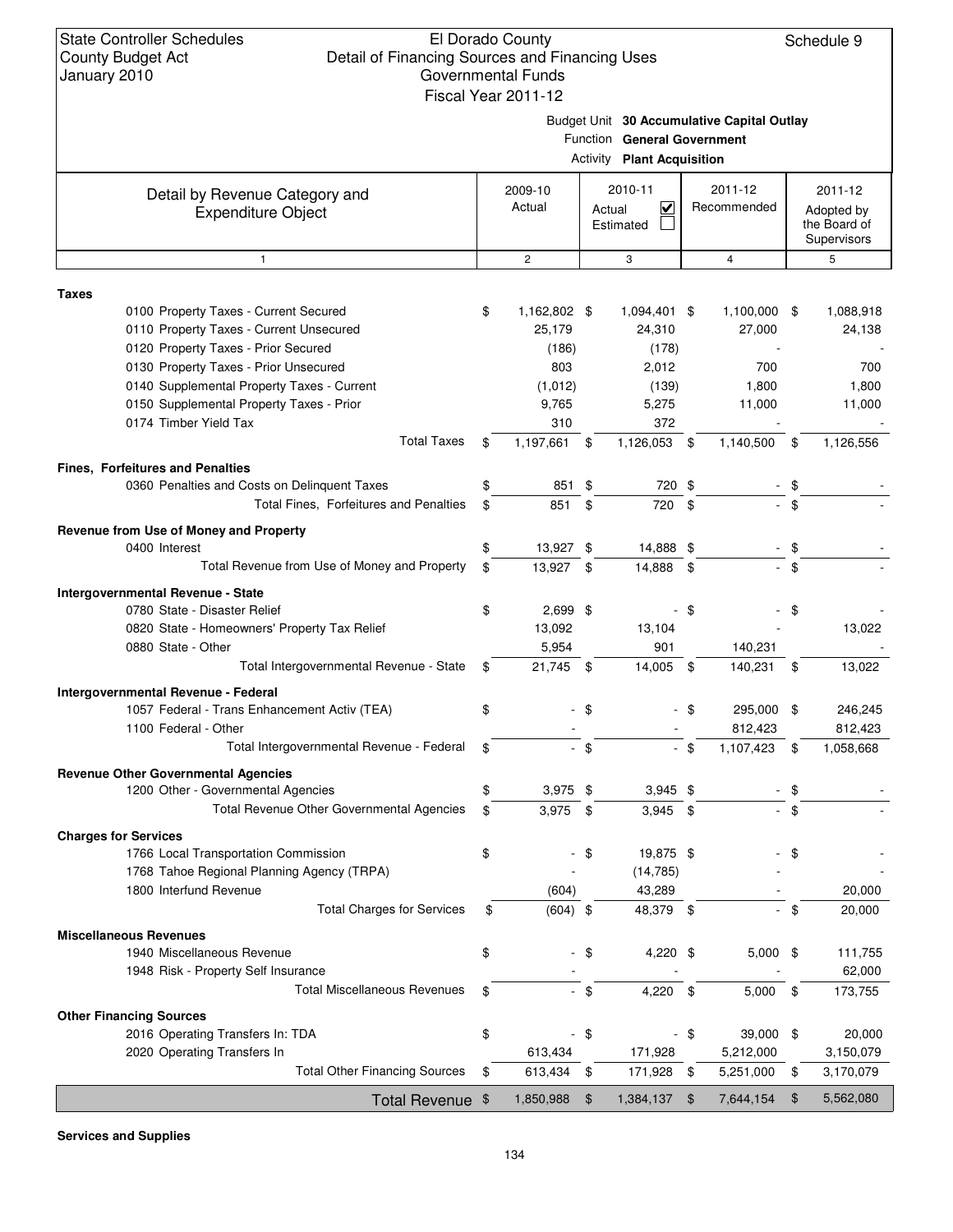#### El Dorado County Detail of Financing Sources and Financing Uses Governmental Funds Fiscal Year 2011-12

Schedule 9

Budget Unit **30 Accumulative Capital Outlay**

| Function General Government |  |
|-----------------------------|--|

|                                                             |                     | <b>Activity Plant Acquisition</b>                         |        |                        |            |                                                      |
|-------------------------------------------------------------|---------------------|-----------------------------------------------------------|--------|------------------------|------------|------------------------------------------------------|
| Detail by Revenue Category and<br><b>Expenditure Object</b> | 2009-10<br>Actual   | 2010-11<br>$\overline{\mathsf{v}}$<br>Actual<br>Estimated |        | 2011-12<br>Recommended |            | 2011-12<br>Adopted by<br>the Board of<br>Supervisors |
| $\mathbf{1}$                                                | $\mathbf{2}$        | 3                                                         |        | $\overline{4}$         |            | 5                                                    |
| 4085 Household Expense - Refuse Disposal                    | \$<br>36 \$         | $125$ \$                                                  |        | ÷.                     | \$         |                                                      |
| 4180 Maintenance - Building and Improvements                | 48,330              | 63,319                                                    |        |                        |            |                                                      |
| 4197 Maintenance - Building Supplies                        | 12,585              | 6,952                                                     |        |                        |            |                                                      |
| 4300 Professional and Specialized Services                  | 89,379              | 366,984                                                   |        | 2,582,823              |            | 2,902,929                                            |
| 4302 Construction and Engineering Contracts                 | 123,073             | 32,618                                                    |        | 5,562,000              |            | 2,898,100                                            |
| 4337 Other Governmental Agencies                            | 8,098               |                                                           |        |                        |            |                                                      |
| 4400 Publication and Legal Notices                          |                     | 819                                                       |        |                        |            |                                                      |
| 4420 Rents and Leases - Equipment                           |                     | 32,435                                                    |        |                        |            |                                                      |
| 4440 Rent & Lease - Building/Improvements                   |                     | 210                                                       |        |                        |            |                                                      |
| 4460 Small Tools and Instruments                            |                     | 28                                                        |        |                        |            |                                                      |
| 4461 Minor Equipment                                        |                     | 1,085                                                     |        |                        |            |                                                      |
| 4500 Special Departmental Expense                           | 12,172              | 3,230                                                     |        |                        |            |                                                      |
| <b>Total Services and Supplies</b>                          | \$<br>293,673       | 507,805 \$<br>- \$                                        |        | 8,144,823              | \$         | 5,801,029                                            |
| <b>Other Charges</b>                                        |                     |                                                           |        |                        |            |                                                      |
| 5160 Rights of Way                                          | \$<br>$1,240$ \$    |                                                           | \$     |                        | \$         |                                                      |
| 5240 Contribution To Non-county Governmental                | 58,175              |                                                           |        |                        |            |                                                      |
| 5300 Interfund Expenditures                                 | 17,807              | 3,016                                                     |        |                        |            |                                                      |
| 5301 Intrfnd Exp: Telephone Equip & Support                 |                     | 883                                                       |        |                        |            |                                                      |
| 5306 Intrfnd Exp: Central Duplicating                       |                     | 192                                                       |        |                        |            |                                                      |
| 5310 Intrfnd Exp: County Counsel                            | 4,480               | 12,471                                                    |        |                        |            | 10,000                                               |
| 5350 Intrfnd Exp: IS Programming Support                    | 841,961             | 719,066                                                   |        | 537,600                |            | 628,260                                              |
| <b>Total Other Charges</b>                                  | \$<br>923,663       | 735,628 \$<br>- \$                                        |        | 537,600                | $\sqrt{3}$ | 638,260                                              |
| <b>Fixed Assets</b>                                         |                     |                                                           |        |                        |            |                                                      |
| 6020 Fixed Assets - Building and Improvement                | \$                  | \$                                                        | \$     |                        | \$         | 62,000                                               |
| 6023 Fixed Assets - Construction                            | 53,758              |                                                           |        |                        |            |                                                      |
| 6025 Fixed Assets - Leasehold Improvements                  | 28,790              |                                                           |        |                        |            |                                                      |
| 6040 Fixed Assets - Equipment                               |                     | 58,794                                                    |        |                        |            |                                                      |
| <b>Total Fixed Assets</b>                                   | \$<br>82,548        | \$<br>58,794                                              | -\$    |                        | \$         | 62,000                                               |
| <b>Capitalized Fixed Assets - Proprietary Funds Only</b>    |                     |                                                           |        |                        |            |                                                      |
| 6100 Fixed Asset: Capitalized Bldg & Imprvmt                | \$<br>$(28,790)$ \$ |                                                           | \$     |                        | \$         |                                                      |
| Total Capitalized Fixed Assets - Proprietary Funds Only     | \$<br>$(28,790)$ \$ |                                                           | $-$ \$ |                        | $-$ \$     |                                                      |
| <b>Other Financing Uses</b>                                 |                     |                                                           |        |                        |            |                                                      |
| 7000 Operating Transfers Out                                | \$<br>576,307 \$    | 129 \$                                                    |        | $\blacksquare$         | \$         |                                                      |
| <b>Total Other Financing Uses</b>                           | \$<br>576,307       | \$<br>129                                                 | \$     |                        | $-$ \$     |                                                      |
| Total Expenditures/Appropriations \$                        | 1,847,401           | \$<br>1,302,356                                           | \$     | 8,682,423              | \$         | 6,501,289                                            |
| Net Cost \$                                                 | 3,586               | $\sqrt{ }$<br>81,782                                      | \$     | (1,038,269)            | \$         | (939, 209)                                           |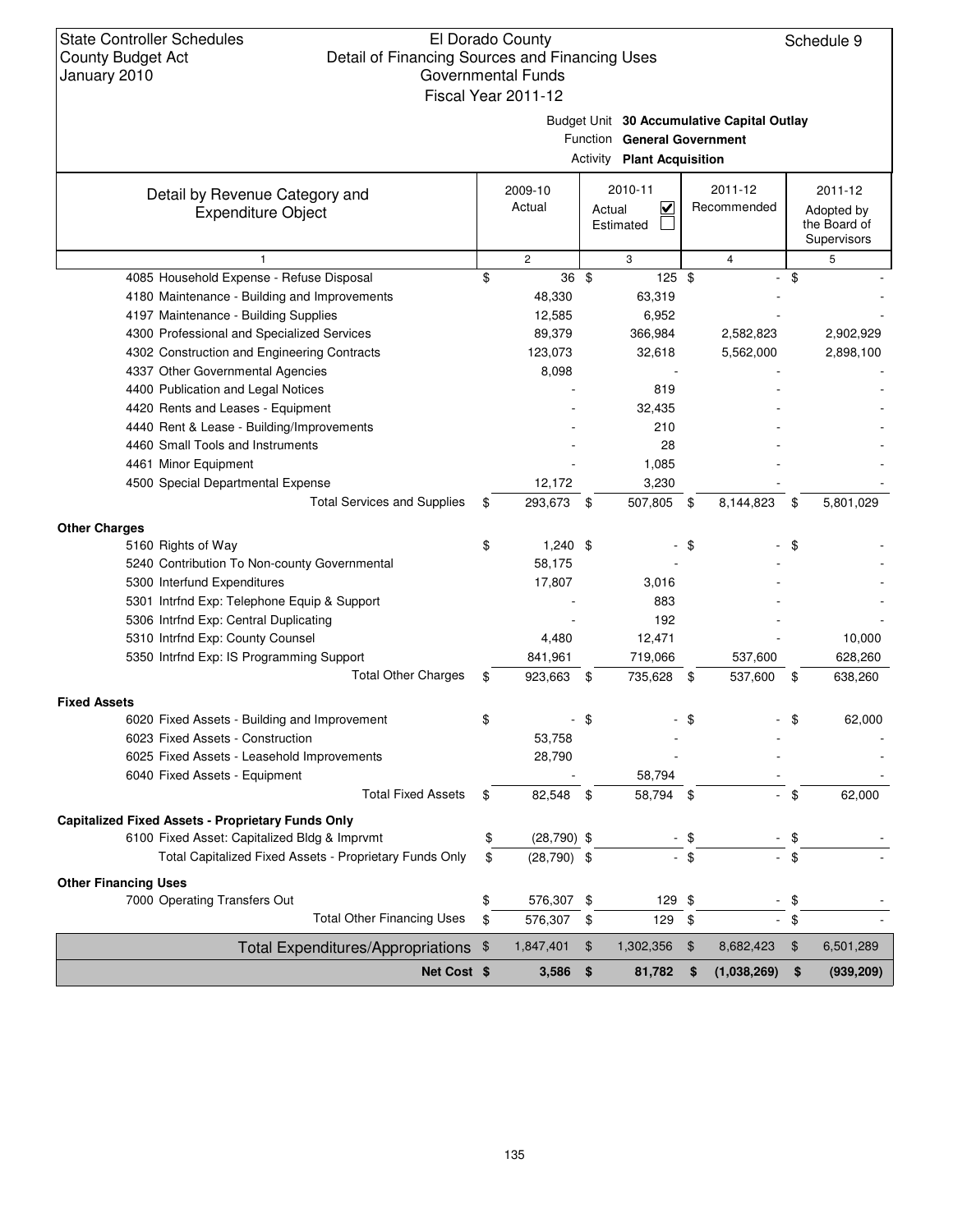| <b>Project Number/Description</b>              | Labor   | Supplies<br>Services<br>and | Other<br>Charges      | Assets<br>Fixed | Vehicle<br>Use | Indirect | Intra-Fund<br><b>Transfers</b> | <b>Transfers Out</b><br>Operating | Expense<br>Total | Revenue<br>Source           | Revenue<br>Amount |
|------------------------------------------------|---------|-----------------------------|-----------------------|-----------------|----------------|----------|--------------------------------|-----------------------------------|------------------|-----------------------------|-------------------|
| <b>Support to Other County Departments</b>     |         |                             |                       |                 |                |          |                                |                                   |                  |                             |                   |
| 90001                                          | $\circ$ | 314,000                     | 500<br><b>u</b> )     | $\circ$         | 0              | $\circ$  | $\circ$                        | O                                 |                  | 319,500 Use of Fund Balance | 319,500           |
| Countywide Special<br>Projects & Deferred      |         |                             |                       |                 |                |          |                                |                                   |                  |                             |                   |
| 90002                                          | O       | 50,000                      | 5,000<br>დ            | 0               | O              | O        | $\circ$                        | 0                                 |                  | 55,000 Use of Fund Balance  | 55,000            |
| Countywide Security                            |         |                             |                       |                 |                |          |                                |                                   |                  |                             |                   |
| 90003                                          | 0       | 250,000                     | 500<br>დ              | $\circ$         | O              | O        | $\circ$                        | O                                 |                  | 255,500 Use of Fund Balance | 255,500           |
| Countywide HVAC<br>Repairs                     |         |                             |                       |                 |                |          |                                |                                   |                  |                             |                   |
| 90004                                          | O       | 40,000                      | 000<br>5              | O               | O              | O        | O                              | $\circ$                           |                  | 45,000 Use of Fund Balance  | 45,000            |
| Countywide Exterior<br>Painting                |         |                             |                       |                 |                |          |                                |                                   |                  |                             |                   |
| 90005                                          | O       | 10,000                      | 000<br>ഗ              | 0               | 0              | O        | $\circ$                        | O                                 |                  | 15,000 Use of Fund Balance  | 15,000            |
| Countywide Mold, Lead &<br>Asbestos Abatement  |         |                             |                       |                 |                |          |                                |                                   |                  |                             |                   |
| 90006                                          | 0       | 100,000                     | $\overline{000}$<br>ഗ | $\circ$         | O              | O        | 0                              | 0                                 |                  | 105,000 Use of Fund Balance | 105,000           |
| Countywide Parking Lot<br>Repairs, Lighting &  |         |                             |                       |                 |                |          |                                |                                   |                  |                             |                   |
| 90007                                          | 0       | 100,000                     | ,000<br>ဖ             | O               | O              | O        | $\circ$                        | 0                                 |                  | 106,000 Use of Fund Balance | 106,000           |
| Evaluation / Compliance<br>Countywide ADA      |         |                             |                       |                 |                |          |                                |                                   |                  |                             |                   |
| 90008                                          | 0       | 30,000                      | $\overline{000}$<br>ഗ | 0               | O              | O        | $\circ$                        | O                                 |                  | 35,000 Use of Fund Balance  | 35,000            |
| Countywide Bird Control                        |         |                             |                       |                 |                |          |                                |                                   |                  |                             |                   |
| 90013                                          | O       | 20,000                      | 000<br>ယ              | 0               | $\circ$        | 0        | 0                              | 0                                 |                  | 25,000 Use of Fund Balance  | 25,000            |
| Countywide Interior<br>Painting                |         |                             |                       |                 |                |          |                                |                                   |                  |                             |                   |
| 90056                                          | $\circ$ | 225,500                     | 000<br>ž              | O               | $\circ$        | O        | 0                              | 0                                 |                  | 259,500 Use of Fund Balance | 259,500           |
| Government Center PVL<br>Bldgs A & B Emergency |         |                             |                       |                 |                |          |                                |                                   |                  |                             |                   |
| 90057                                          | $\circ$ | 225,500                     | ,000<br>ž             | $\circ$         | 0              | 0        | 0                              | 0                                 |                  | 259,500 Use of Fund Balance | 259,500           |
| Replacement of UPS and<br>IT Bidg B PVL        |         |                             |                       |                 |                |          |                                |                                   |                  |                             |                   |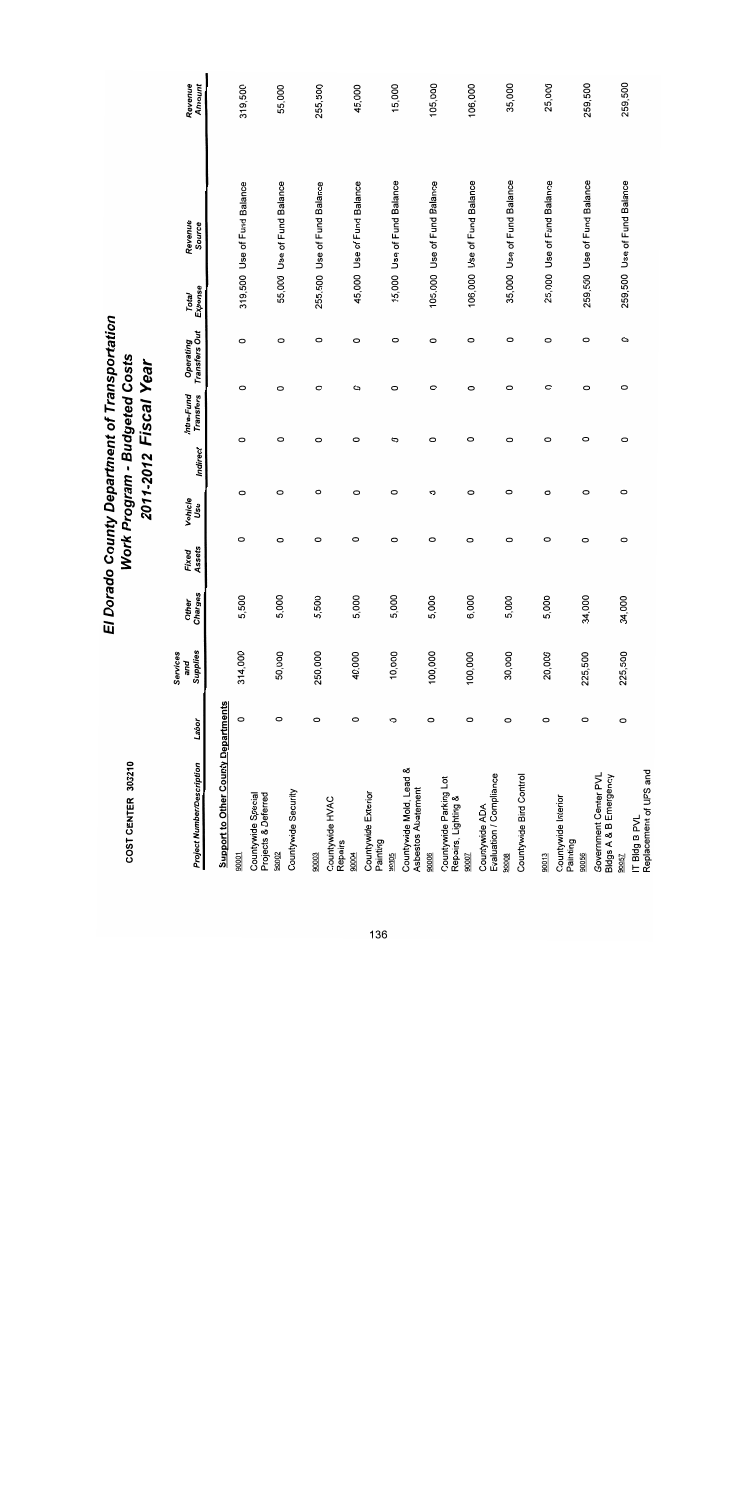| COST CENTER 303210                                           |         |                             |                         |                 |                |          | Work Program - Budgeted Costs<br>2011-2012 Fiscal Year |                            |                  |                                      |                   |
|--------------------------------------------------------------|---------|-----------------------------|-------------------------|-----------------|----------------|----------|--------------------------------------------------------|----------------------------|------------------|--------------------------------------|-------------------|
| <b>Project Number/Description</b>                            | Labor   | Supplies<br>Services<br>and | Charges<br><b>Other</b> | Assets<br>Fixed | Vehicle<br>Use | Indirect | Intra-Fund<br>Transfers                                | Operating<br>Transfers Out | Expense<br>Total | Revenue<br>Source                    | Revenue<br>Amount |
| <b>Support to Other County Departments</b>                   |         |                             |                         |                 |                |          |                                                        |                            |                  |                                      | 118,566           |
| 90058                                                        | 0       | 912,097                     | 18,892                  | $\circ$         | O              | $\circ$  |                                                        | $\circ$<br>O               |                  | 930,989 Use of Fund Balance          |                   |
| PVL and SLT-Energy<br>Retrofitting Project                   |         |                             |                         |                 |                |          |                                                        |                            |                  | FED: Other                           | 812,423           |
| 90100                                                        | 0       | 80,000                      | 10,000                  | $\circ$         | 0              | $\circ$  |                                                        | $\circ$<br>$\circ$         |                  | 90,000 Operating Transfers In        | 90,000            |
| Sesmic Retrofit (Corbel)<br>Court PVL - Main Street<br>90101 | $\circ$ | 108,000                     | 25,000                  | 0               | $\circ$        | O        |                                                        | O<br>O                     |                  | 133,000 Operating Transfers In       | 133,000           |
| Johnson Bidg Re-roof<br>Jail/Sheriff SLT -<br>90102          | $\circ$ | 60,000                      | 5,000                   | 0               | O              |          | O                                                      | $\circ$<br>0               |                  | 65,000 Use of Fund Balance           | 9,124             |
| <b>Buildings Seismic Retrofit</b><br>Court SLT Johnson       |         |                             |                         |                 |                |          |                                                        |                            |                  | Operating Transfers In               | 55,876            |
| 90103                                                        | 0       | 98,000                      | 3,000                   | 0               | 0              |          | $\circ$                                                | 0<br>0                     |                  | 101,000 Operating Transfers In       | 101,000           |
| Court Cameron Park<br><b>ADA</b> Improvements<br>90104       | O       | 207,000                     | 31,000                  | O               | O              |          | $\circ$                                                | $\circ$<br>O               |                  | 238,000 Use of Fund Balance          | 186,000           |
| Improvements - Bldg C<br>Court ADA                           |         |                             |                         |                 |                |          |                                                        |                            |                  | Operating Transfers In               | 52,000            |
| 90108                                                        | $\circ$ | 171,200                     | 3,000                   | $\circ$         | O              |          | $\circ$                                                | 0<br>$\circ$               |                  | 174,200 Use of Fund Balance          | 32,161            |
| Court SLT ADA<br>Improvements                                |         |                             |                         |                 |                |          |                                                        |                            |                  | Operating Transfers In               | 142,039           |
| 90211                                                        | 0       | 23,500                      | 2,000                   | $\circ$         | 0              |          | $\circ$                                                | $\circ$<br>$\circ$         |                  | 25,500 Interfnd Rev: Service Between | 20,000            |
| SLT Jail Surveillance<br>Equipment Upgrade                   |         |                             |                         |                 |                |          |                                                        |                            |                  | Operating Transfers In<br>Fund Types | 5,500             |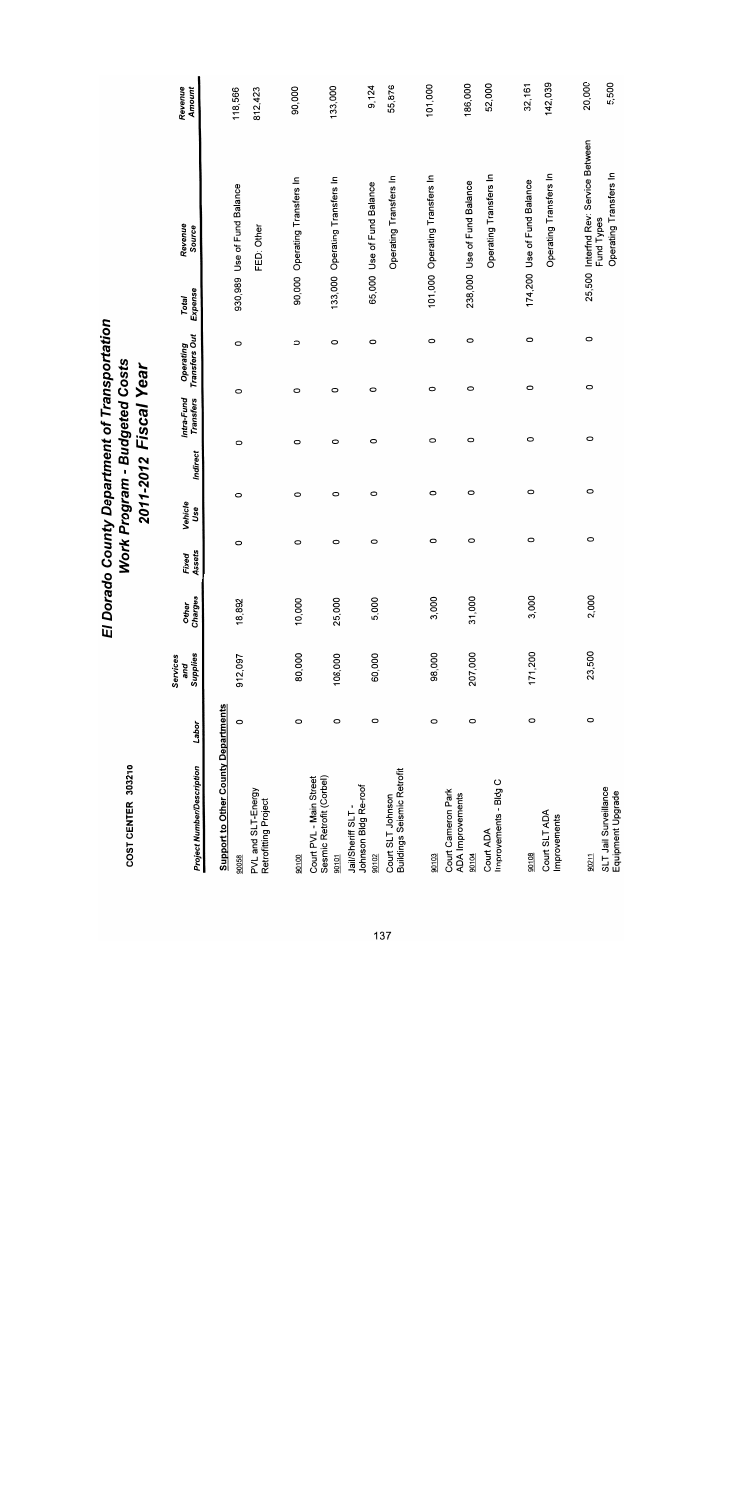| <b>Project Number/Description</b>                | Labor   | Supplies<br>Services<br>and | Charges<br><b>Other</b> | Assets<br>Fixed | Vehicle<br>Use | Indirect | <b>Transfers</b><br>Intra-Fund | Operating<br>Transfers Out | Expense<br>Total | Revenue<br>Source                | Revenue<br>Amount |
|--------------------------------------------------|---------|-----------------------------|-------------------------|-----------------|----------------|----------|--------------------------------|----------------------------|------------------|----------------------------------|-------------------|
| <b>Support to Other County Departments</b>       |         |                             |                         |                 |                |          |                                |                            |                  |                                  |                   |
| 90212                                            | 0       | 144,000                     | 22,000                  | 0               | O              | $\circ$  | O                              | $\circ$                    |                  | 166,000 Operating Transfers In   | 166,000           |
| Jail - PVL Sewer Outfall<br>Grinder Replacement  |         |                             |                         |                 |                |          |                                |                            |                  |                                  |                   |
| 90213                                            | $\circ$ | 231,000                     | 44,000                  | 0               | 0              | O        | O                              | $\circ$                    |                  | 275,000 Operating Transfers In   | 275,000           |
| Jail - PVL Water Heater<br>Replacement           |         |                             |                         |                 |                |          |                                |                            |                  |                                  |                   |
| 90214                                            | $\circ$ | 159,600                     | 30,400                  | $\circ$         | $\circ$        | 0        | 0                              | 0                          |                  | 190,000 Operating Transfers In   | 190,000           |
| Jail - SLT HVAC<br>Replacement                   |         |                             |                         |                 |                |          |                                |                            |                  |                                  |                   |
| 90502                                            | 0       | 0                           | 15,000                  | 62,000          | $\circ$        | $\circ$  | 0                              | $\circ$                    |                  | 77,000 Use of Fund Balance       | 15,000            |
| <b>Buildings and Grounds</b><br>Shed Replacement |         |                             |                         |                 |                |          |                                |                            |                  | Risk: Property Self Insurance    | 62,000            |
|                                                  |         |                             |                         |                 |                |          |                                |                            |                  |                                  | 1,927,000         |
| 90600                                            | $\circ$ | 1,614,000                   | 313,000                 | 0               | O              | 0        | 0                              | $\circ$                    |                  | 1,927,000 Operating Transfers In |                   |
| Animal Control PVL                               |         |                             |                         |                 |                |          |                                |                            |                  |                                  |                   |
| 90990                                            | $\circ$ | 0                           | 45,000                  | 0               | 0              | 0        |                                | O<br>0                     |                  | 45,000 Use of Fund Balance       | 45,000            |
| Facilities Master Plan                           |         |                             |                         |                 |                |          |                                |                            |                  |                                  |                   |
| 90999                                            | $\circ$ | 184,193                     | 84,193)<br>J            | $\circ$         | $\circ$        | $\circ$  |                                | 0<br>$\circ$               |                  | 0 Use of Fund Balance            | (1,039,578)       |
| Miscellaneous                                    |         |                             |                         |                 |                |          |                                |                            |                  | Prop Tax: Curr Secured           | 988,918           |
|                                                  |         |                             |                         |                 |                |          |                                |                            |                  | Prop Tax: Curr Unsecured         | 24,138            |
|                                                  |         |                             |                         |                 |                |          |                                |                            |                  | Prop Tax: Prior Unsecured        | 700               |
|                                                  |         |                             |                         |                 |                |          |                                |                            |                  | Prop Tax: Supp Current           | 1,800             |
|                                                  |         |                             |                         |                 |                |          |                                |                            |                  | Prop Tax: Supp Prior             | 11,000            |
|                                                  |         |                             |                         |                 |                |          |                                |                            |                  | ST: Homeowner Prop Tax<br>Relief | 13,022            |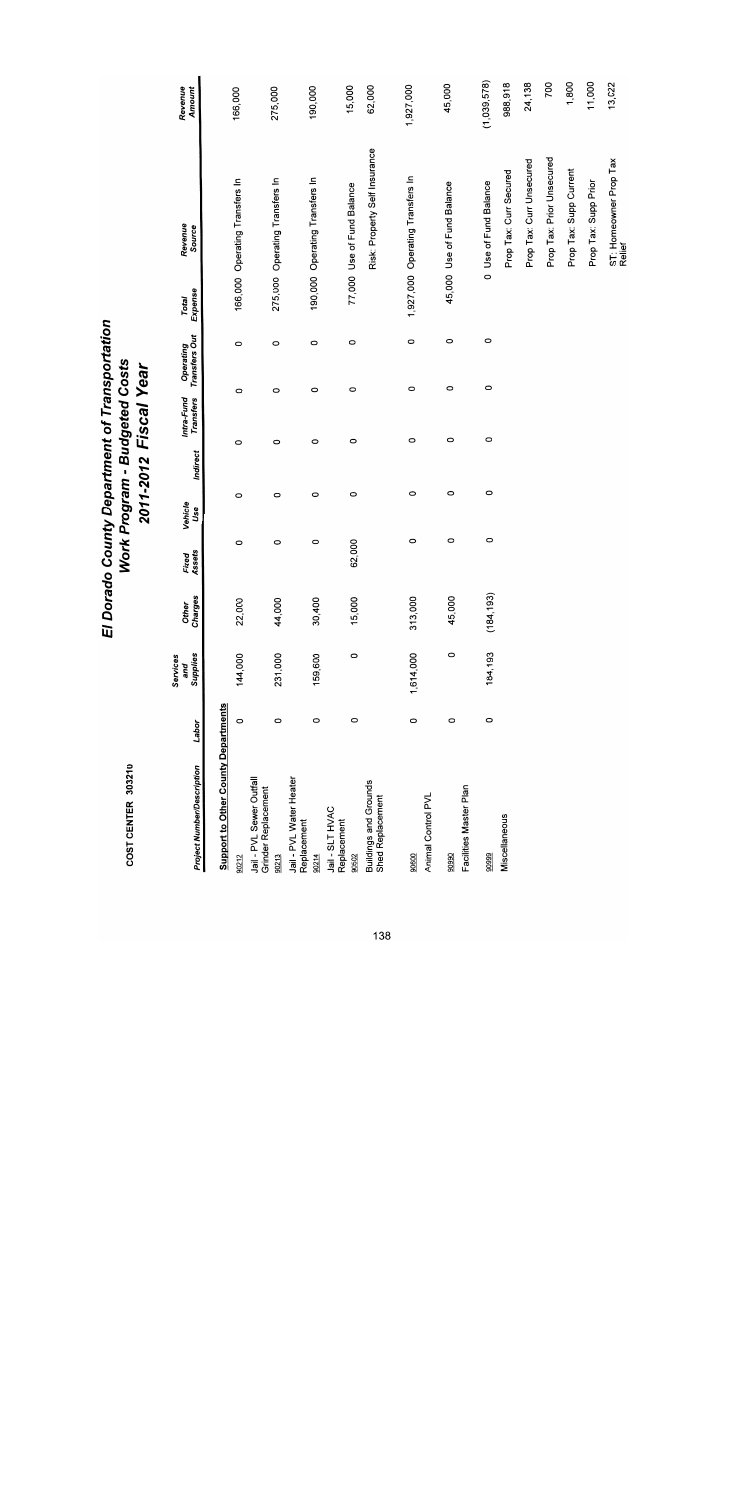|                                                        | Revenue<br>Amount                               | 5,917,689                                                                   |
|--------------------------------------------------------|-------------------------------------------------|-----------------------------------------------------------------------------|
|                                                        | Revenue<br>Source                               |                                                                             |
|                                                        | Total<br>Expense                                | 5,917,689                                                                   |
| Dorado County Department of Transportation             | Intra-Fund Operating<br>Transfers Transfers Out | $\circ$                                                                     |
| Work Program - Budgeted Costs<br>2011-2012 Fiscal Year |                                                 | 0<br>0                                                                      |
|                                                        | Indirect                                        |                                                                             |
|                                                        | Vehicle<br>Use                                  | 0                                                                           |
|                                                        | Assets<br>Fixed                                 | 62,000                                                                      |
| ū                                                      | Charges<br>Other                                | 498,099                                                                     |
|                                                        | and<br>Supplies<br>Services                     | 5,357,590                                                                   |
|                                                        | Labor                                           | o                                                                           |
| COST CENTER 303210                                     | Project Number/Description                      | <b>Support to Other County Departments</b><br>Total Support to Other County |